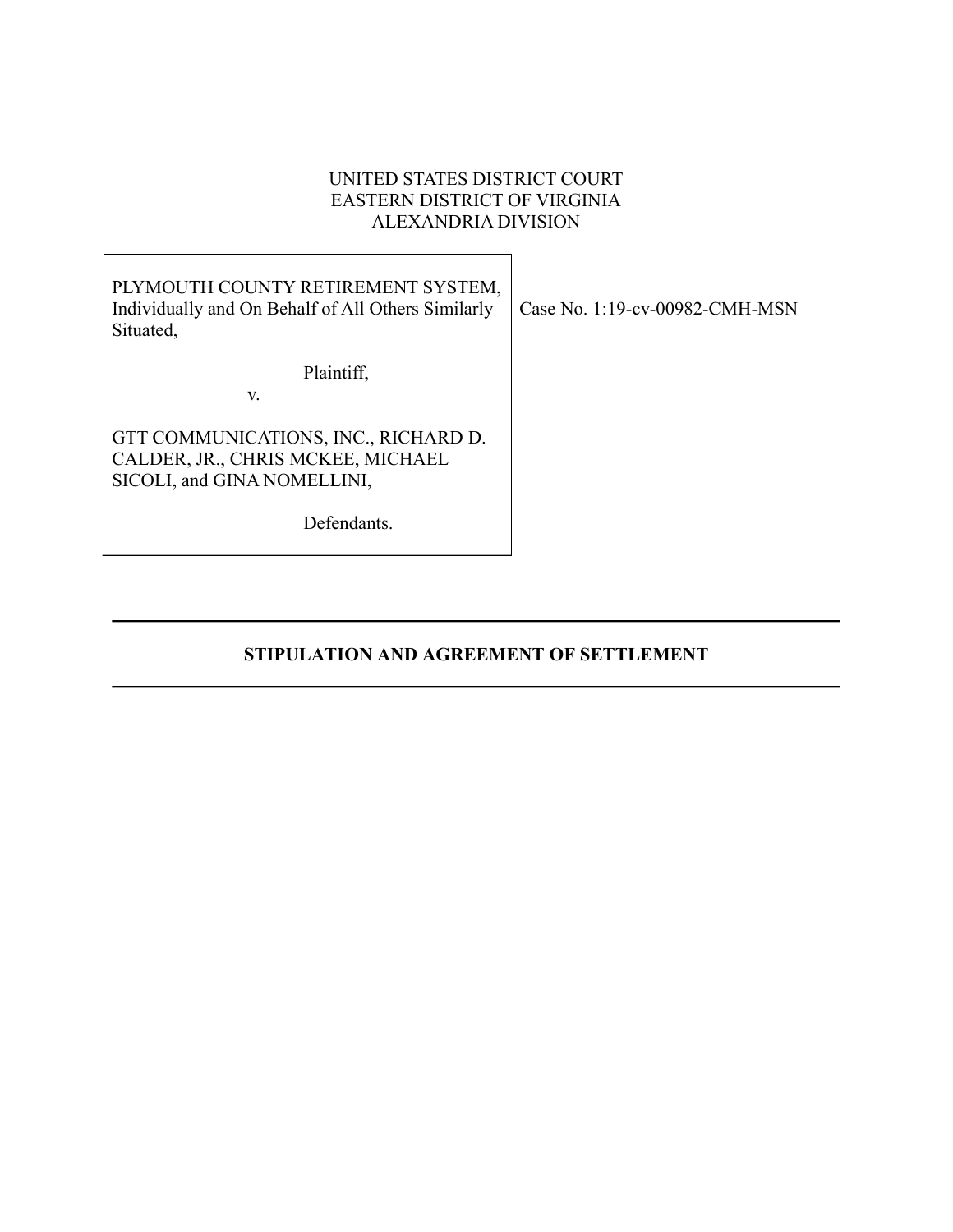This Stipulation and Agreement of Settlement dated as of December 14, 2020 (the "Stipulation") is made pursuant to Rule 23(e) of the Federal Rules of Civil Procedure. Subject to the approval of the United States District Court for the Eastern District of Virginia (the "Court"), this Stipulation is entered into by and among the following parties to the above-captioned action (the "Action") by and through their counsel of record in the Action: (a) City of Atlanta Police Pension Fund and City of Atlanta Firefighters' Pension Fund (together, "Lead Plaintiff" or "Plaintiff"), on behalf of themselves and the other members of the Settlement Class (defined below); and (b) (i) defendant GTT Communications, Inc. ("GTT" or the "Company") and (ii) defendants Richard D. Calder, Jr., Chris McKee, Michael Sicoli, and Gina Nomellini (the "Individual Defendants") (collectively with GTT, the "Defendants" and, together with Lead Plaintiff, the "Parties"). This Stipulation is intended to fully, finally, and forever compromise, settle, release, resolve, and dismiss with prejudice all claims asserted in the Action against the Defendant Releasees as set forth below. (the "Action") by and through their counsel of record in the Action: (a) (<br>Pension Fund and City of Atlanta Firefighters' Pension Fund (together<br>
"Plaintiff"), on behalf of themselves and the other members of the Settl<br>
be below); and (b) (i) defendant GTT Communications, Inc. ("GTT" or the "Company") and (ii) defendants Richard D. Calder, Jr., Chris McKee, Michael Sicoli, and Gina Nomellini (the "Individual Defendants") (collectively with G

## 1. Overview of Plaintiff's Claims

The original securities class action complaint in the Action was filed in this District by 20(a) of the Securities Exchange Act of 1934 (the "Exchange Act") and Rule 10b-5 promulgated thereunder. ECF No. 1. On January 7, 2020, the Court appointed City of Atlanta Police Pension Plaintiff, the "Parties"). This Stipulation is intended to fully, finally, and forever compromise,<br>settle, release, resolve, and dismiss with prejudice all claims asserted in the Aetion against the<br>Defendant Releasces as s settle, release, resolve, and dismiss with prejudice all claims asserted in the Action against the<br>Defendant Releasees as set forth below.<br>
1. **THE ACTION**<br>
1. **Qverview of Plaintiff's Claims**<br>
The original securities clas **Defendant Releasees as set forth below.**<br> **1. <u>Overview of Plaintiff's Claims</u>**<br>
The original securities class action complaint in the Action was filed in this District by<br>
Plymouth County Retirement System on July 30, Cohen Milstein Sellers & Toll PLLC ("Cohen Milstein") as Liaison Counsel. ECF No. 35. On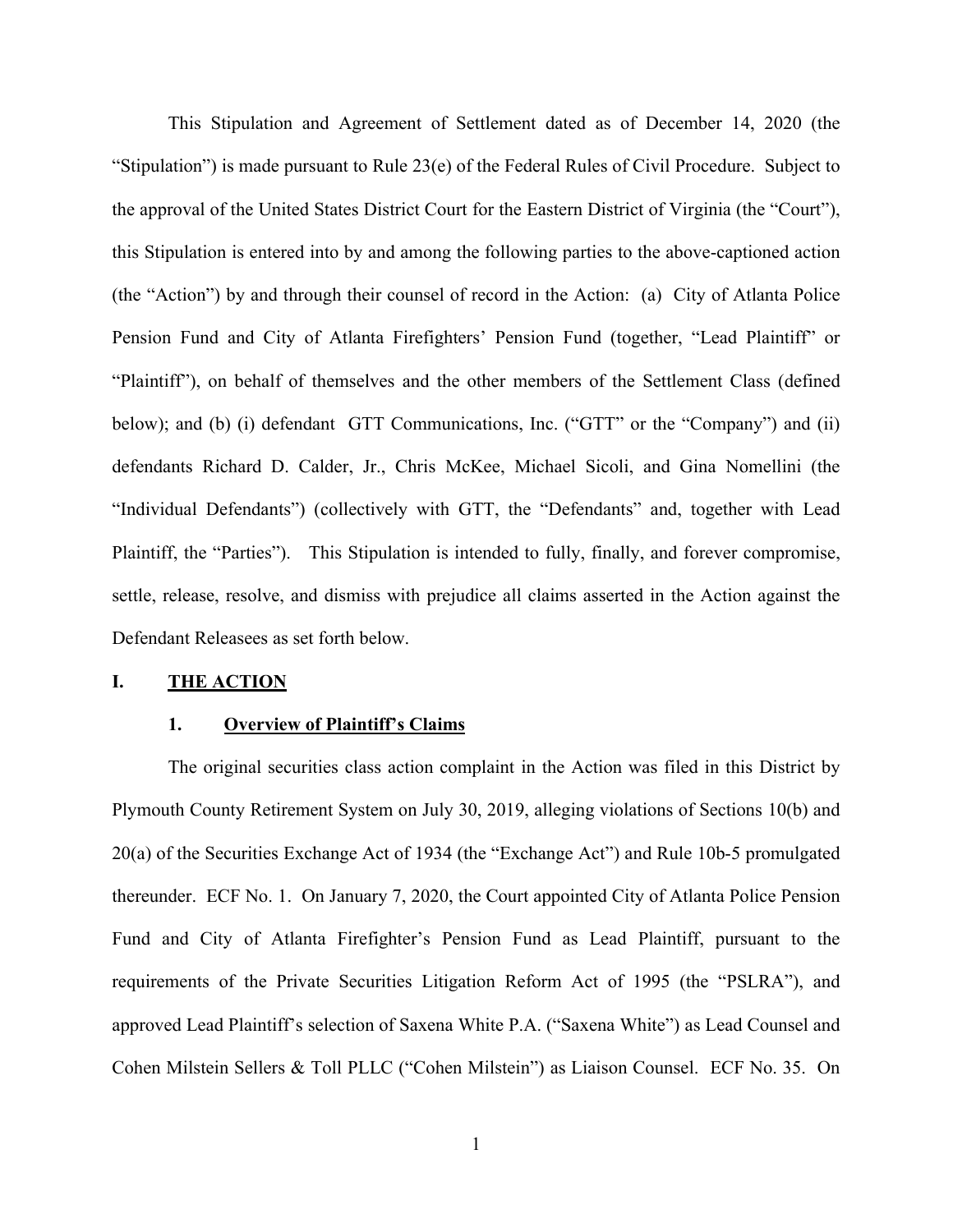February 28, 2020, Lead Plaintiff filed its Amended Class Action Complaint for Violations of<br>the Federal Securities Laws and Jury Trial Demand (the "Amended Complaint," ECF No. 42).<br>The Amended Complaint alleged, among oth the Federal Securities Laws and Jury Trial Demand (the "Amended Complaint," ECF No. 42).

The Amended Complaint alleged, among other things, that throughout the Settlement Class Period (as defined below), Defendants made numerous false and misleading statements regarding GTT's \$2.3 billion acquisition and integration of Interoute Communications Holdings S.A. ("Interoute"), a European telecommunications company that was by far the largest and most important acquisition in GTT's history. Specifically, the Amended Complaint alleged that Defendants represented that GTT's self-proclaimed well-tested and "seamless" acquisition and integration strategy—purportedly designed to ensure that GTT only "bought businesses that are strategic and that are doing exactly what we do," i.e., "providing cloud networking"—would work just as effectively with respect to Interoute because Interoute's business was virtually identical to GTT's. The Amended Complaint alleged that, once the integration was underway, Defendants also repeatedly reassured investors that the integration was progressing right "on track" and that GTT was timely meeting every pre-announced milestone, including that the "key" "cut over" of all of Interoute's legacy billing and sales systems onto GTT's proprietary Client Management Database (or "CMD") was implemented in October 2018 and "effectively complete" by December 2018, with only a "little bit of cleanup activity" remaining.

The Amended Complaint further alleged that unbeknownst to investors, Defendants' representations were false, and that the accounts of 15 former high-level employees of both GTT and Interoute (the "CWs"), as well as Defendants' own admissions at the end of the Settlement Class Period, confirmed that Defendants knew full well throughout the Settlement Class Period that before the time of the acquisition, Interoute had implemented a "strategic priority shift" to selling cloud services—a focus that Defendants admitted was an entirely "different business"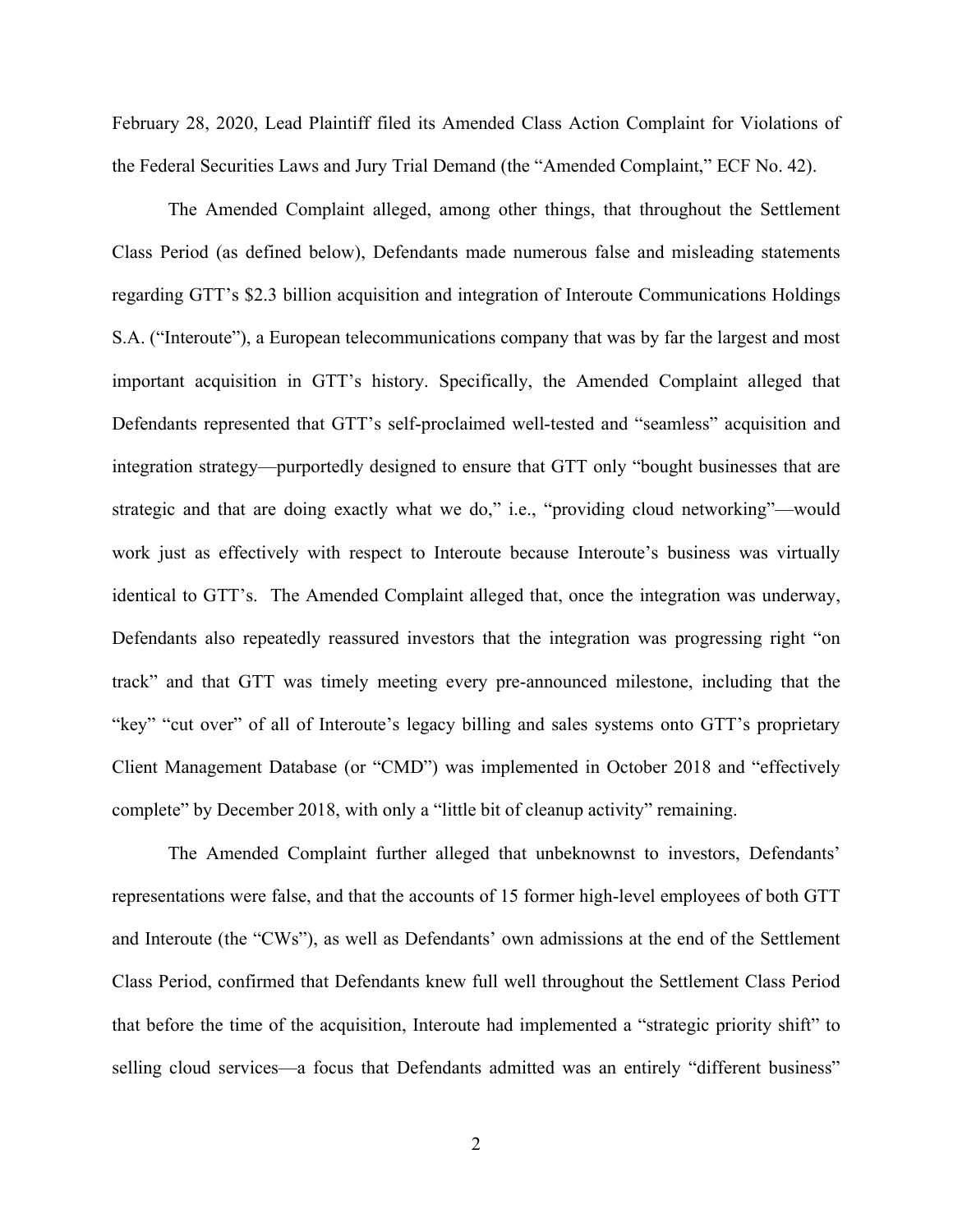than GTT's business of selling cloud networking connectivity. Moreover, the Amended<br>Complaint alleged that the CWs stated that the integration was an "absolute nightmare" and a<br>"disaster" from day one, that Defendants' rep than GTT's business of selling cloud networking connectivity. Moreover, the Amended<br>Complaint alleged that the CWs stated that the integration was an "absolute nightmare" and a<br>"disaster" from day one, that Defendants' rep "disaster" from day one, that Defendants' representations to the contrary were "not at all" true and "not what was happening," and that the integration was so deficient that Interoute was not fully integrated even by the end of the Settlement Class Period.

The Amended Complaint stated that the truth regarding Defendants' fraud began to emerge on May 8, 2019, when GTT announced its first revenue decline in four years, which Defendants directly attributed to "delays related to [Interoute] integration activities." The Amended Complaint alleged that Defendants admitted that the "critically important" cut over from Interoute's legacy systems to GTT's CMD was not "effectively complete" in December 2018 as previously represented, but in fact this "key" milestone had been delayed by several months. Furthermore, the Amended Complaint alleged that Defendants also admitted that, rather than fitting "hand in glove" with GTT, Interoute had made a "strategic priority shift" years before the acquisition to selling cloud services—a shift that Defendants admitted they did not maintain post-acquisition and which they directly tied to GTT's revenue decline and loss in "sales momentum." The Amended Complaint alleged that analysts noted that these disclosures were "disappointing given the optimistic comments made by management over the past three Amended Complaint alleged that Defendants admitted that the "critically important" cut over<br>from Interoute's legacy systems to GTT's CMD was not "effectively complete" in December<br>2018 as previously represented, but in fac from \$40.29 to \$29.91.

Finally, the Amended Complaint asserted that while Defendants downplayed these revelations and falsely assured investors that the integration issues were now "behind us," the full truth regarding Defendants' fraud was not revealed until the next quarter on August 8, 2019, when GTT announced another unexpected decline in revenue that Defendants again directly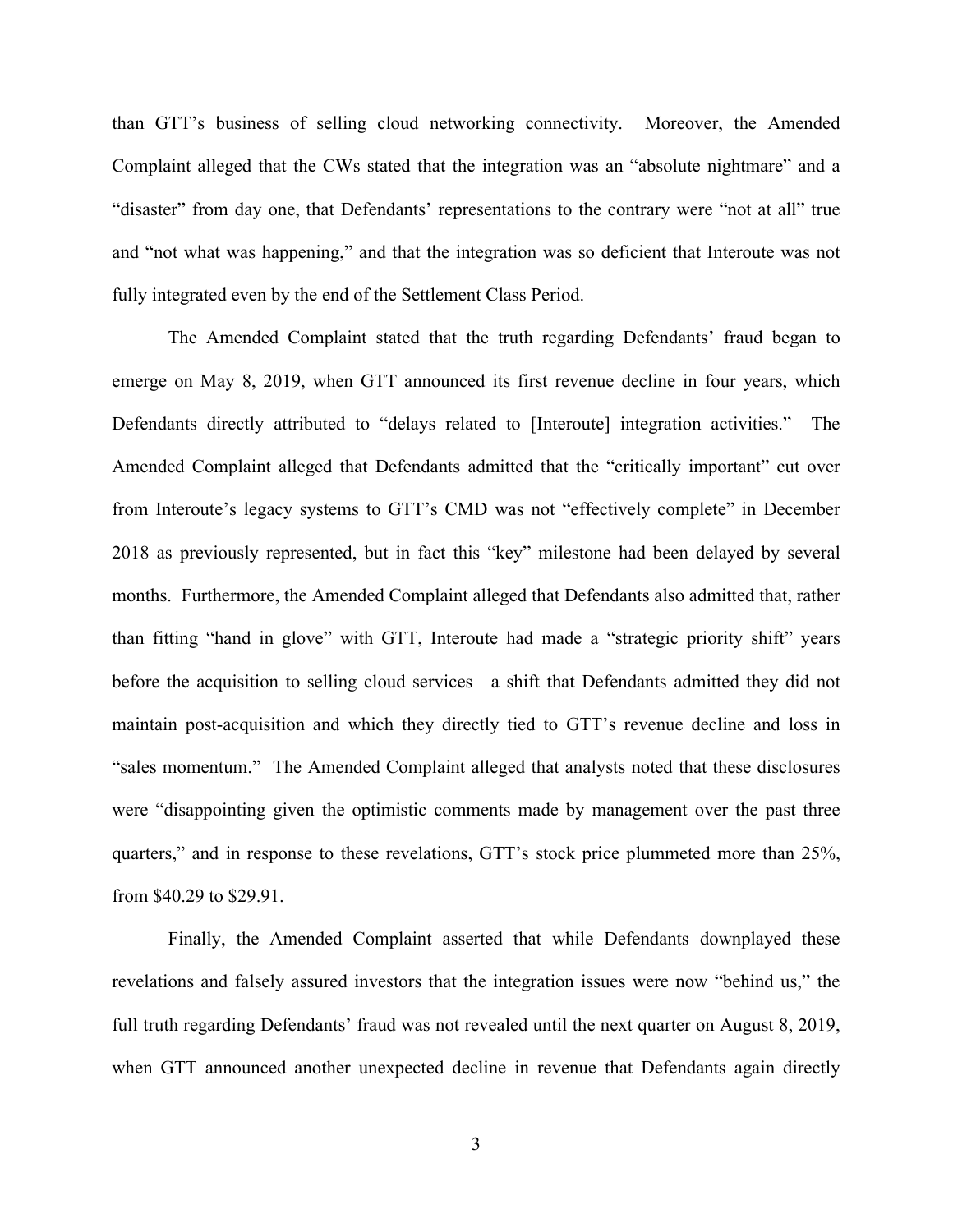attributed to Interoute "integration challenges," particularly with respect to the CMD cut-over. attributed to Interoute "integration challenges," particularly with respect to the CMD cut-over.<br>The Amended Complaint alleged that, according to analysts, Defendants "should have been more<br>forthcoming about the anticipate forthcoming about the anticipated impact from such issues on [near term] results." The Amended Complaint alleged that, on this news, GTT's stock price collapsed, falling 46% from \$11.35 per share on August 7, 2019 to close at just \$6.09 per share on August 8, 2019.

On October 12, 2020, Plaintiff filed a Second Amended Class Action Complaint (the "Second Amended Complaint" or "SAC"), which became the operative complaint in this Action as of October 16, 2020. ECF Nos. 72-2, 78. The SAC alleged the same claims of federal securities fraud on behalf of the same Class against the same Defendants based on their same conduct during the same Class Period as alleged in the Amended Complaint. The SAC also contained new factual allegations, including additional allegedly false and misleading statements made by Defendants, concerning certain issues with GTT's reporting of financial results and statements regarding the effectiveness of its internal controls during the Settlement Class Period, with reference to Form 8-Ks that GTT filed with the SEC on August 10, 2020 and September 15, 2020. The SAC alleged that the Company had engaged in an accounting fraud to, among other things, mask the negative impact of the Interoute integration. Specifically, the SAC alleged that senior officers orchestrated a variety of accounting manipulations, including adjustments to expenses without adequate support. The SAC's new accounting-related allegations are discussed in more detail below. y Defendants, concerning certain issues with GTT's reporting of financial results and<br>the regarding the effectiveness of its internal controls during the Settlement Class Period,<br>ference to Form 8-Ks that GTT filed with th statements regarding the effectiveness of its internal controls during the Settlement Class Period,<br>with reference to Form 8-Ks that GTT filed with the SEC on August 10, 2020 and September 15,<br>2020. The SAC alleged that th

## 2. The Pleading Stage for the Amended Complaint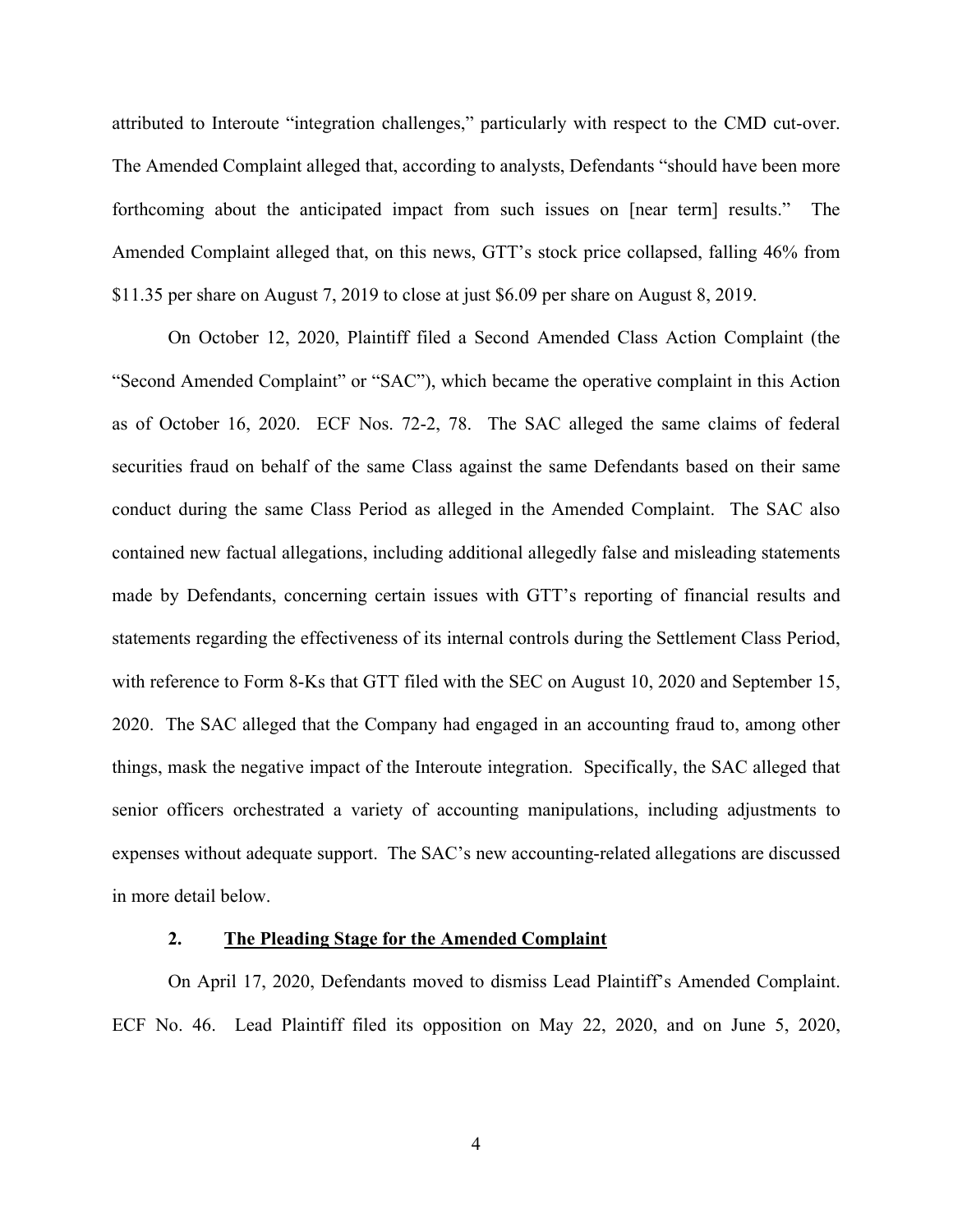Defendants filed their reply. ECF Nos. 50, 52. On June 22, 2020, the Court entered an Order<br>denying Defendants' motion to dismiss the Amended Complaint. ECF No. 53.<br>3. Fact and Expert Discovery denying Defendants' motion to dismiss the Amended Complaint. ECF No. 53.

## 3. Fact and Expert Discovery

Discovery commenced immediately after the Court's denial of Defendants' motion to dismiss. On June 26, 2020, District Judge Claude M. Hilton entered an Order setting a pretrial conference before Magistrate Judge Michael S. Nachmanoff for July 22, 2020, while directing the Parties to confer on a discovery plan that would provide for the close of all fact and expert discovery on or before November 13, 2020, and set the final pretrial conference for November 19, 2020. ECF 54. Thereafter, the Parties submitted a case schedule in compliance with Judge Hilton's Order, and participated in the pretrial conference before Magistrate Judge Nachmanoff on July 22, 2020, after which Magistrate Judge Nachmanoff entered the Parties' proposed case schedule on July 22, 2020. ECF Nos. 55, 60. dismiss. On June 26, 2020, District Judge Claude M. Hilton entered an Order setting a pretrial conference before Magistrate Judge Michael S. Nachmanoff for July 22, 2020, while directing the Parties to confer on a discover

Lead Plaintiff sought discovery from GTT, each of the Individual Defendants, and a Lead Plaintiff's expert on market efficiency, damages and loss causation; and Lead Plaintiff's the Parties to confer on a discovery plan that would provide for the close of all fact and expert<br>discovery on or before November 13, 2020, and set the final pretrial conference for November<br>19, 2020. ECF 54. Thereafter, t Management, and Marquette Associates. Additionally, Defendants noticed 30(b)(6) depositions of Lead Plaintiff and LMCG, as well as a deposition of Plaintiff's market efficiency, damages and loss causation expert; and Plaintiff preliminarily noticed the depositions of eight fact witnesses.

Lead Plaintiff served their First Set of Requests for Production of Documents to All Defendants on July 1, 2020. Defendants served their responses and objections to Lead Plaintiff's first set of document requests on July 16, 2020. Defendants served their First Set of Requests for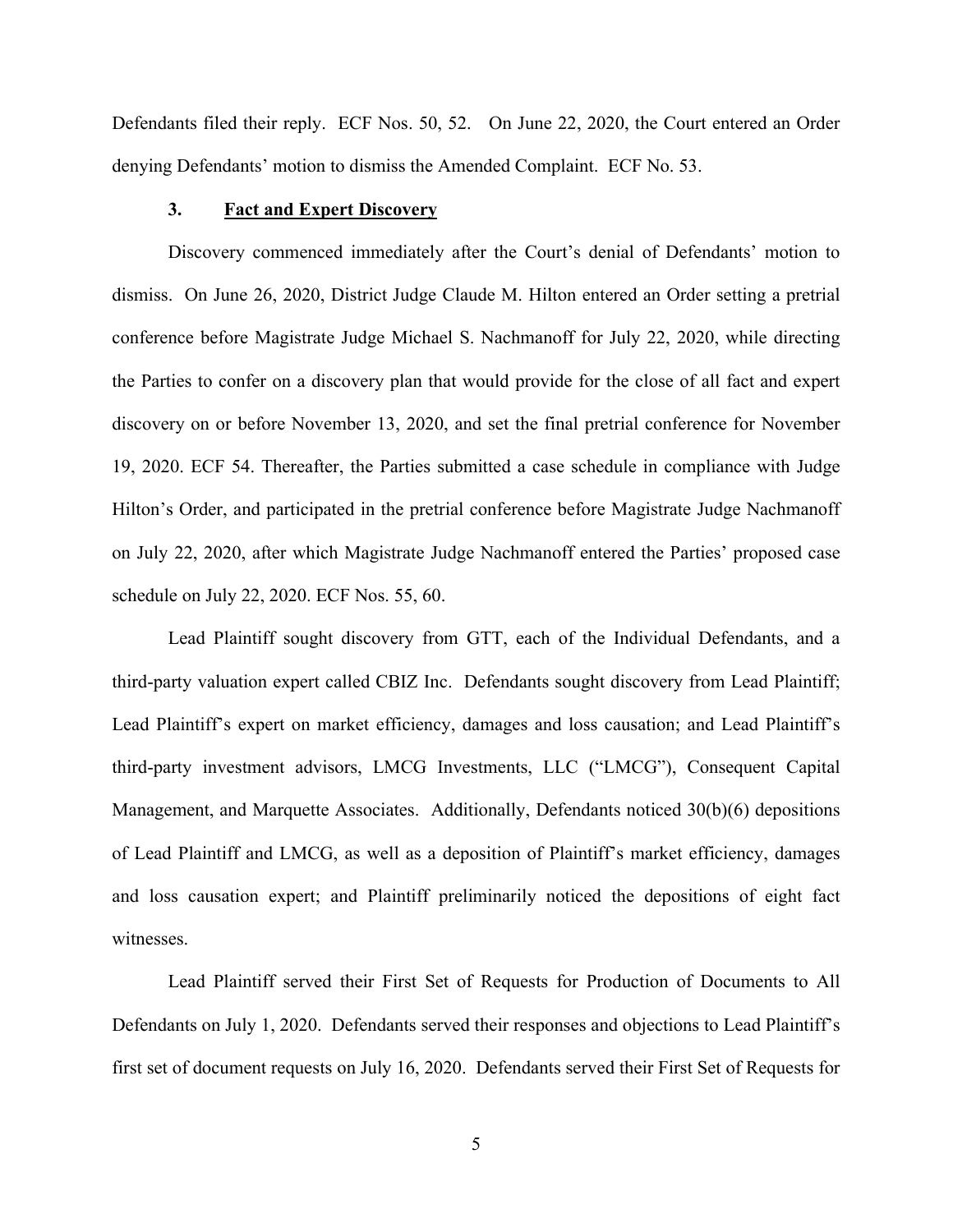the Production of Documents and Electronically Stored Information and their First Set of Interrogatories on Plaintiff on July 1, 2020, and Plaintiff served its responses and objections to those discovery requests on Defendants on July 16, 2020, and served Defendants with a supplemental interrogatory response on August 19, 2020. Defendants served document subpoenas on Plaintiff's investment advisors on July 24, 2020 and Plaintiff served responses and objections to these subpoenas on August 7, 2020.

Plaintiff served its Second Set of Requests for Production of Documents to All Defendants on July 27, 2020 and Defendants served their responses and objections to Lead Plaintiff's second document requests on August 12, 2020. Plaintiff served its Third Set of Requests for Production of Documents to All Defendants on September 15, 2020, and Defendants served their responses and objections to Plaintiff's third set of requests on September 30, 2020. Plaintiff served its document subpoena on CBIZ on September 16, 2020, and CBIZ served responses and objections on September 30, 2020. Plaintiff served its Fourth Set of Requests for Production of Documents to All Defendants on October 13, 2020, but Defendants' service of their responses and objections to this discovery request subsequently were held in abeyance. The Parties also exchanged privilege logs.

During the course of negotiating the appropriate scope of this extensive discovery, the Parties exchanged approximately 15 letters concerning their document productions, and engaged in numerous meet and confer conferences, during which the Parties conferred about significant and disputed discovery-related issues. After the Parties agreed on an appropriate set of search terms, custodians and various other discovery parameters, Defendants collected, reviewed and produced on behalf of themselves, and Lead Plaintiff reviewed, approximately 71,858 documents spanning 412,938 pages in eight separate productions over the course of over three months, with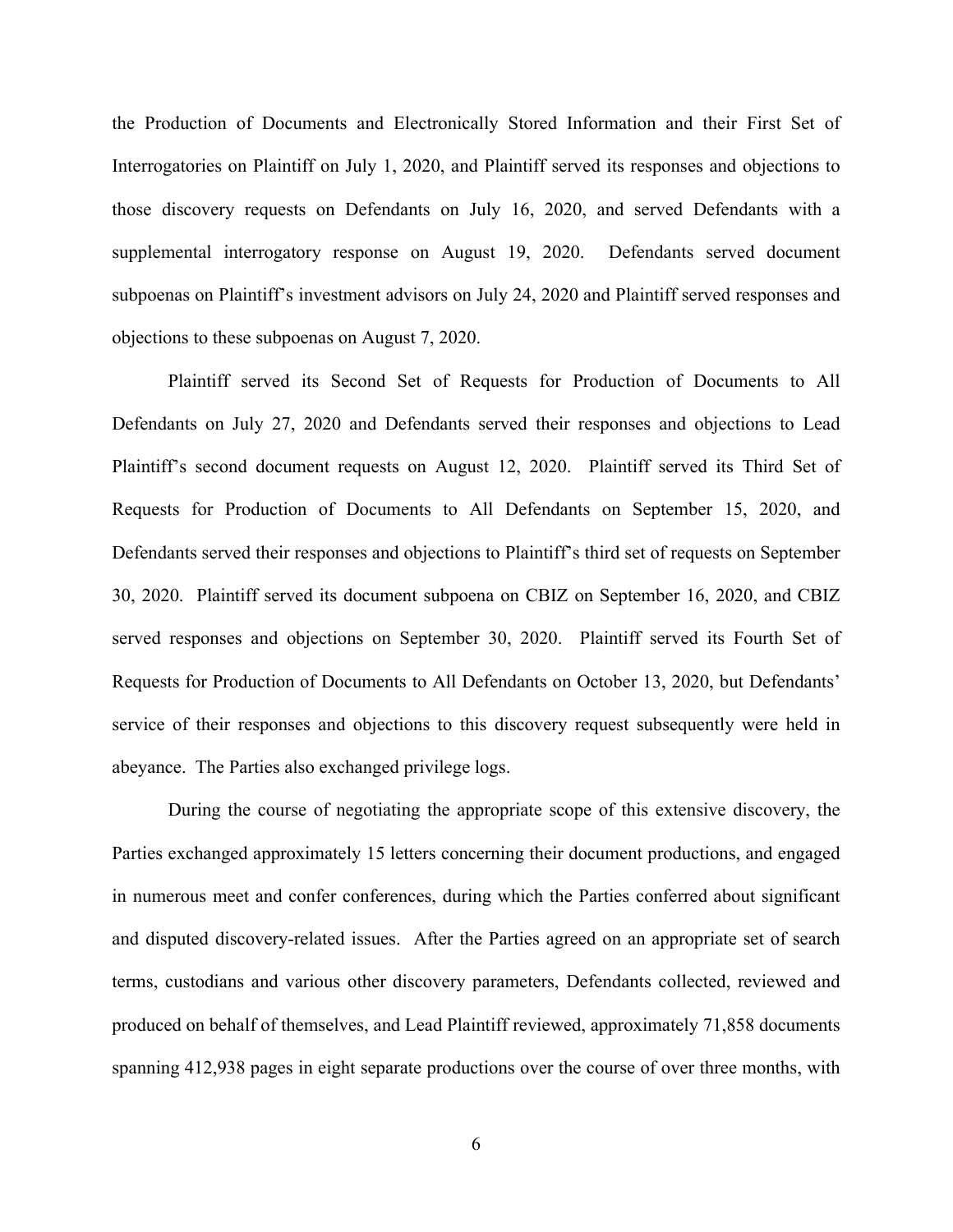Defendants providing Lead Plaintiff with their first production on July 28, 2020, substantially completing their document productions by September 19, 2020, and making their last production on October 13, 2020. The Parties also reviewed the approximately 654 documents spanning 1,906 pages produced by LMCG. Finally, Lead Plaintiff collected, reviewed and produced, and Defendants reviewed, approximately 569 documents spanning 9,271 pages on behalf of Plaintiff and its market efficiency, damages and loss causation expert.

With respect to expert discovery, Lead Plaintiff submitted the expert report of Mr. Chad Coffman, CFA on September 25, 2020, which opined on loss causation and damages.

### 4. Class Certification

While discovery was underway, on August 7, 2020, Lead Plaintiff filed its Motion for Class Certification, Appointment of Class Representative and Appointment of Class Counsel. ECF No. 65. In this motion, Lead Plaintiff requested that the Court certify this Action as a class 1,906 pages produced by LMCG. Finally, Lead Plaintiff collected, reviewed and produced, and<br>Defendants reviewed, approximately 569 documents spanning 9,271 pages on behalf of Plaintiff<br>and its market efficiency, damages an Counsel, and appoint Cohen Milstein as Liaison Class Counsel. In connection with this motion, Lead Plaintiff also submitted the export report of Chad Coffman, CFA (ECF No. 67-1) as evidence of market efficiency. **4. Class Certification**<br>
While discovery was underway, on August 7, 2020, Lead Plaintiff filed its Motion for<br>
Class Certification, Appointment of Class Representative and Appointment of Class Counsel.<br>
ECF No. 65. In thi

On September 3, 2020, Defendants notified Class Counsel that they would not oppose stipulation and proposed order requesting that the Court certify this Action, as alleged in the Amended Complaint, and appoint Plaintiff as Class Representative, Saxena White as Class Counsel and Cohen Milstein as Liaison Class Counsel. ECF No. 70. On September 10, 2020, action, appoint Lead Plaintiff as Class Representative appoint Saxena White as Lead Class<br>Counsel, and appoint Cohen Milstein as Liaison Class Counsel. In connection with this motion,<br>Lead Plaintiff also submitted the expo class action on behalf of all persons or entities who purchased or otherwise acquired publicly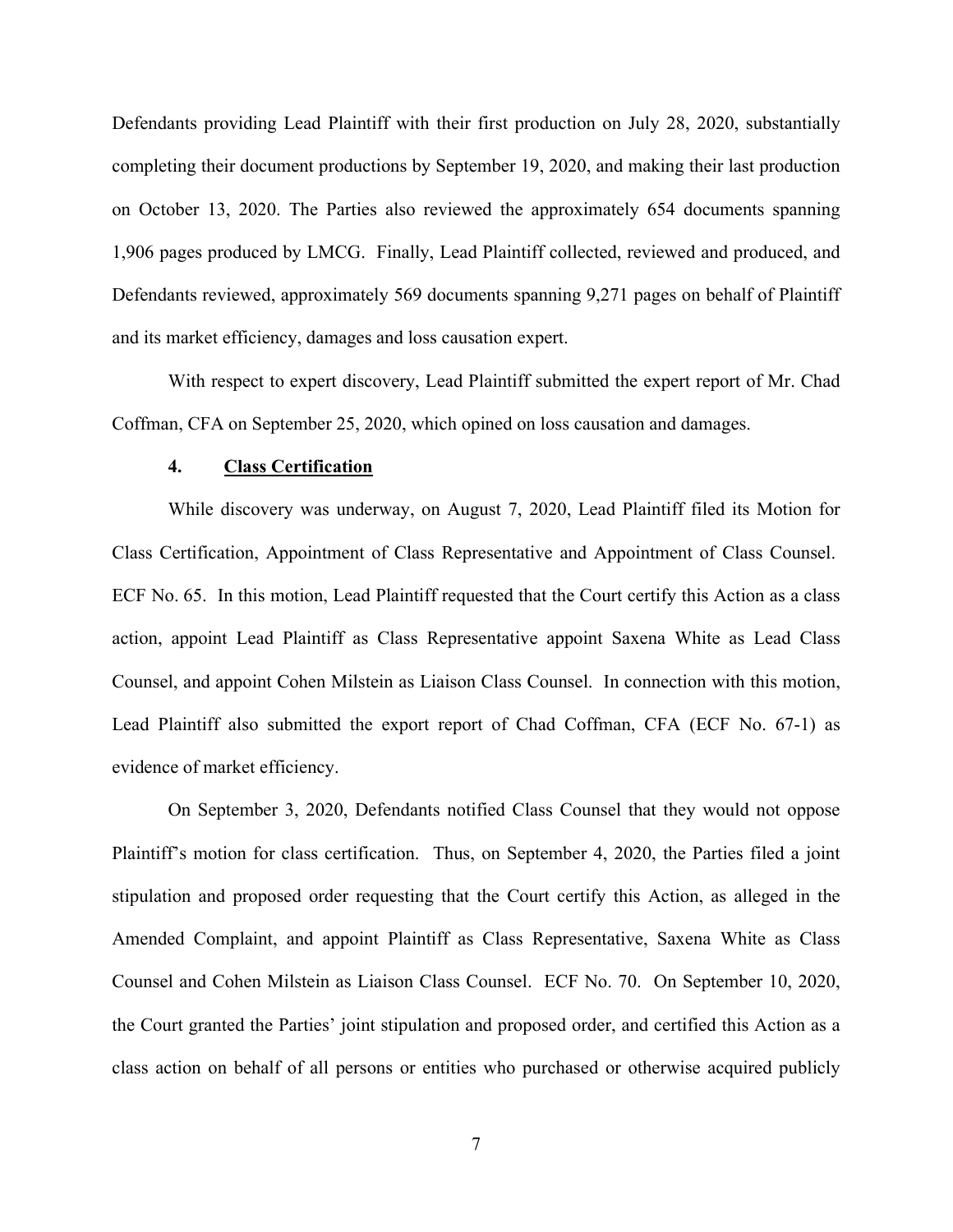traded common stock of GTT from February 26, 2018 to August 7, 2019, inclusive, and who were damaged thereby (the "Certified Class"), among other things. ECF No. 71.

Exempon stock of GTT from February 26, 2018 to August 7, 2019, inclusive, and who<br>sumaged thereby (the "Certified Class"), among other things. ECF No. 71.<br>5. Subsequent Events Underlying the Second Amended Complaint<br>During During the course of litigating this Action, GTT made additional filings with the SEC that Lead Plaintiff relied upon as the basis for new allegations in Plaintiff's Second Amended Complaint. Specifically, GTT was due to file its Form 10-Q for the quarter ending June 30, 2020 on August 10, 2020. Instead, GTT filed a notification of a late filing in a Form 12b-25 on that date stating that "the Company identified certain issues related to the recording and reporting of Cost of Telecommunications services and related internal controls." GTT also stated that its management and the Audit Committee of its Board of Directors, with assistance from outside counsel and consultants, were conducting a review of these accounting issues and were assessing the effect on GTT's financial statements both in the second quarter of 2020 and for previous quarters, as well as whether there were any other material weaknesses in the Company's internal controls.

On August 19, 2020, GTT filed a Form 8-K stating that it had received a notice from the New York Stock Exchange ("NYSE") advising the Company that it was "not in compliance with the NYSE's continued listing requirements" due to its failure to timely file the Form 10-Q; that GTT would be delisted if it did not file the 10-Q by February 17, 2021; and that the NYSE could commence delisting proceedings earlier "if circumstances warrant."

On September 15, 2020, GTT filed another Form 8-K with the SEC, which provided additional information about the accounting and internal control issues. Specifically, in the Form 8-K, GTT stated that the accounting review had "identified a number of issues in connection with the Company's previously issued financial statements," including issues that impacted the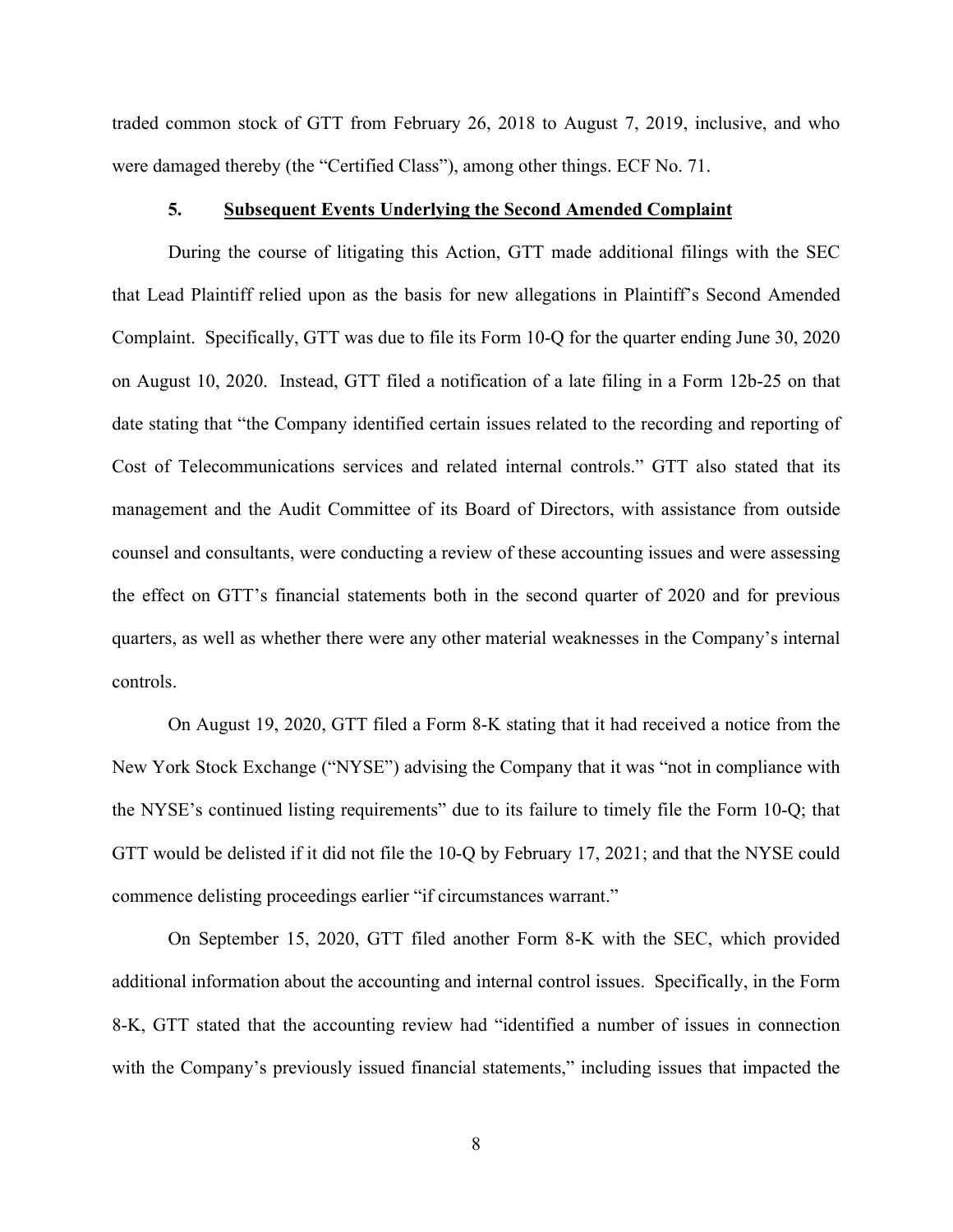financial statements the Company issued during the Settlement Class Period (defined below). For example, the Company stated that its ongoing internal investigation had determined that, in 2019 and the first quarter of 2020, the Company had made "adjustments ... without adequate support to Cost of Telecommunications Services" that had "the effect of removing expenses from the Company's income statement at quarter-end and then recognizing certain of those expenses in subsequent quarters." The Company also stated that, during the years ended December 31, 2017 and 2018, GTT failed "to recognize certain expenses on the Company's income statement by recording such expenses to goodwill and thereby attributing such expenses to pre-acquisition accruals, without adequate support, for companies that had been acquired." The Form 8-K also stated that GTT was "reassessing its previous conclusions regarding the effectiveness of its internal control over financial reporting" during the "years ended December 31, 2019, 2018 and 2017, each of the quarters during the years ended December 31, 2019, 2018 and 2017, and the quarter ended March 31, 2020," and that the Company expects "to identify material weaknesses in the Company's internal control over financial reporting." In the same Form 8-K, the Company also stated that GTT and Daniel M. Fraser had mutually agreed to terminate Mr. Fraser's employment as Senior Vice President and Corporate Controller of the Company. Mr. Fraser was also the Company's principal accounting officer.

In light of these recent developments, Plaintiff determined it would seek leave to further amend the Amended Complaint to include allegations of additional false and misleading statements by Defendants concerning the effectiveness of GTT's internal controls and the accuracy and completeness of the quarterly and annual financial results reported by the Company during the Settlement Class Period.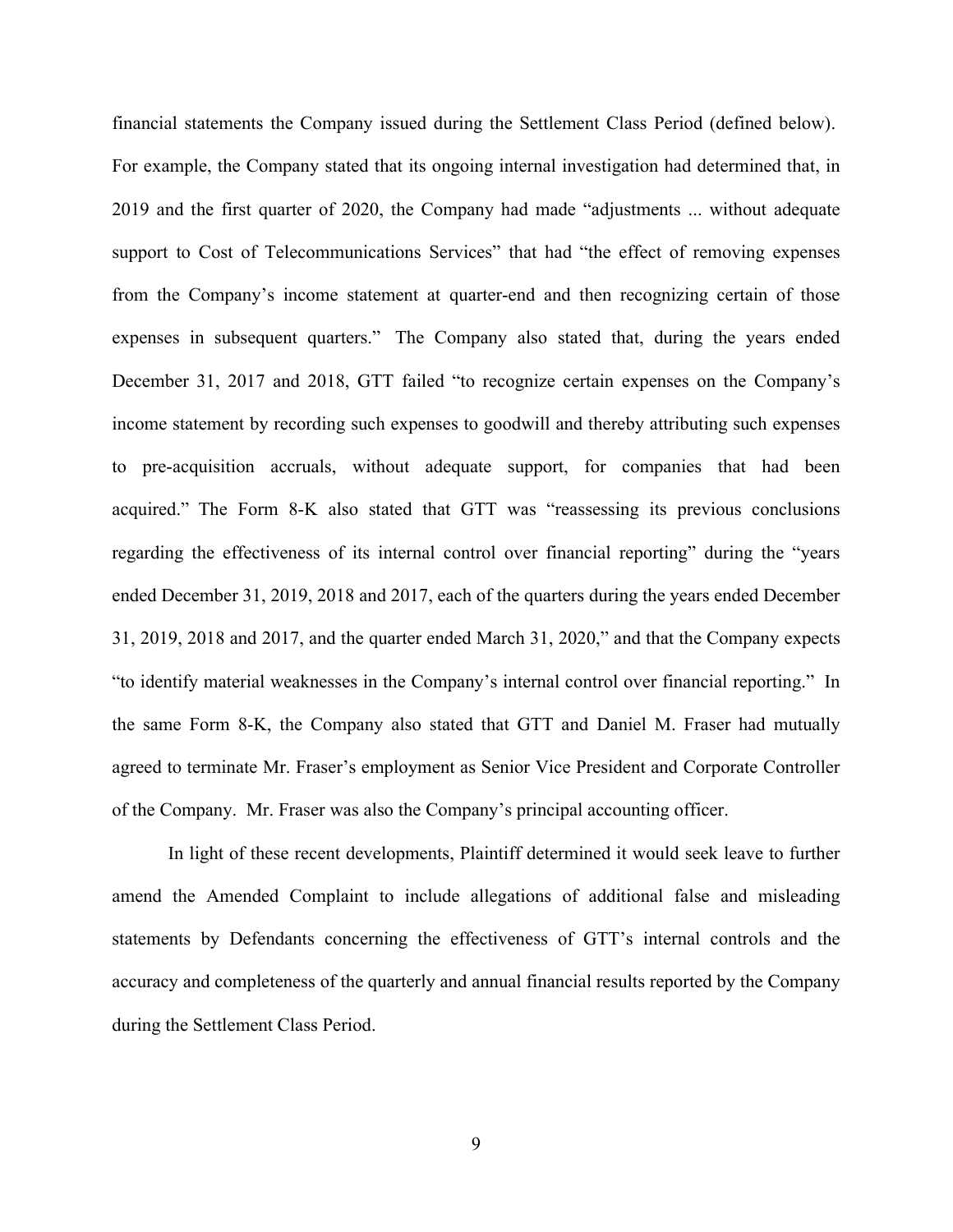### 6. First Mediation and the Second Amended Complaint

**6.** First Mediation and the Second Amended Complaint<br>On October 8, 2020, the Parties held their first remote, one-day mediation session before<br>norable Daniel Weinstein (Ret.) and Mr. Jed Melnick, both of whom are renowned the Honorable Daniel Weinstein (Ret.) and Mr. Jed Melnick, both of whom are renowned mediators affiliated with JAMS. In advance of this mediation session, the Parties submitted substantial materials in support of their respective positions. After a full day of presentations by the Parties and discussions with the mediators, the mediation concluded without a resolution of the Action.

In connection with this mediation, Lead Plaintiff also notified Defendants of its intention to move for leave to file the Second Amended Complaint and provided Defendants with a copy of the proposed SAC. Thereafter, Defendants notified Lead Plaintiff that they would consent to Plaintiff's filing of the SAC, but planned to move to dismiss the SAC. As a result, the Parties agreed that, pursuant to the PSLRA, all remaining discovery should be stayed and all upcoming deadlines pursuant to the case schedule should be taken off calendar pending resolution of Defendants' forthcoming motion to dismiss the SAC. ities and discussions with the mediators, the mediation concluded without a resolution of<br>ion.<br>In connection with this mediation, Lead Plaintiff also notified Defendants of its intention<br>for leave to file the Second Amende

Second Amended Complaint and Amend Case Schedule along with a Proposed Order and Second Amended Complaint. ECF Nos. 72, 72-1, 72-2. On October 16, 2020, the Court granted the Parties' Joint Motion, thereby staying all further discovery, vacating the case schedule, permitting the SAC to become the operative complaint in this Action, and setting a briefing schedule for Defendants' motion to dismiss the SAC. ECF No. 78.

### 7. The Second Mediation Session

After the October 8 mediation session, the Parties remained in dialogue with the mediators by telephone and email about a potential resolution of the Action. On November 6,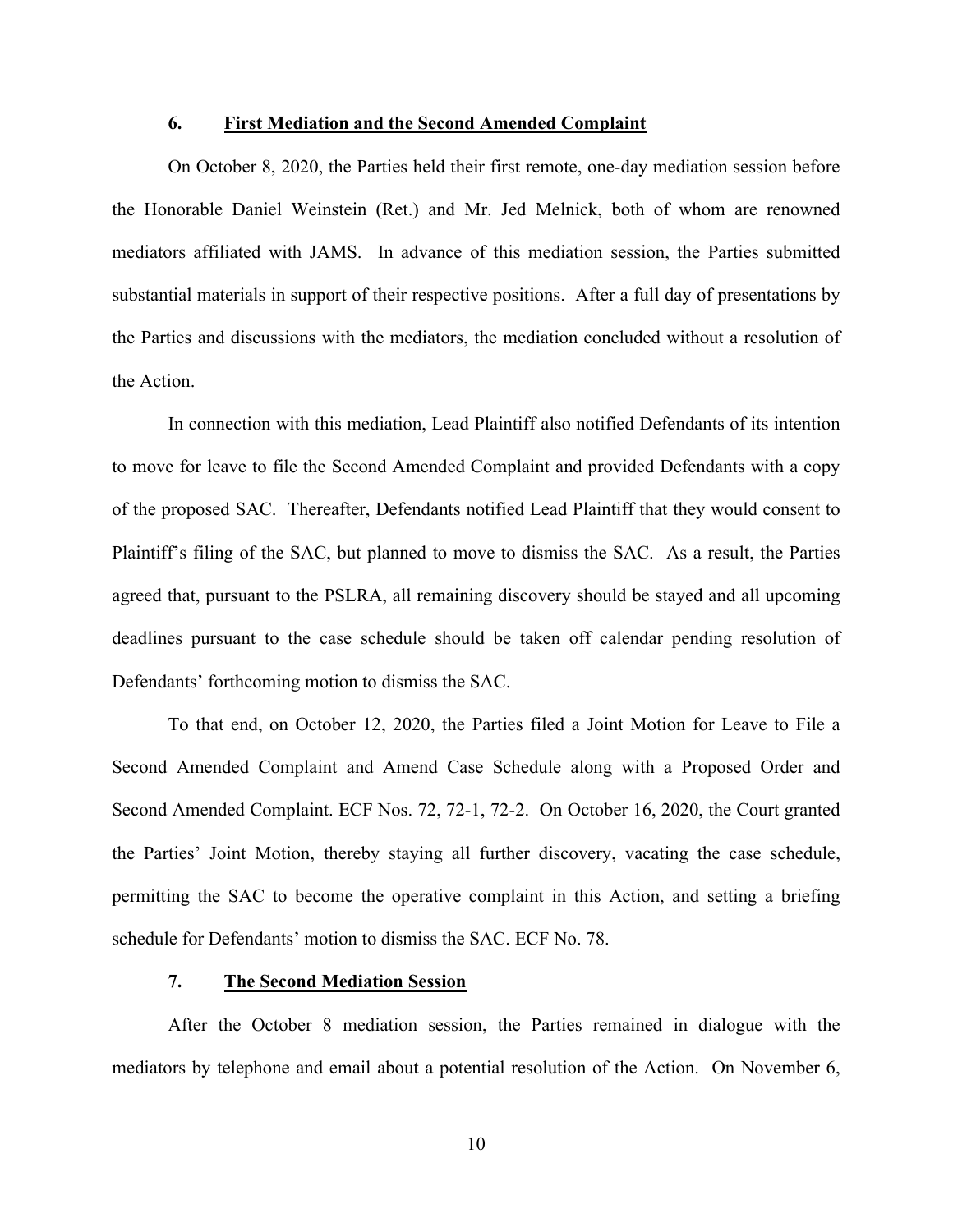2020, the Parties participated in a second remote, full-day mediation session before the 2020, the Parties participated in a second remote, full-day mediation session before the<br>Honorable Daniel Weinstein (Ret.) and Mr. Jed Melnick, during which the Parties agreed in<br>principle to settle this Action for \$25 mil principle to settle this Action for \$25 million, subject to execution of this Stipulation and to Court approval of the proposed Settlement. The Parties participated in a second remote, full-day mediation session before the<br>Honorable Daniel Weinstein (Ret.) and Mr. Jed Melnick, during which the Parties agreed in<br>principle to settle this Action for \$25 million,

Lead Plaintiff and Lead Counsel have determined that the terms set forth in this Stipulation are fair, reasonable, adequate, and in the best interests of the Settlement Class. Based upon their investigation and prosecution of the case, Lead Plaintiff and Lead Counsel believe that the claims asserted in the Action have merit and that the evidence developed in discovery further supports those claims. The Stipulation shall not be construed as or received in evidence as an admission, concession or presumption against Lead Plaintiff or any of the Settlement Class Members that any of their claims are without merit, that any defenses asserted by Defendants have merit, or that the damages recoverable in the Action would not have exceeded the II. CLAIMS OF LEAD PLAINTIFF AND BENEFIT OF THE SETTLEMENT<br>Lead Plaintiff and Lead Counsel have determined that the terms set forth in this<br>Stipulation are fair, reasonable, adequate, and in the best interests of the Settl additional expense and risks posed by the continued litigation of the Action against Defendants through trial and appeals, particularly considering GTT's distressed financial condition and the issues that GTT recently disclosed regarding the Company's internal controls and financial statements during the Settlement Class Period. Lead Plaintiff has also taken into account the uncertain outcome and risk of any litigation, especially in complex actions such as this Action, as well as the difficulties and delays of such litigation. Lead Plaintiff is also mindful of the inherent difficulties of proof associated with, and possible defenses to, the securities law violations have merit, or that the damages recoverable in the Action would not have exceeded the Sctlement Fund (as defined herein). However, Lead Plaintiff recognizes and acknowledges the additional expense and risks posed by the co substantial benefits upon the Settlement Class.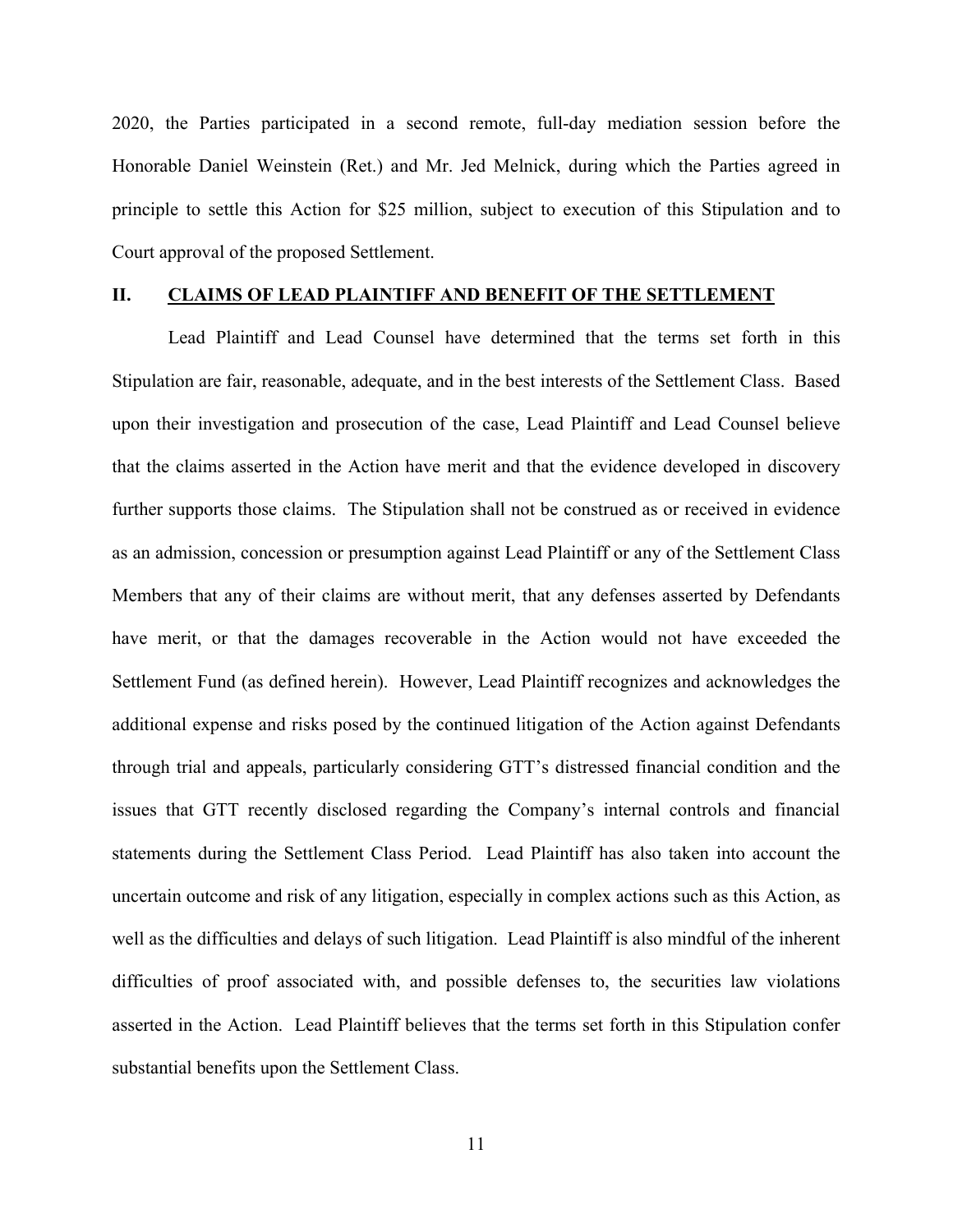### III. DEFENDANTS' DENIALS OF WRONGDOING AND LIABILITY

Throughout this Action, Defendants have denied, and continue to deny, any and all allegations of fault, liability, wrongdoing, or damages whatsoever arising out of any of the conduct, statements, acts, or omissions alleged, or that could have been alleged, in the Action. Defendants have denied, and continue to deny, the allegations that Lead Plaintiff or any Settlement Class Member has suffered damages or was harmed by any of the conduct alleged in the Action or that could have been alleged as part of the Action. In addition, Defendants maintain that they have meritorious defenses to all claims in the Action. Defendants continue to **III.** DEFENDANTS' DENIALS OF WRONGDOING AND LIABILITY Throughout this Action, Defendants have denied, and continue to deny, any and all allegations of fault, liability, wrongdoing, or damages whatsoever arising out of any into the Settlement set forth in this Stipulation solely to avoid the expense, distraction, time and uncertainty associated with the Action.

Defendants have concluded that it is desirable that the Action be fully and finally settled in the manner and upon the terms and conditions set forth in this Stipulation. Defendants also have taken into account the risks inherent in any litigation, especially in complex cases such as this Action. Defendants have therefore determined that it is desirable and beneficial to them that the Action be settled in the manner and upon the terms and conditions set forth in this Stipulation.

## IV. SETTLEMENT TERMS

NOW, THEREFORE, IT IS HEREBY STIPULATED AND AGREED, by and among Lead Plaintiff (individually and on behalf of all other members of the Settlement Class) and Defendants, by and through their respective undersigned attorneys and subject to the approval of the Court pursuant to Rule 23(e) of the Federal Rules of Civil Procedure, that, in consideration of the benefits flowing to the Parties from the Settlement, all Released Plaintiff's Claims as against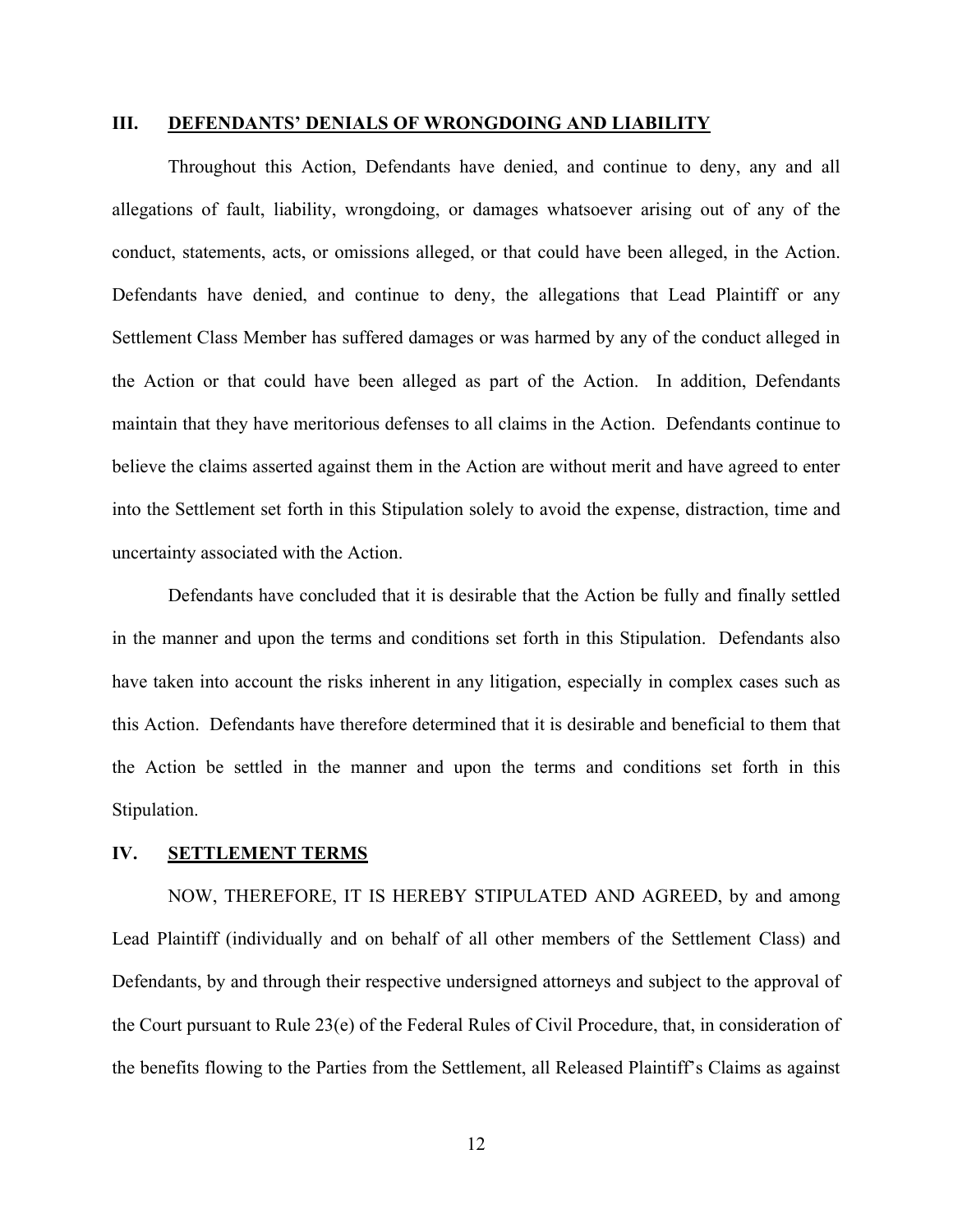the Defendant Releasees and all Released Defendants' Claims as against the Plaintiff Releasees shall be settled and released, and the Action shall be dismissed with prejudice, upon and subject to the terms and conditions set forth below. 1.1 The securities data and all Released Defendants' Claims as against the Plaintiff Releasees<br>1.1 securities and the Action shall be dismissed with prejudice, upon and subject<br>1.1 Definitions<br>2.5 used in this Stipulation,

### 1. Definitions

As used in this Stipulation, the following terms have the meanings specified below:

System v. GTT Communications, Inc. et al., 1:19-cv-00982-CMH-MSN (E.D. Va.).

1.2 "Exercise and all Released Defendants' Claims as against the Plaintiff Releasees<br>
1. Settled and released, and the Action shall be dismissed with prejudice, upon and subject<br>
1. Definitions<br>
1. Definitions<br>
1. "Action" form of Judgment provided for in this Stipulation that may be approved of in writing by all the Parties acting by and through their respective counsel of record in the Action and entered by the Court. 2.1. **Definitions**<br>
1. **Definitions**<br>
1.3 used in this Stipulation, the following terms have the meanings specified below:<br>
1.1 "Action" means the securities class action styled *Plymouth County Retirement*<br>
1.7 "Action" m 1.1 "Action" means the securities class action styled *Plymouth County Retirement* v. *GTT Communications, Inc. et al.*, 1:19-cv-00982-CMH-MSN (E.D. Va.).<br>
1.2 "Alternate Judgment" means a form of final judgment in a form v. *GTT Communications. Inc. et al.*, 1:19-cv-00982-CMH-MSN (E.D. Va.).<br>
1.2 "Alternate Judgment" means a form of final judgment in a form other than the Judgment provided for in this Stipulation that may be approved of in

Claim Form to the Claims Administrator that is approved by the Court for payment from the Net Settlement Fund.

Exhibit A-2, or in such other form as may be approved in writing by all of the Parties acting by and through their respective counsel of record in the Action and approved by the Court, that a Claimant or Settlement Class Member must complete and submit should that Claimant or Settlement Class Member seek to share in a distribution of the Net Settlement Fund. 1.3 "Authorized Claimant" means a Settlement Class Member who submits a Proof of<br>
Torm to the Claims Administrator that is approved by the Court for payment from the Net<br>
ent Fund.<br>
"Claim" means a Proof of Claim Form subm

Claims Administrator seeking to be eligible to share in the proceeds of the Settlement Fund.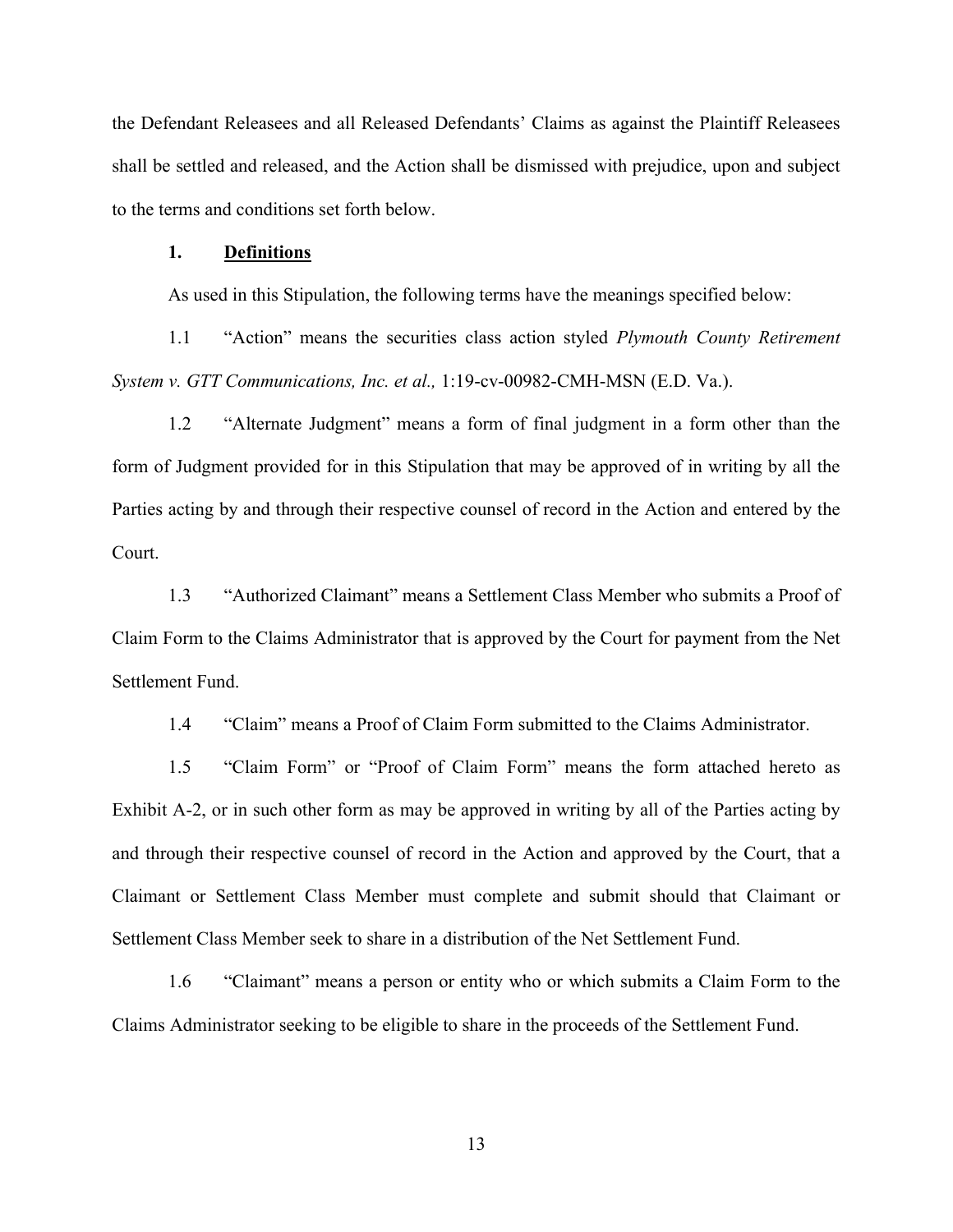1.7 "Claims Administrator" means the firm retained by Lead Plaintiff and Lead<br>1, subject to approval of the Court, to provide all notices approved by the Court to<br>1 Settlement Class Members and to administer the Settlement Counsel, subject to approval of the Court, to provide all notices approved by the Court to potential Settlement Class Members and to administer the Settlement.

"1.7 "Claims Administrator" means the firm retained by Lead Plaintiff and Lead<br>1, subject to approval of the Court, to provide all notices approved by the Court to<br>1.8 "Class Distribution Order" means an order entered by t directing that the Net Settlement Fund be distributed, in whole or in part, to Authorized Claimants. "Claims Administrator" means the firm retained by Lead Plaintiff and Lead<br>
1, subject to approval of the Court, to provide all notices approved by the Court to<br>
11 Settlement Class Members and to administer the Settlement. "Claims Administrator" means the firm retained by Lead Plaintiff and Lead<br>
1, subject to approval of the Court, to provide all notices approved by the Court to<br>
11 Settlement Class Members and to administer the Settlement. 1.7 "Claims Administrator" means the firm retained by Lead Plaintiff are 1, subject to approval of the Court, to provide all notices approved by the C<br>al Settlement Class Members and to administer the Settlement.<br>1.8 "Clas 1, subject to approval of the Court, to provide all notices approved by the Court to<br>
11 Settlement Class Members and to administer the Settlement.<br>
1.8 "Class Distribution Order" means an order entered by the Court author

Virginia.

and Troutman Pepper Hamilton Sanders LLP.

1.13 "Defendant Releasees" means each and all Defendants, Defendants' Counsel, and their respective Related Persons.

1.14 "Effective Date" means the first date by which all of the conditions specified in Paragraph 8.1 below have been met and have occurred or have been waived.

1.15 "Escrow Account" means an account maintained at The Huntington National Bank, wherein the Settlement Amount shall be deposited and held in escrow under the control of Lead Counsel.

1.16 "Escrow Agent" means The Huntington National Bank.

1.13 "Defendant Releasees" means each and all Defendants, Defendants' Counsel, and<br>
1.13 "Defendant Releasees" means each and all Defendants, Defendants' Counsel, and<br>
1.14 "Effective Date" means the first date by which al Escrow Agent setting forth the terms under which the Escrow Agent shall maintain the Escrow Account.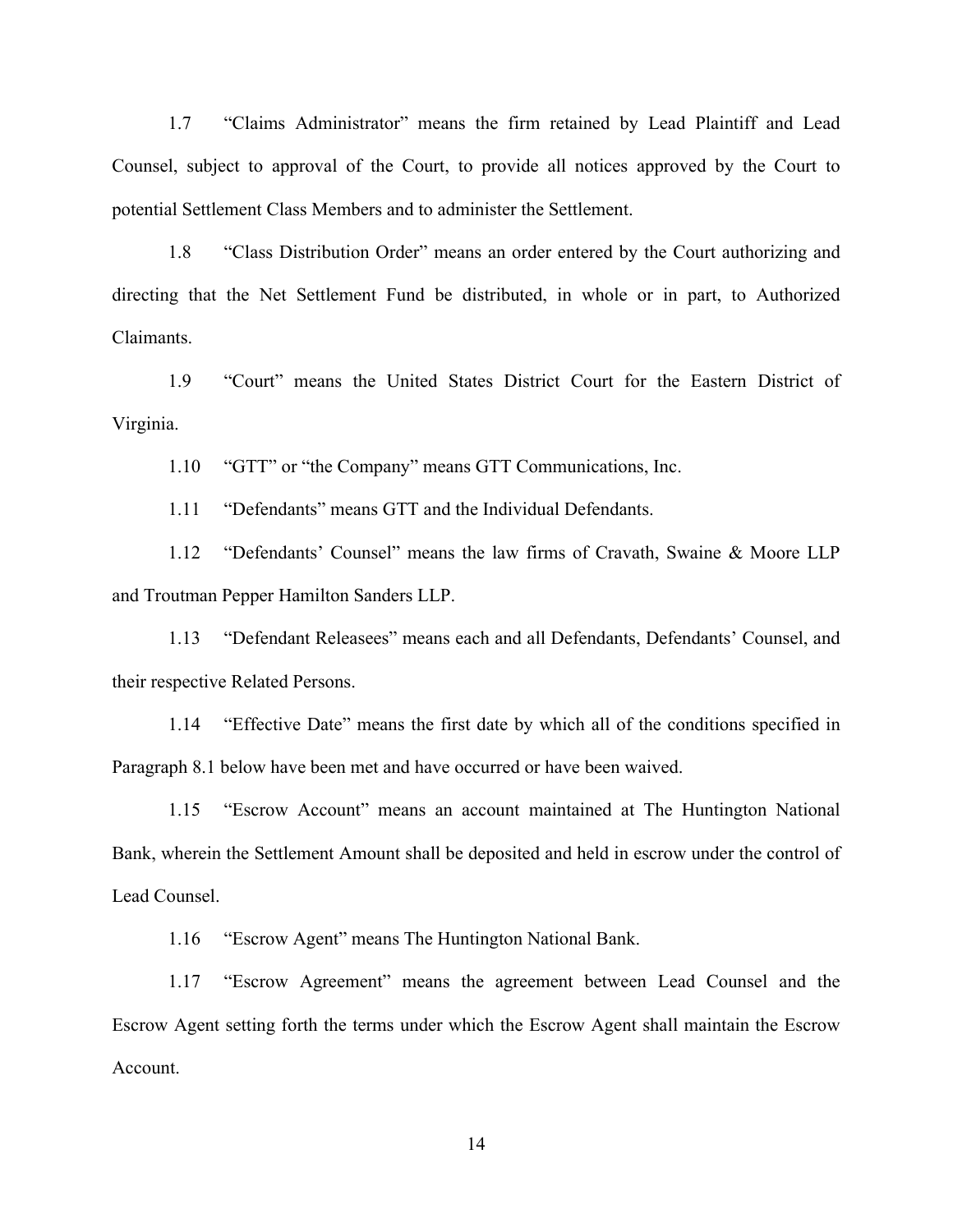1.18 "Final," with respect to the Judgment, or any other court order, means: (i) if no<br>is filed, the expiration date of the time provided for filing or noticing any appeal under the<br>Rules of Appellate Procedure, i.e., thir appeal is filed, the expiration date of the time provided for filing or noticing any appeal under the Federal Rules of Appellate Procedure, i.e., thirty (30) days after entry of the judgment or order; or (ii) if there is an appeal from the judgment or order, (a) the date of final dismissal of all such appeals, or the final dismissal of any proceeding on certiorari or otherwise, or (b) the date the judgment or order is finally affirmed on an appeal, the expiration of the time to file a petition for a writ of certiorari or other form of review, or the denial of a writ of certiorari or other form of review, and, if certiorari or other form of review is granted, the date of final affirmance following review pursuant to that grant. However, any appeal or proceeding seeking subsequent judicial review pertaining solely to an order issued with respect to (i) attorneys' fees, costs or expenses; (ii) the plan of allocation of Settlement proceeds (as submitted or subsequently modified); or (iii) the procedures for determining Authorized Claimants' recognized claims, or distribution of the Net Settlement Fund to Authorized Claimants, shall not in any way delay or affect the time set forth above for the Judgment to become Final, or otherwise preclude a judgment from becoming Final. of certiorari or other form of review, or the denial of a writ of certiorari or other form of<br>and, if certiorari or other form of review is granted, the date of final affirmance<br>greview pursuant to that grant. However, any

siblings, mothers-in-law, fathers-in-law, sons-in-law, daughters-in-law, brothers-in-law, and sisters-in-law. As used in this paragraph, "spouse" shall mean a husband, a wife, or a partner in a state-recognized domestic relationship or civil union.

1.20 "Individual Defendants" means Richard D. Calder, Jr., Chris McKee, Michael Sicoli, and Gina Nomellini.

1.21 "Judgment" means the judgment to be rendered by the Court in the form of Exhibit B attached hereto, or the Alternate Judgment.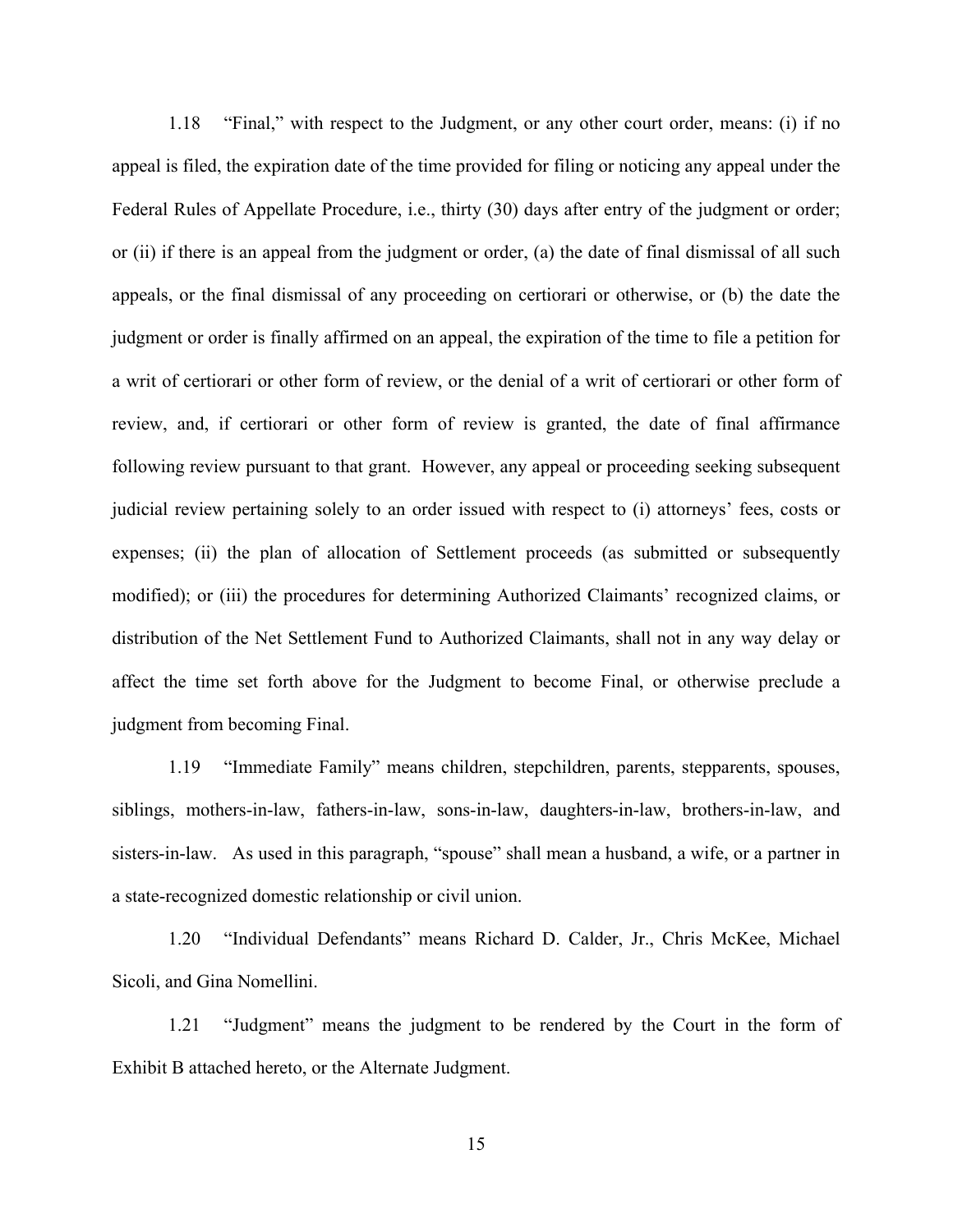1.22 "Lead Counsel" means Saxena White P.A.<br>1.23 "Lead Plaintiff" means City of Atlanta Police Pension Fund and C<br>tters' Pension Fund. 1.23 "Lead Plaintiff" means City of Atlanta Police Pension Fund and City of Atlanta Firefighters' Pension Fund.

1.24 "Liaison Counsel" means Cohen Milstein Sellers & Toll PLLC.

1.25 "Litigation Expenses" means costs and expenses incurred in connection with commencing, prosecuting and settling the Action (which may include the reimbursement, pursuant to the PSLRA, of time, costs and expenses of Lead Plaintiff directly related to their representation of the Settlement Class), for which Lead Counsel intend to apply to the Court for reimbursement from the Settlement Fund. 1.22 "Lead Counsel" means Saxena White P.A.<br>
1.23 "Lead Plaintiff" means City of Atlanta Police Pension Fund and City of Atlanta<br>
1.24 "Liaison Counsel" means Cohen Milstein Sellers & Toll PLLC.<br>
1.25 "Litigation Expenses" 1.24 "Liaison Counsel" means Cohen Milstein Sellers & Toll PLLC.<br>
1.25 "Litigation Expenses" means costs and expenses incurred in connection with<br>
noting, prosecuting and settling the Action (which may include the reimburs

Expenses; (ii) any Notice and Administration Costs; (iii) any Litigation Expenses awarded by the Court; (iv) any attorneys' fees awarded by the Court; and (v) other Court-approved deductions.

Settlement Fairness Hearing; and (iii) Motion for an Award of Attorneys' Fees and Reimbursement of Litigation Expenses, in the form attached hereto as Exhibit A-1, or in such other form as may be approved in writing by all of the Parties acting by and through their respective counsel of record in the Action and approved by the Court, which is to be mailed to Settlement Class Members.

1.28 "Notice and Administration Costs" means the reasonable costs, fees and expenses that are actually incurred by the Claims Administrator and/or Lead Counsel in connection with: (i) providing notices to the Settlement Class; and (ii) administering the Settlement, including but not limited to the Claims process, as well as the costs, fees and expenses incurred in connection with the Escrow Account.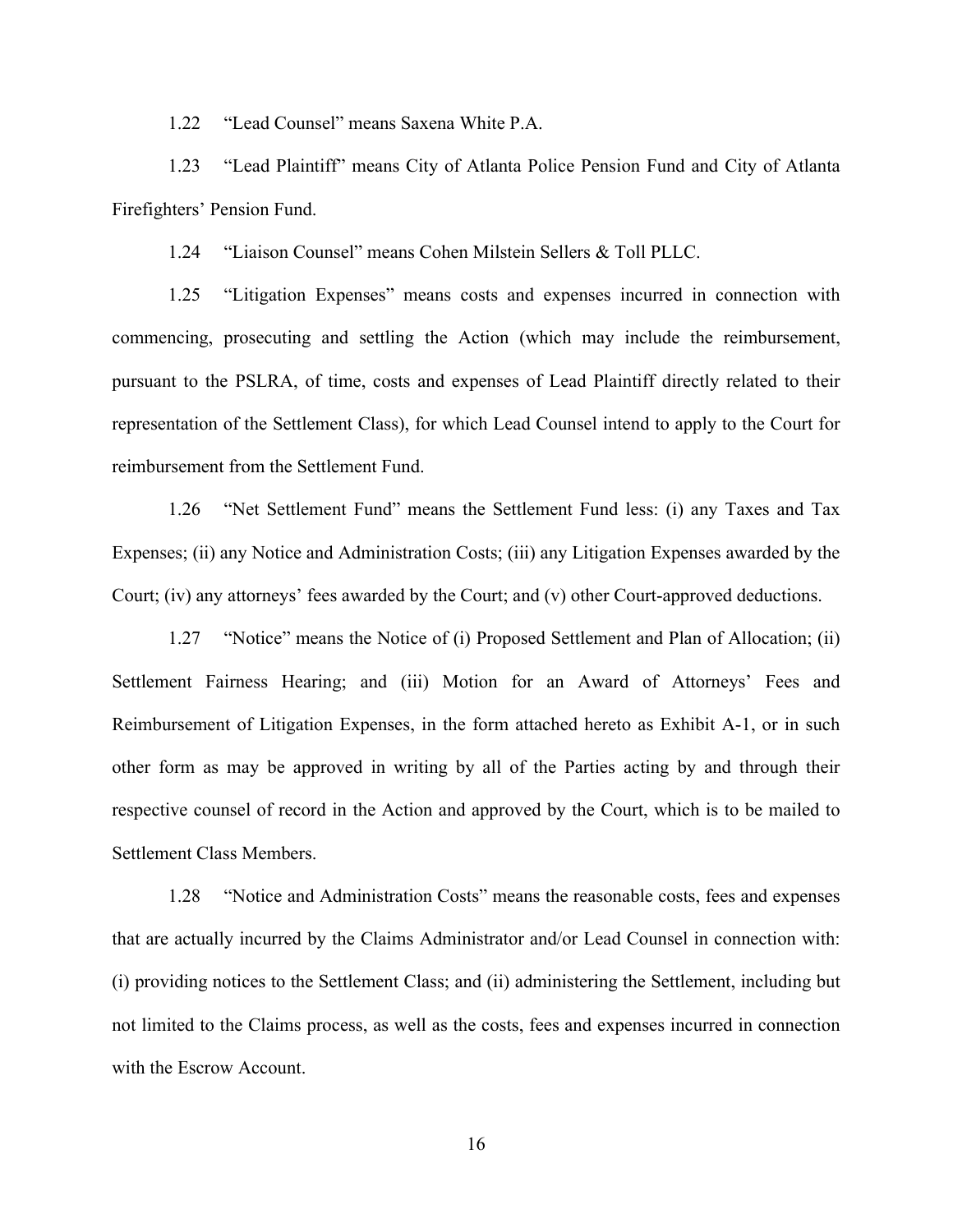1.29 "Officer" means any officer as that term is defined in Securities and Exchange<br>le 16a-1(f).<br>1.30 "Parties" means Defendants and Lead Plaintiff, on behalf of itself and the Act Rule 16a-1(f).

<sup>1.29</sup> "Officer" means any officer as that term is defined in Securities and Exchange<br>
1.30 "Parties" means Defendants and Lead Plaintiff, on behalf of itself and the<br>
ent Class.<br>
<sup>1.31</sup> "Plaintiff's Counsel" means Lead Co Settlement Class.

1.29 "Officer" means any officer as that term is defined in Securities and Exchange<br>
1.30 "Parties" means Defendants and Lead Plaintiff, on behalf of itself and the<br>
ent Class.<br>
1.31 "Plaintiff's Counsel" means Lead Counse direction and under the supervision of Lead Counsel, performed services on behalf of Plaintiff and/or the Settlement Class in the Action.

1.32 "Plaintiff Releasees" means Lead Plaintiff, all other plaintiffs in the Action, Plaintiff's Counsel, and all other Settlement Class Members, as well as each of their respective current and former Officers, directors, agents, parents, affiliates, subsidiaries, successors, predecessors, assigns, assignees, employees, and attorneys, in their capacities as such. 1.30 "Parties" means Defendants and Lead Plaintiff, on behalf of itself and the ent Class.<br>
1.31 "Plaintiff's Counsel" means Lead Counsel and all other legal counsel who, at the<br>
1.31 "Plaintiff's Counsel" means Lead Couns

Settlement Fund to Authorized Claimants as set forth in the Notice. Any Plan of Allocation is not part of the Stipulation, and Defendant Releasees shall have no responsibility for the Plan of Allocation or its implementation and no liability with respect thereto. Any order or proceeding relating to the Plan of Allocation shall not operate to terminate or cancel this Stipulation or affect the finality of the Judgment or any other orders entered by the Court pursuant to this Stipulation. T's Counsel, and all other Settlement Class Members, as well as each of their respective<br>and former Officers, directors, agents, parents, affiliates, subsidiaries, successors,<br>ssors, assigns, assignes, employees, and attor

preliminarily approving the Settlement and directing that notice of the Settlement be provided to the Settlement Class, in the form attached hereto as Exhibit A, or in such other form as may be approved in writing by all of the Parties acting by and through their respective counsel of record in the Action and approved by the Court.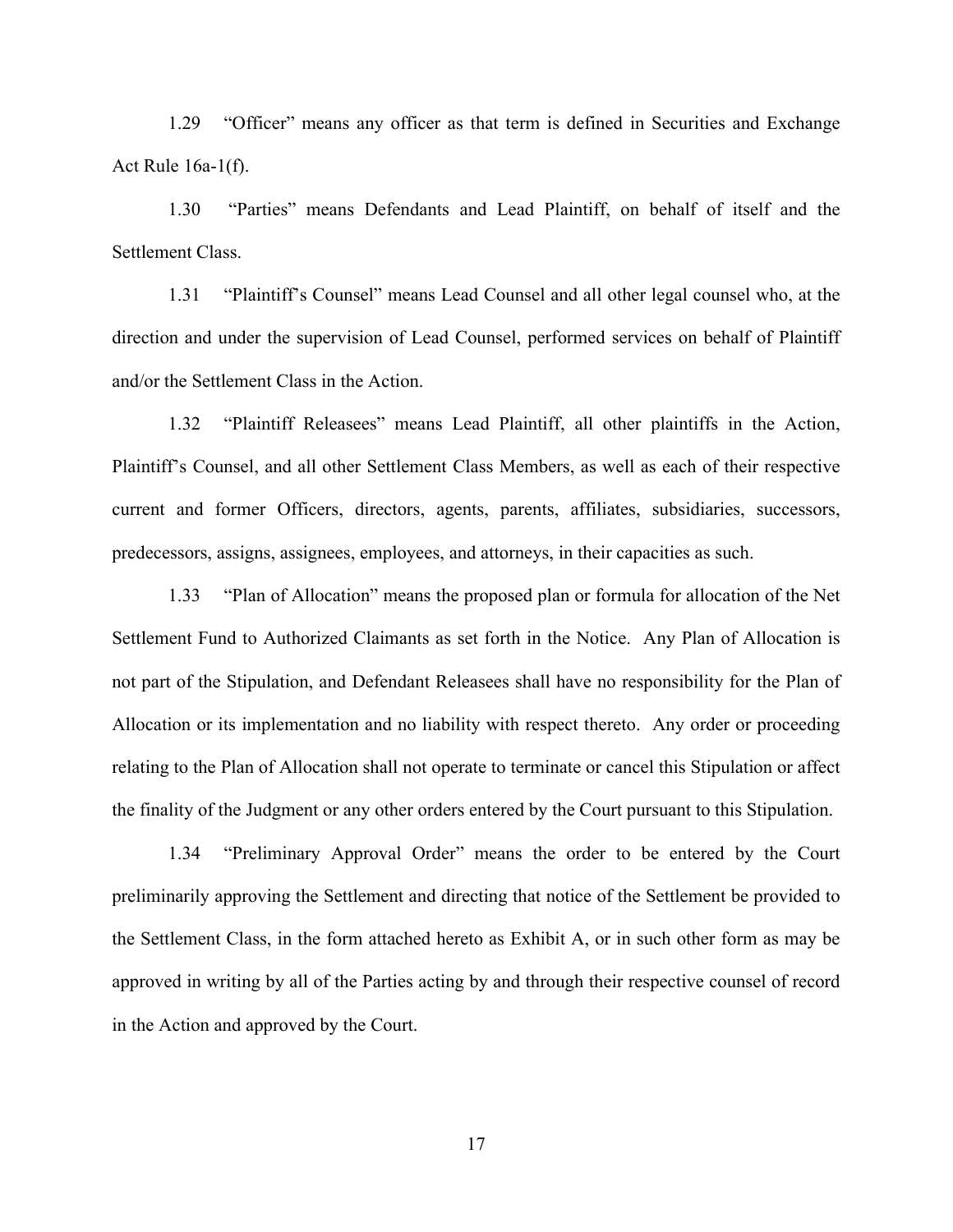1.35 "PSLRA" means the Private Securities Litigation Reform Act of 1995, 15 U.S.C.<br>5. as amended.<br>1.36 "Related Persons" means (i) with respect to Defendants, Defendants' Counsel, § 78u-4, as amended.

1.35 "PSLRA" means the Private Securities Litigation Reform Act of 1995, 15 U.S.C.<br>5. as amended.<br>1.36 "Related Persons" means (i) with respect to Defendants, Defendants' Counsel,<br>th of their respective current and former, and each of their respective current and former, Officers, directors, agents, parents, affiliates, subsidiaries, insurers, reinsurers, successors, predecessors, assigns, assignees, employees, and attorneys, in their capacities as such; and (ii) with respect to the Individual Defendants, their respective spouses, Immediate Family members, heirs, successors, executors, estates, administrators, attorneys, agents, accountants, insurers or reinsurers, personal representatives, trusts, community property, and any other entity in which any of them has a controlling interest, and as to such entities, each and all of their predecessors, successors, past, present or future parents, subsidiaries, affiliates, and each of their respective past or present officers, directors, shareholders, agents, partners, principals, members, employees, attorneys, advisors, trustees, auditors and accountants, insurers and reinsurers. aries, insurers, reinsurers, successors, predecessors, assigns, assignees, employees, and<br>
s, in their capacities as such; and (ii) with respect to the Individual Defendants, their<br>
ve spouses, Immediate Family members, he ive spouses, Immediate Family members, heirs, successors, executors, estates, attactors, attorneys, agents, accountants, insurers or reinsurers, personal representatives, community property, and any other entity in which a

Plaintiff's Claims.

liability, or causes of action, in law or in equity, accrued or unaccrued, fixed or contingent, direct, individual or representative, of every nature and description whatsoever, whether known or unknown, or based on federal, state, local, statutory or common law or any other law, rule or regulation, (including the law of any jurisdiction outside the United States), that were or could have been asserted in the Action or could in the future be asserted in any forum, whether foreign or domestic, against Plaintiff Releasees by Defendants or any member of Defendant Releasees, or their successors, assigns, executors, administrators, representatives, attorneys and agents in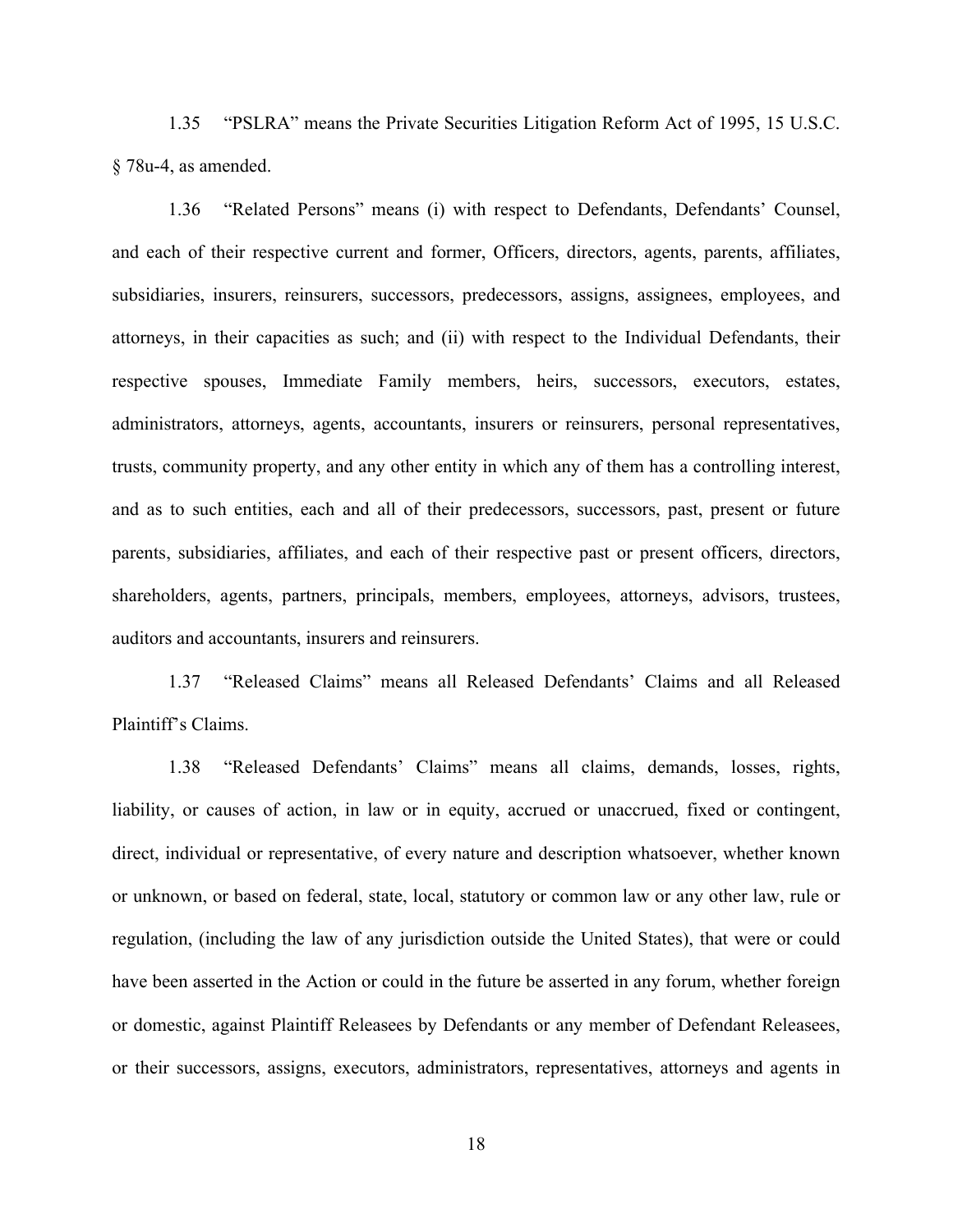their capacity as such, which arise out of, relate to, or are based upon, the institution, prosecution, or settlement of the claims asserted in the Action against the Defendants. Released Defendants' Claims do not include any claims relating to the enforcement of the Settlement and any claims against any person or entity who or which submits a request for exclusion from the Settlement Class that is accepted by the Court.

1.39 "Released Plaintiff's Claims" means any and all claims, demands, losses, rights, liability, or causes of action, in law or in equity, accrued or unaccrued, fixed or contingent, direct, individual or representative, of every nature and description whatsoever, whether known or unknown, or based on federal, state, local, statutory or common law or any other law, rule or regulation, (including the law of any jurisdiction outside the United States), that were or could have been asserted in the Action or could in the future be asserted in any forum, whether foreign or domestic, against Defendant Releasees by Class Representative or any member of the Settlement Class, or their successors, assigns, executors, administrators, representatives, attorneys and agents in their capacity as such, which arise out of, are based upon, concern or relate in any way to (i) any of the allegations, facts, transactions, events, matters, occurrences, acts, disclosures, oral or written statements, representations, omissions, failures to act, filings, publications, disseminations, press releases, or presentations involved, related to, set forth, or unknown, or based on federal, state, local, statutory or common law or any other law, rule or regulation, (including the law of any jurisdiction outside the United States), that were or could have been asserted in the A of any GTT securities during the Settlement Class Period. "Released Plaintiff's Claims" shall not include any claims to enforce this Settlement, or any claims of any person or entity who or which submits a request for exclusion from the Settlement Class that is accepted and approved by the Court.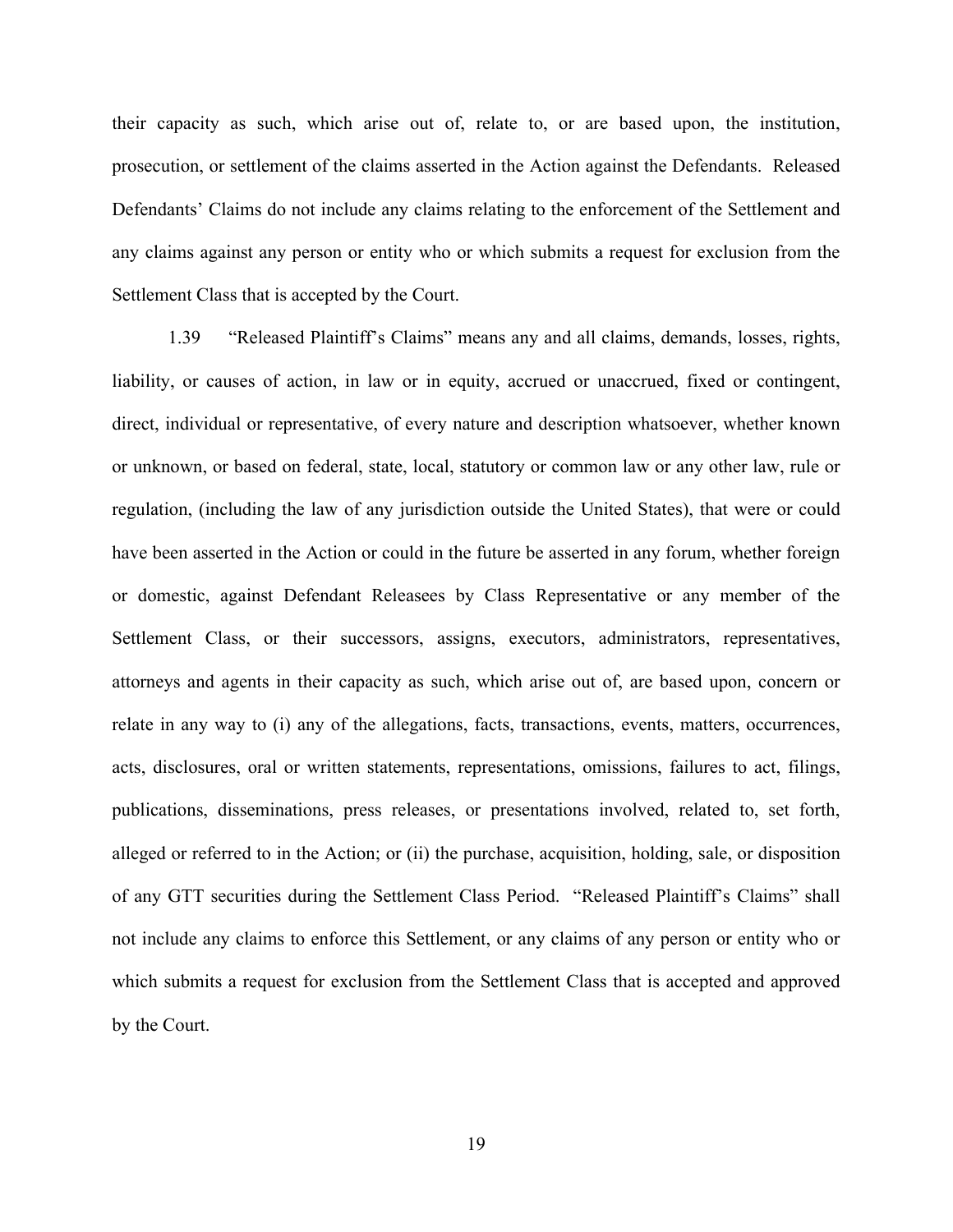1.40 "Releasee(s)" means each and any of the Defendant Releasees and each and any<br>2.11 "Releasees" means the releases set forth in 1||15.2-5.3 of this Stipulation. of the Plaintiff Releasees.

1.41 "Releases" means the releases set forth in ¶¶5.2-5.3 of this Stipulation.

1.42 "Settlement" means the settlement of the Action between Lead Plaintiff, on behalf of itself and the Settlement Class, and each of the Defendants on the terms and conditions set forth in this Stipulation.

1.43 "Settlement Amount" means twenty-five million dollars (\$25,000,000).

1.44 "Settlement Class" or "Class" means all persons or entities who purchased or otherwise acquired publicly traded common stock of GTT from February 26, 2018 to August 7, 2019, inclusive, and who were damaged thereby. Excluded from the Settlement Class are Defendants, the Officers and directors of GTT at all relevant times, and all such excluded persons' Immediate Family members, legal representatives, heirs, agents, affiliates, predecessors, successors and assigns, and any entity in which any excluded person has or had a controlling interest. Also excluded from the Settlement Class are those persons who file valid and timely requests for exclusion in accordance with the Preliminary Approval Order. 1.43 "Settlement Amount" means twenty-five million dollars (\$25,000,000).<br>
1.44 "Settlement Class" or "Class" means all persons or entities who purchased or<br>
se acquired publicly traded common stock of GTT from February 26 1.44 "Settlement Class" or "Class" means all persons or entities wetherwise acquired publicly traded common stock of GTT from February 26, 2019, inclusive, and who were damaged thereby. Excluded from the Settl Defendants, se acquired publicly traded common stock of GTT from February 26, 2018 to August 7,<br>nelusive, and who were damaged thereby. Excluded from the Settlement Class are<br>ants, the Officers and directors of GTT at all relevant tim ants, the Officers and directors of GTT at all relevant times, and all such excluded<br>
"Immediate Family members, legal representatives, heirs, agents, affiliates, predecessors,<br>
ors and assigns, and any entity in which any

member of the Settlement Class.

thereon.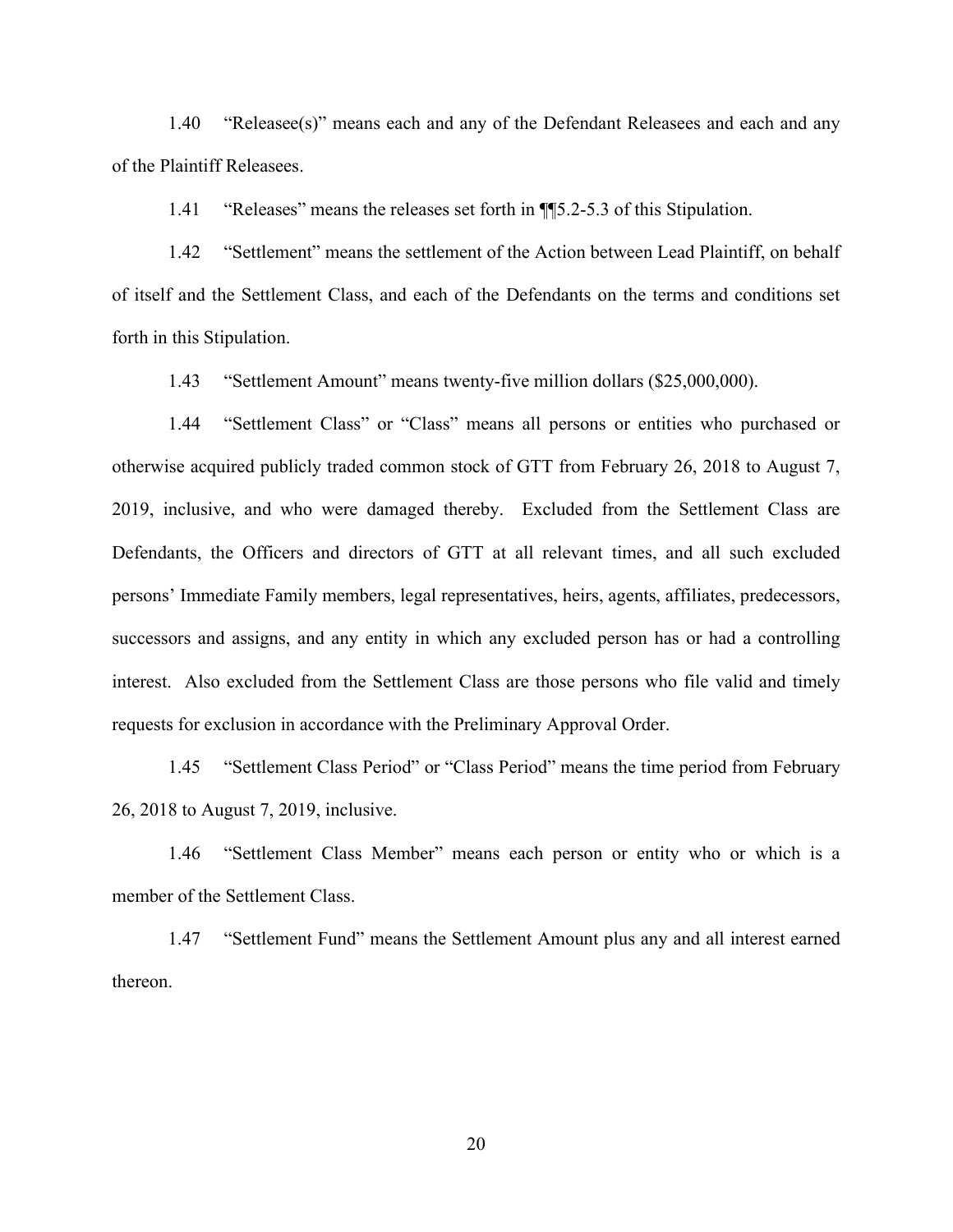1.48 "Settlement Hearing" or "Final Approval Hearing" means the hearing set by the<br>under Rule 23(e)(2) of the Federal Rules of Civil Procedure to consider final approval of<br>lement. Court under Rule 23(e)(2) of the Federal Rules of Civil Procedure to consider final approval of the Settlement.

1.48 "Settlement Hearing" or "Final Approval Hearing" means the hearing set by the<br>nder Rule  $23(e)(2)$  of the Federal Rules of Civil Procedure to consider final approval of<br>lement.<br>1.49 "Stipulation" means this Stipulation recitals and Exhibits hereto, each of which is incorporated by reference as though set forth in the Stipulation itself.

1.50 "Summary Notice" means the Summary Notice of (i) Proposed Settlement and Plan of Allocation; (ii) Settlement Fairness Hearing; and (iii) Motion for an Award of Attorneys' Fees and Reimbursement of Litigation Expenses, in the form attached hereto as Exhibit A-3, to be published as set forth in the Preliminary Approval Order, or in such other form as may be approved in writing by all of the Parties acting by and through their respective counsel of record in the Action and approved by the Court.

1.51 "Taxes" means: all federal, state and/or local taxes of any kind (including any interest or penalties thereon) on any income earned by the Settlement Fund, including any taxes or tax detriments to which Defendants may be subject with respect to (i) any income or gains earned by the Settlement Fund for any period during which the Settlement Fund is not treated, or does not qualify, as a "qualified settlement fund" for federal or state income tax purposes; and (ii) the payment or reimbursement by the Settlement Fund of any taxes or tax detriments described in clause (i) of this definition.

1.52 "Tax Expenses" means any expenses and costs incurred in connection with the operation and implementation of ¶¶ 2.6-2.7 (including, without limitation, expenses of tax attorneys and/or accountants and/or other advisors and mailing and distribution costs and expenses relating to filing (or failing to file) the returns described in ¶2.6).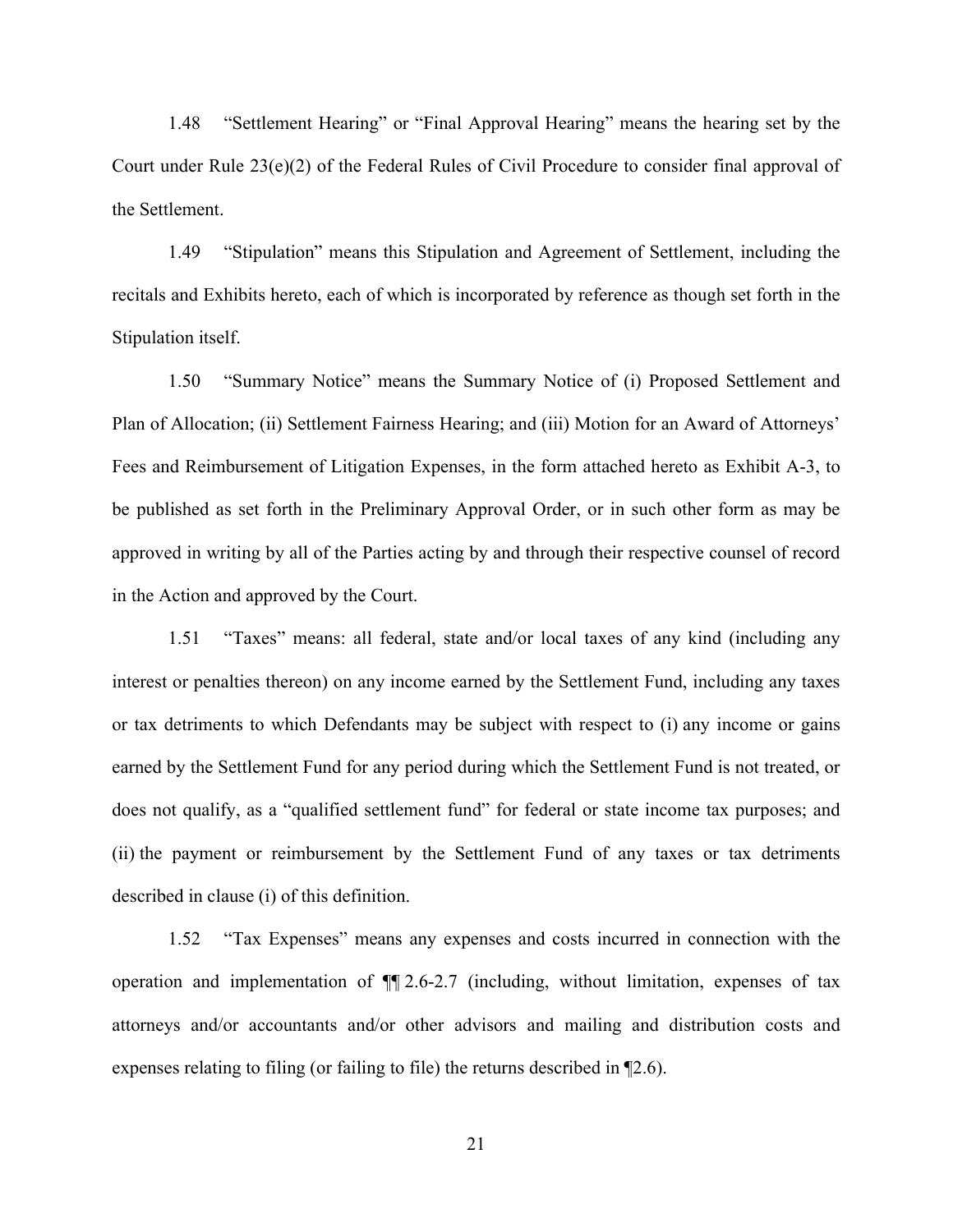1.53 "Unknown Claims" means any Released Plaintiff's Claims that Lead Plaintiff or any other Settlement Class Member does not know or suspect to exist in his, her, or its favor at the time of the release of such claims, and any Released Defendants' Claims that any Defendant or any other Defendant Releasee does not know or suspect to exist in his, her, or its favor at the time of the release of such claims, which, if known by him, her, or it might have affected his, her, or its decision(s) with respect to this Settlement. With respect to any and all Released Claims, the Parties stipulate and agree that, upon the Effective Date of the Settlement, Lead Plaintiff and Defendants shall expressly waive, and each of the other Plaintiff Releasees and Defendant Releasees shall be deemed to have waived, and by operation of the Judgment, shall have expressly waived, any and all provisions, rights, and benefits conferred by any law of any state or territory of the United States, or principle of common law or foreign law, which is similar, comparable, or equivalent to California Civil Code §1542, which provides:

### A general release does not extend to claims that the creditor or releasing party does not know or suspect to exist in his or her favor at the time of executing the release and that, if known by him or her, would have materially affected his or her settlement with the debtor or released party.

The Releasees acknowledge that they may hereafter discover facts in addition to or different from those which he, she, it or their counsel now knows or believes to be true with respect to the subject matter of the Released Claims but they are notwithstanding this potential entering into the Stipulation and intend it to be a full, final and permanent resolution of the matters at issue in this Action. Lead Plaintiff and Defendants acknowledge, and each of the other Settlement Class Members and each of the other Plaintiff Releasees and Defendant Releasees shall be deemed by operation of law to have acknowledged, that the foregoing waiver was separately bargained for and a key element of the Settlement.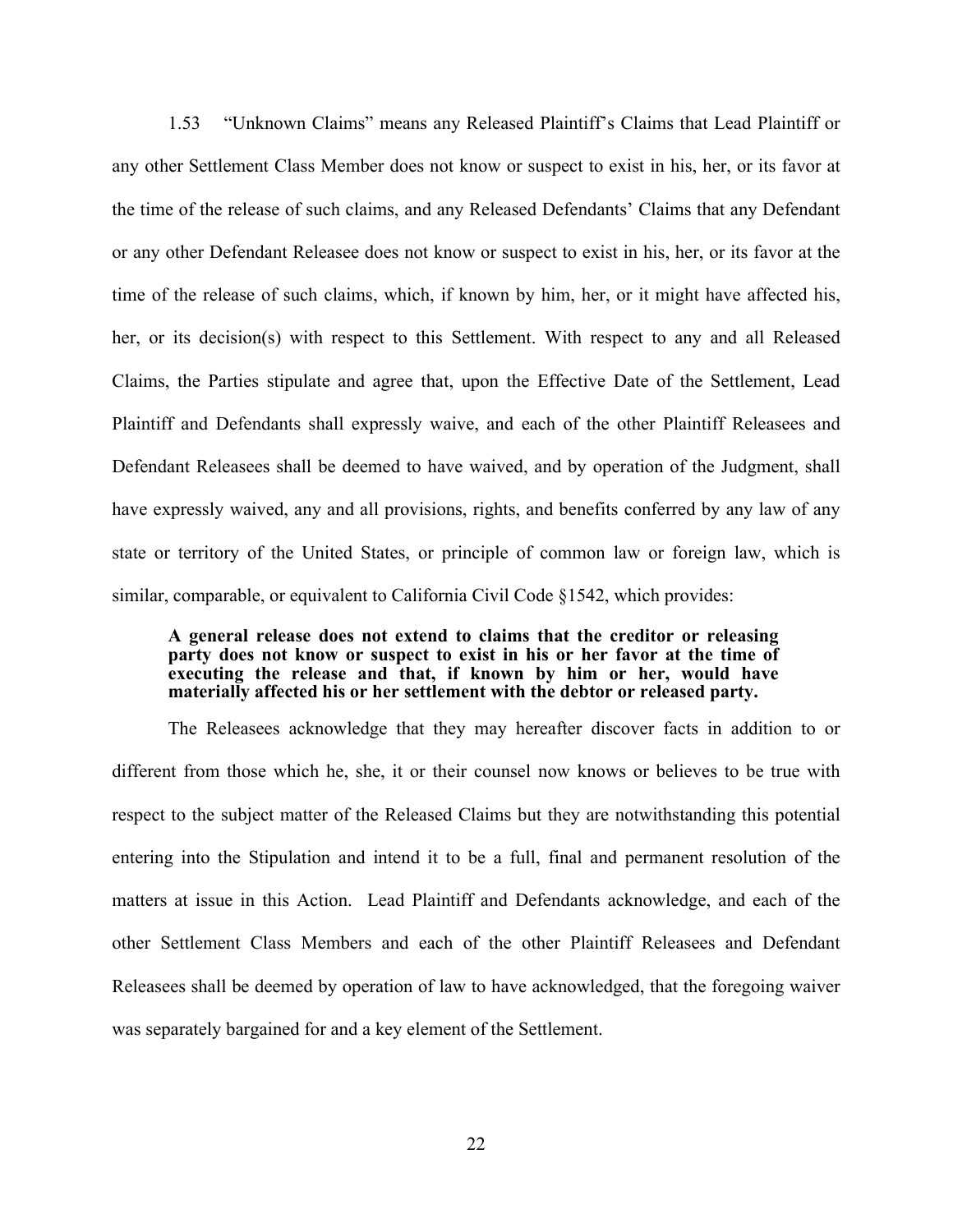## 2. The Settlement

The Settlement<br>
a. The Settlement Fund<br>
Subject to the terms of this Stipulation, Defendants shall cause to be<br>
uring clause (A) of the applicable D&O insurance policy, the Settlement A 2. The Settlement<br>
2.1 Subject to the terms of this Stipulation, Defendants shall cause to be paid,<br>
2.1 Subject to the terms of this Stipulation, Defendants shall cause to be paid,<br>
2.1 to insuring clause (A) of the appli pursuant to insuring clause (A) of the applicable D&O insurance policy, the Settlement Amount into the Escrow Account designated by the Escrow Agent on or before thirty (30) business days after entry of the Preliminary Approval Order, provided that Lead Counsel shall have provided Defendants' Counsel with an appropriate IRS Form W-9 and wire transfer, ACH transfer, EFT and/or check payment instructions for the Escrow Agent (including name, telephone and email contact information and a physical address for the Escrow Agent) at least ten (10) business days before the date of such payment. **2.1** Subject to the terms of this Stipulation, Defendants shall cause to be paid,<br>
2.1 Subject to the terms of this Stipulation, Defendants shall cause to be paid,<br>
1.1 to insuring clause (A) of the applicable D&O insuran

of any and all of the Defendant Releasees in connection with this Settlement. All fees, costs, and expenses incurred by or on behalf of Lead Plaintiff and members of the Settlement Class associated with this Settlement, including, but not limited to, (a) any Taxes or Tax Expenses; (b) any Notice and Administration Costs; (c) any Litigation Expenses awarded by the Court; and (d) Defendants' Counsel with an appropriate IRS Form W-9 and wire transfer, ACH transfer, EFT<br>and/or check payment instructions for the Escrow Agent (including name, telephone and email<br>contact information and a physical addre event shall any Defendant Releasee bear any responsibility or liability for any such fees, costs, or expenses. Upon the payment in full of the Settlement Amount as set forth in paragraph 2.1 above, all of Defendants' obligations of performance pursuant to the Settlement shall be deemed fully satisfied, and, subject to the remaining terms set forth herein, no further performance shall be owed by Defendants.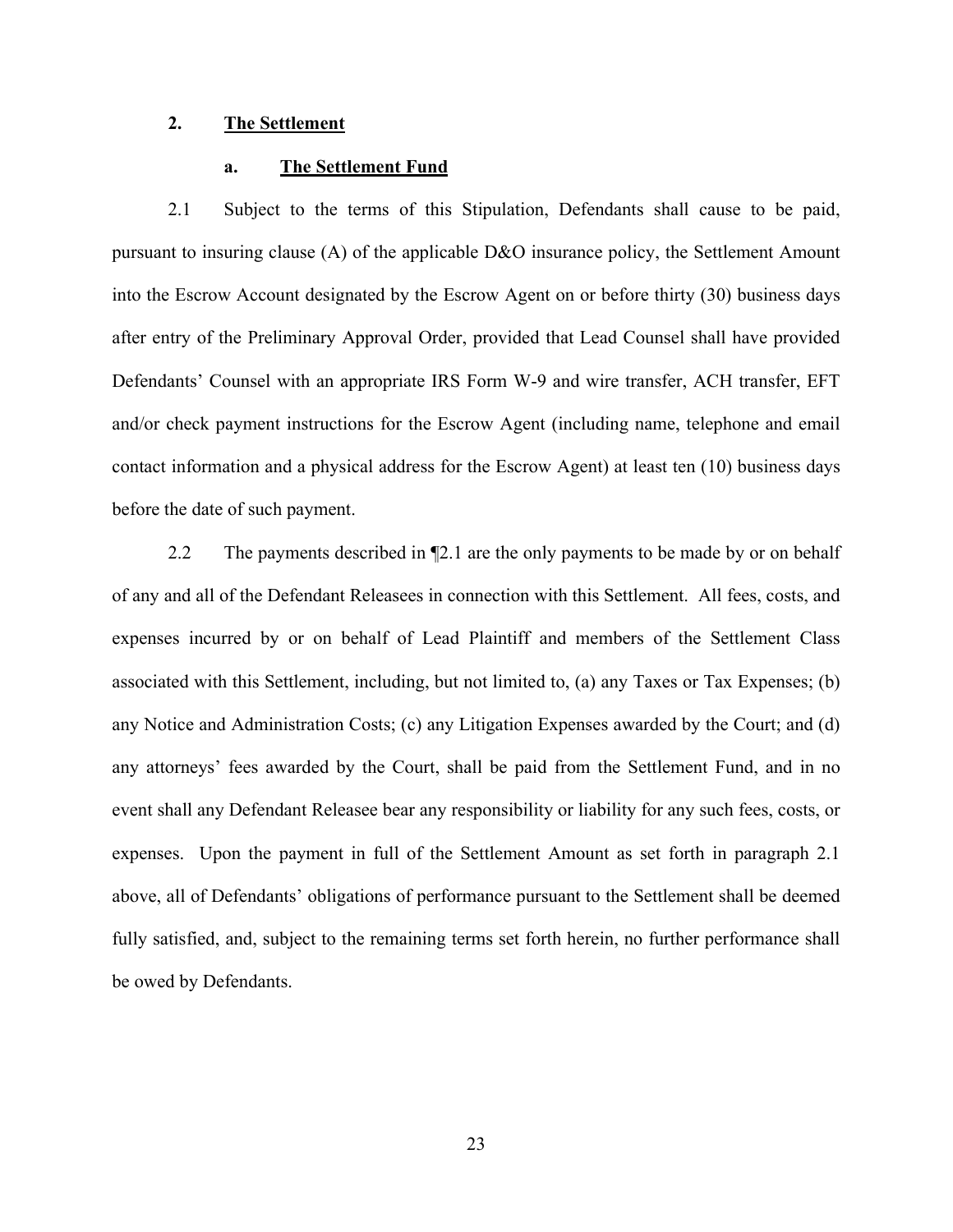### b. Use of the Settlement Fund

**12.3** Subject to the terms and conditions of this Stipulation and the Settlement, the ent Fund shall be used to pay: (a) any Taxes or Tax Expenses; (b) any Notice and stration Costs; (c) any Litigation Expenses awarded by Settlement Fund shall be used to pay: (a) any Taxes or Tax Expenses; (b) any Notice and Administration Costs; (c) any Litigation Expenses awarded by the Court; and (d) any attorneys' fees awarded by the Court. The balance remaining in the Settlement Fund, that is, the Net Settlement Fund, shall be distributed to Authorized Claimants as provided in ¶¶4.1-4.14 below, or as otherwise ordered by the Court. **2.3** Subject to the terms and conditions of this Stipulation and the Settlement, the ent Fund shall be used to pay: (a) any Taxes or Tax Expenses; (b) any Notice and stration Costs; (c) any Litigation Expenses awarded by

Fund shall remain in the Escrow Account prior to the Effective Date. All funds held by the Escrow Agent shall be deemed to be in the custody of the Court, and shall remain subject to the 2.3 Subject to the terms and conditions of this Stipulation and the Settlement, the<br>Settlement Fund shall be used to pay: (a) any Taxes or Tax Expenses; (b) any Notice and<br>Administration Costs; (c) any Litigation Expenses the terms of this Stipulation or further order(s) of the Court. The Escrow Agent shall invest any funds in the Escrow Account exclusively in United States Treasury Bills (or a mutual fund invested solely in such instruments) and shall collect and reinvest all interest accrued thereon, except that any residual cash balances up to the amount that is insured by the FDIC may be deposited in any account that is fully insured by the FDIC. In lieu of purchasing such Treasury Bills, all or any portion of the funds held by the Escrow Agent may be deposited in any account that is fully insured by the FDIC or backed by the full faith and credit of the United States. All risks related to the investment of the Settlement Fund shall be borne by the Escrow Agent, and the Defendant Releasees shall have no responsibility for, interest in, or liability whatsoever with respect to any investment decisions or actions taken, or any transactions executed by, the Escrow Agent.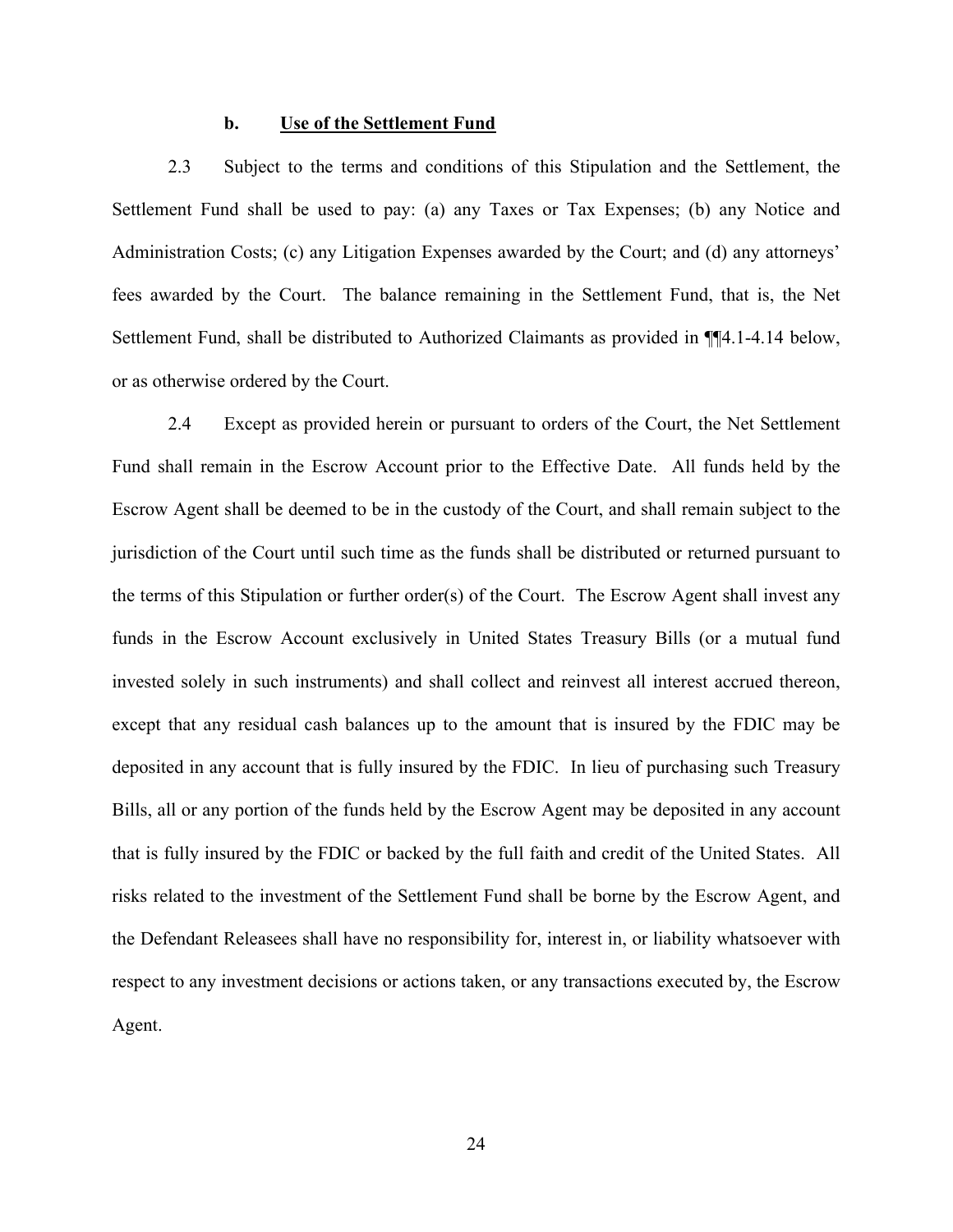2.5 The Escrow Agent shall not disburse the Settlement Fund except as provided in<br>
ulation or by an order of the Court.<br>
2.6 The Parties agree that the Settlement Fund is intended to be a qualified settlement the Stipulation or by an order of the Court.

2.5 The Escrow Agent shall not disburse the Settlement Fund except as provided in valation or by an order of the Court.<br>2.6 The Parties agree that the Settlement Fund is intended to be a qualified settlement rithin the me fund within the meaning of Treasury Regulation § 1.468B-1 and that Lead Counsel, as administrator of the Settlement Fund within the meaning of Treasury Regulation § 1.468B- $2(k)(3)$ , shall be solely responsible for filing or causing to be filed all informational and other tax returns as may be necessary or appropriate (including, without limitation, the returns described in Treasury Regulation § 1.468B-2(k) and (l)) for the Settlement Fund. Lead Counsel shall also be responsible for causing payment to be made from the Settlement Fund of any Taxes and Tax Expenses owed with respect to the Settlement Fund and shall cause the Defendants to be reimbursed from the Settlement Fund for any Taxes and Tax Expenses to which Defendants are subject. The Defendant Releasees shall not have any liability or responsibility for any such fund within the meaning of Treasury Regulation § 1.468B-1 and that Lead Counsel, as<br>administrator of the Settlement Fund within the meaning of Treasury Regulation § 1.468B-<br>2(k)(3), shall be solely responsible for filing administrator of the Settlement Fund within the meaning of Treasury Regulation § 1.468B-2(k)(3), shall be solely responsible for filing or causing to be filed all informational and other tax<br>returns as may be necessary or the Settlement Fund within the meaning of Treasury Regulation  $\S$  1.468B-2(k)(3), shall timely make such elections as are necessary or advisable to carry out this paragraph, including, as necessary, making a "relation back election," as described in Treasury Regulation § 1.468B-1(j), to cause the qualified settlement fund to come into existence at the earliest allowable date, and shall take or cause to be taken all actions as may be necessary or appropriate in connection therewith. Such elections shall be made in compliance with procedures and requirements contained in such regulations. It shall be the responsibility of Lead Counsel to timely and properly prepare and deliver the necessary documentation for signature by all necessary parties, and thereafter to cause the appropriate filing to timely occur.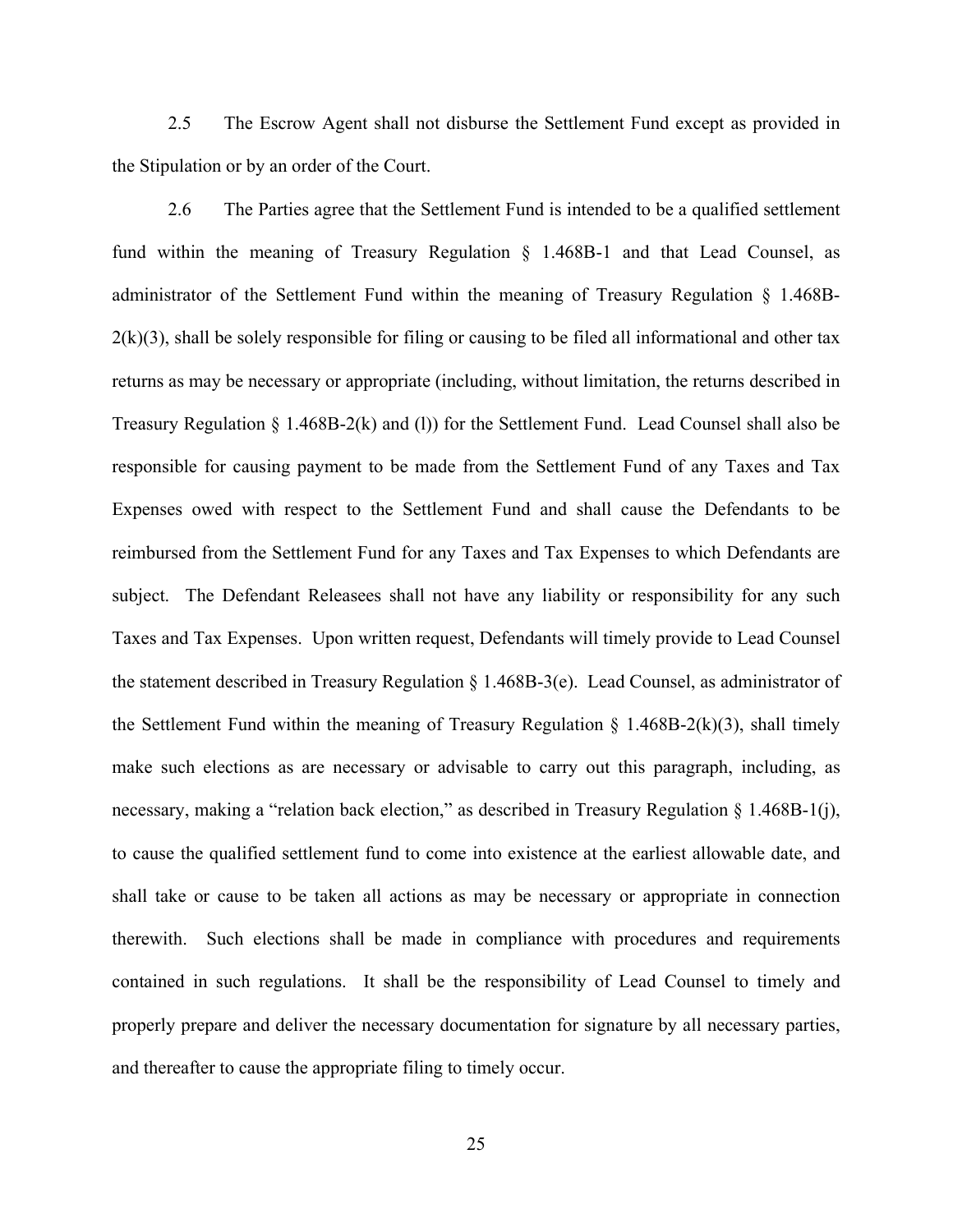2.7 All Taxes and Tax Expenses shall be paid out of the Settlement Fund, and shall be paid by the Escrow Agent pursuant to the disbursement instructions to be set forth in the Agreement and without further order of the Cou timely paid by the Escrow Agent pursuant to the disbursement instructions to be set forth in the Escrow Agreement and without further order of the Court. The Escrow Agent shall be authorized (notwithstanding anything herein to the contrary) to withhold from distribution to Authorized Claimants any funds necessary to pay such amounts, including the establishment of adequate reserves for any Taxes and Tax Expenses (as well as any amounts that may be required to be withheld under Treasury Regulation  $\S 1.468B-2(1)(2)$ . Any tax returns prepared for the Settlement Fund (as well as any election set forth therein) shall be consistent with the previous paragraph and in all events shall reflect that all Taxes on the income earned by the Settlement Fund shall be paid out of the Settlement Fund as provided herein. The Defendant Releasees shall have no responsibility or liability for the acts or omissions of the Claims Administrator, the Escrow Agent, Lead Counsel, or their agents with respect to the payment of Taxes, as described herein, or the filing of any tax returns or other documents in connection with the Settlement Fund.

2.8 The Settlement is not a claims-made settlement. Upon the occurrence of the Effective Date, no Defendant Releasee, or any person or entity who or which paid any portion of the Settlement Amount, shall have any right to the return of the Settlement Fund or any portion thereof for any reason whatsoever, including without limitation, the number of Claim Forms submitted, the collective amount of recognized claims of Authorized Claimants, the percentage of recovery of losses, or the amounts to be paid to Authorized Claimants from the Net Settlement Fund. In no instance shall any Defendant Releasee be required to pay any amount other than as specified in Paragraph 2.1.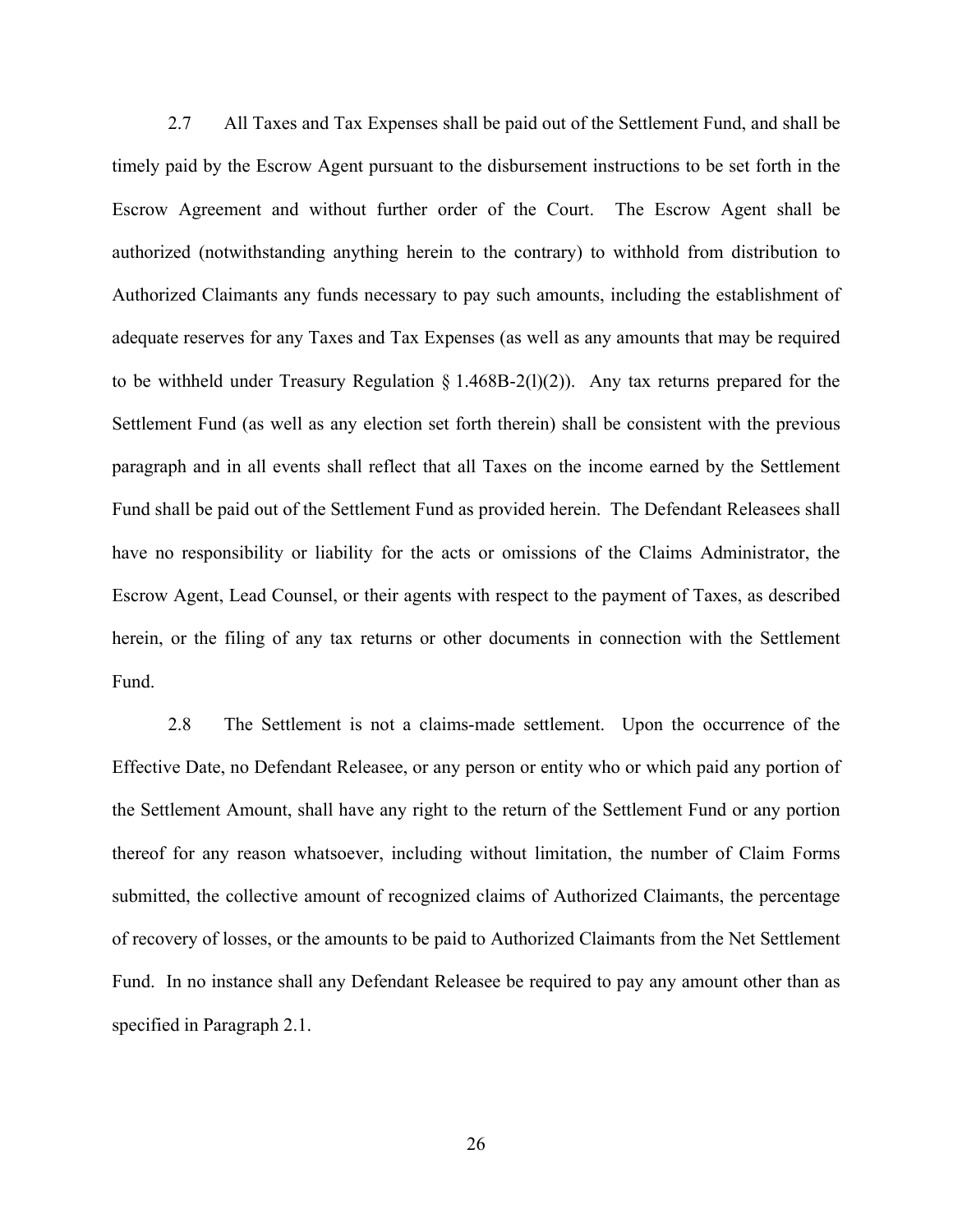2.9 Notwithstanding the fact that the Effective Date of the Settlement has not yet<br>d, Lead Counsel may pay from the Settlement Fund, without further approval from<br>ants or further order of the Court, reasonable Notice and A occurred, Lead Counsel may pay from the Settlement Fund, without further approval from Defendants or further order of the Court, reasonable Notice and Administration Costs actually 2.9 Notwithstanding the fact that the Effective Date of the Settlement has not yet<br>occurred, Lead Counsel may pay from the Settlement Fund, without further approval from<br>Defendants or further order of the Court, reasonable actual costs of printing and mailing the Notice, publishing the Summary Notice, reimbursements to nominee owners for forwarding the Notice to their beneficial owners, the administrative expenses incurred and fees charged by the Claims Administrator in connection with providing notice, administering the Settlement (including processing the submitted Claims), and the fees, if any, of the Escrow Agent. In the event that the Settlement is terminated pursuant to the terms of this Stipulation, all Notice and Administration Costs paid or incurred, including any related fees, shall not be returned or repaid to any of the Defendant Releasees, or any person or entity who or which paid any portion of the Settlement Amount. costs of printing and mailing the Notice, publishing the Summary Notice, reimbursements<br>ince owners for forwarding the Notice to their beneficial owners, the administrative<br>sincurred and fess charged by the Claims Administ expenses incurred and fees charged by the Claims Administrator in connection with providing<br>notice, administering the Settlement (including processing the submitted Claims), and the fees, if<br>any, of the Escrow Agent. In th

## 3. Class Certification and Preliminary Approval Order

stipulate and agree to: (a) certification of the Action, as alleged in the Second Amended notice, administering the Settlement (including processing the submitted Claims), and the fees, if<br>any, of the Escrow Agent. In the event that the Settlement is terminated pursuant to the terms of<br>this Stipulation, all Not any, of the Escrow Agent. In the event that the Settlement is terminated pursuant to the terms of<br>this Stipulation, all Notice and Administration Costs paid or incurred, including any related fces,<br>shall not be returned or this Stipulation, all Notice and Administration Costs paid or incurred, including any related fees,<br>shall not be returned or repaid to any of the Defendant Releasees, or any person or entity who or<br>which paid any portion o the Federal Rules of Civil Procedure. oxid any portion of the Settlement Amount.<br>
3.1 Class Certification and Preliminary Approval Order<br>
3.1 Solely for purposes of the Settlement and for no other purpose, the Parties<br>
c and agree to: (a) certification of the

promptly move for preliminary approval of the Settlement and certification of the Settlement Class for settlement purposes only, which motion shall be unopposed by Defendants. Lead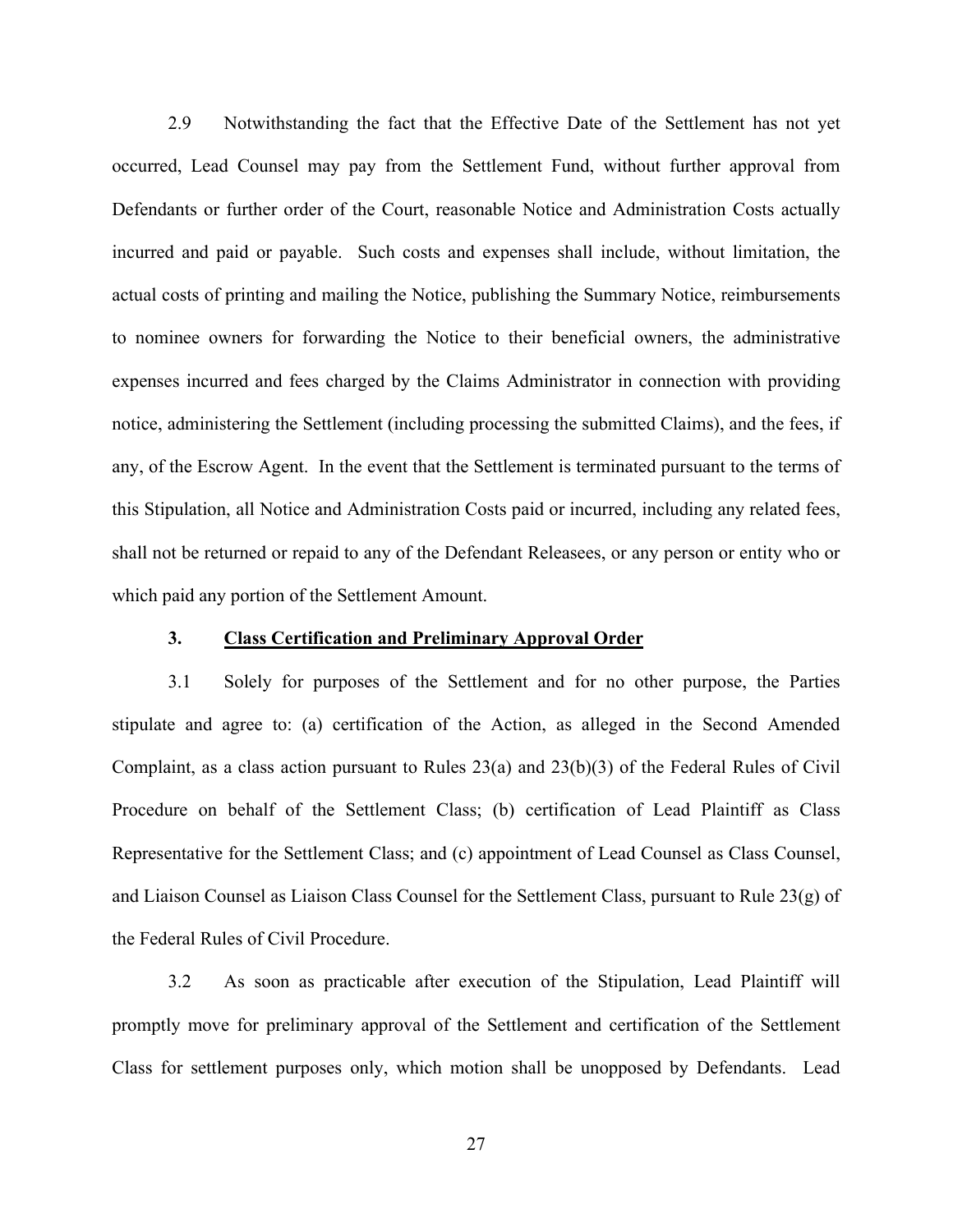Counsel shall submit the Stipulation together with its exhibits (the "Exhibits") to the Court. Concurrently with the motion for preliminary approval, Lead Plaintiff shall apply to the Court for, and Defendants shall agree to, entry of the Preliminary Approval Order, in the form attached hereto as Exhibit A, or in such other form as may be approved in writing by all the Parties acting by and through their respective counsel of record in the Action and entered by the Court, requesting, inter alia, the preliminary approval of the Settlement set forth in this Stipulation, approval for mailing the Notice in the form of Exhibit A-1 attached hereto, and for publication of the Summary Notice in the form of Exhibit A-3 attached hereto, or in such other forms as may be approved in writing by all of the Parties acting by and through their respective counsel of record in the Action and approved by the Court.

3.3 In addition, Lead Plaintiff's motion shall request that the Court hold the Final Approval Hearing. At or prior to the Final Approval Hearing, Lead Counsel will request that the Court approve the proposed Plan of Allocation, reimbursement of Lead Plaintiff's costs and expenses directly related to their representation of the Settlement Class, and any of Plaintiff's Counsel's fees and expenses. 1 for mailing the Notice in the form of Exhibit A-1 attached hereto, and for the mary Notice in the form of Exhibit A-3 attached hereto, or in such other for the matric ordin in writing by all of the Partics acting by and mary Notice in the form of Exhibit A-3 attached hereto, or in such other forms as may be<br>
ad in writing by all of the Parties acting by and through their respective counsel of record<br>
ation and approved by the Court.<br>
3.3

of a Claims Administrator. The Claims Administrator shall administer the Settlement, including, but not limited to, the process of receiving, reviewing, and approving or denying Claims, under Lead Counsel's supervision and subject to the jurisdiction of the Court. Other than GTT's obligation to provide shareholder information as provided in ¶4.2 below, none of the Defendant Releasees shall have any involvement in or any responsibility, authority, or liability whatsoever for the selection of the Claims Administrator, the Plan of Allocation, the administration of the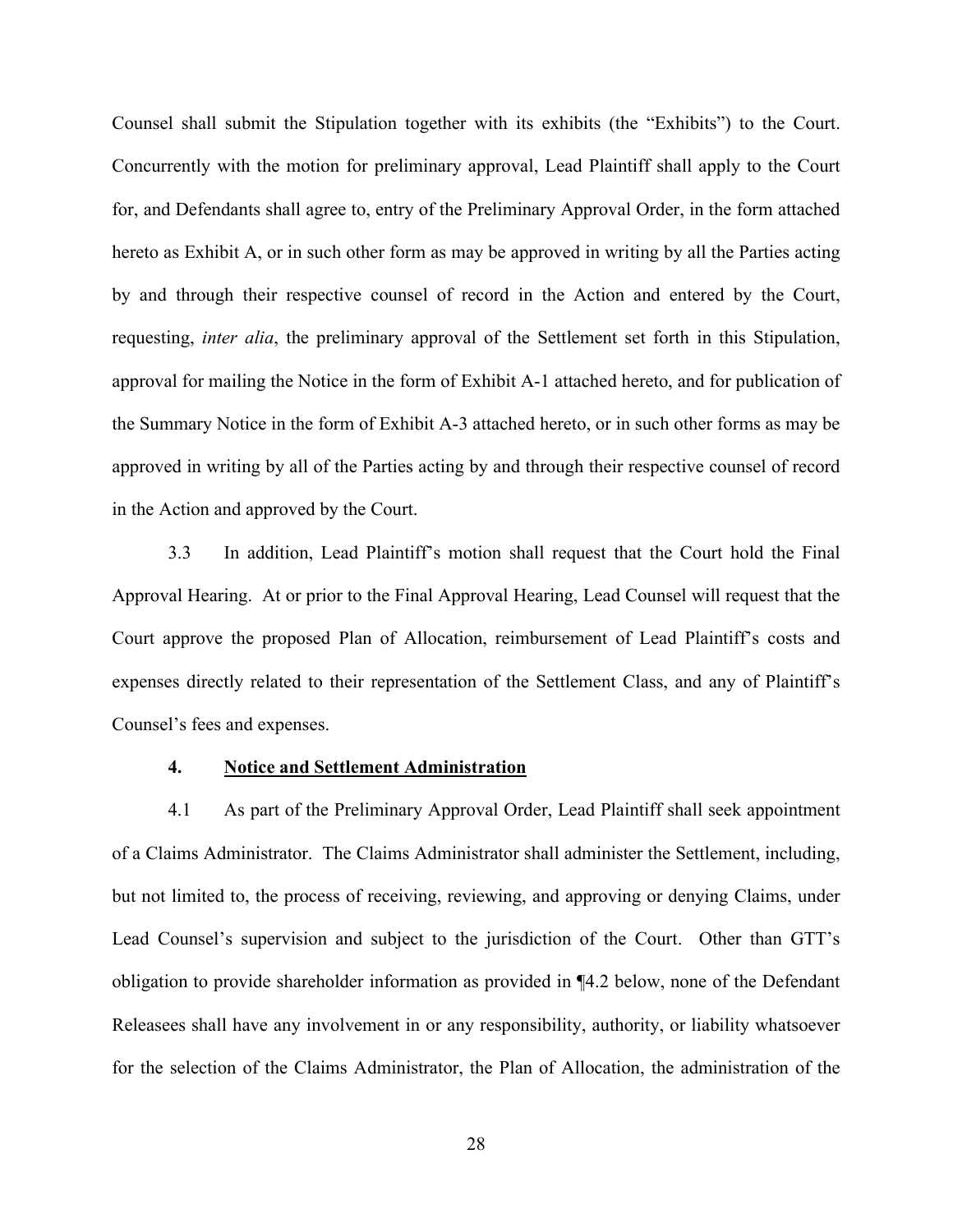Settlement, the Claims process, or disbursement of the Net Settlement Fund, and shall have no liability whatsoever to any person or entity, including, but not limited to, Lead Plaintiff, any other Settlement Class Members, or Lead Counsel, in connection with the foregoing. Defendants' Counsel shall cooperate in the administration of the Settlement to the extent reasonably necessary to effectuate its terms. ent, the Claims process, or disbursement of the Net Settlement Fund, and shall have no<br>
whatsoever to any person or entity, including, but not limited to, Lead Plaintiff, any<br>
Settlement Class Members, or Lead Counsel, in

the Court, Lead Counsel shall cause the Claims Administrator to mail the Notice and Proof of Claim Form to those members of the Settlement Class as may be identified through reasonable effort. Lead Counsel shall also cause the Claims Administrator to have the Summary Notice published in accordance with the terms of the Preliminary Approval Order to be entered by the Court. For the purposes of identifying and providing notice to the Settlement Class, within five other Settlement Class Members, or Lead Counsel, in connection with the foregoing.<br>Defendants' Counsel shall cooperate in the administration of the Settlement to the extent<br>reasonably necessary to effectuate its terms.<br>4.2 cause to be provided to the Claims Administrator (at no cost to the Settlement Fund, Lead Counsel, or the Claims Administrator) records reasonably available to GTT or its transfer agent concerning the identity and last known address of Settlement Class Members, in electronic form or other form as is reasonably available to GTT or its transfer agent, which information the Claims Administrator shall treat and maintain as confidential.

4.3 The Claims Administrator shall receive Claims and determine first, whether the Claim is a valid Claim, in whole or part, and second, each Authorized Claimant's pro rata share of the Net Settlement Fund based upon each Authorized Claimant's recognized claim compared to the total recognized claims of all Authorized Claimants (as set forth in the Plan of Allocation set forth in the Notice attached hereto as Exhibit A-1, or in such other plan of allocation as the Court approves).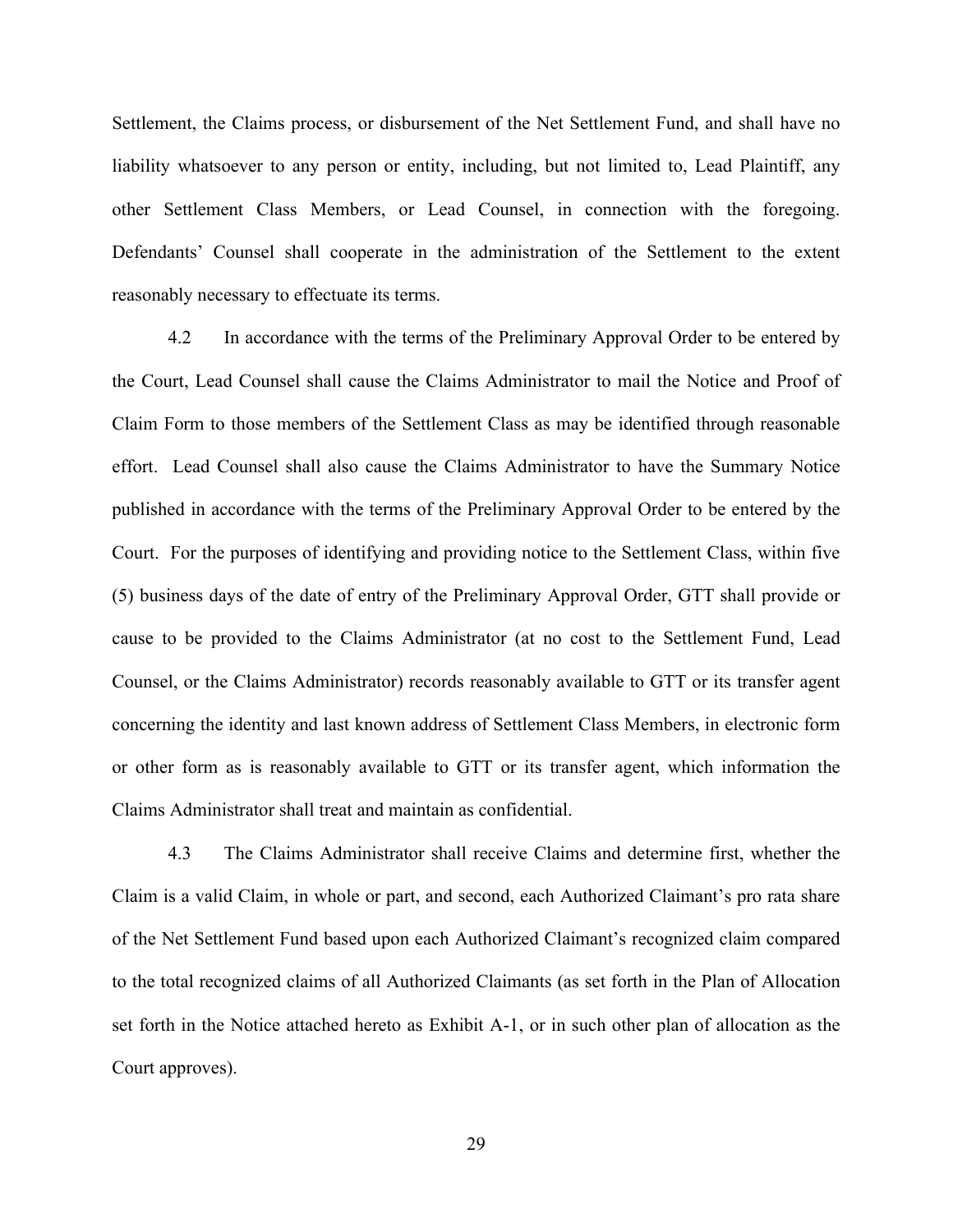4.4 The Plan of Allocation proposed in the Notice is not a necessary term of the<br>ent or of this Stipulation and it is not a condition of the Settlement or of this Stipulation<br>particular plan of allocation be approved by th Settlement or of this Stipulation and it is not a condition of the Settlement or of this Stipulation that any particular plan of allocation be approved by the Court. Lead Plaintiff and Lead Counsel may not cancel or terminate the Settlement (or this Stipulation) based on this Court's or any appellate court's ruling with respect to the Plan of Allocation or any other plan of allocation in this Action. Defendant Releasees shall not object in any way to the Plan of Allocation or any other plan of allocation in this Action. No Defendant Releasees shall have any involvement with or liability, obligation, or responsibility whatsoever in connection with the Plan of Allocation or any other Court-approved plan of allocation.

4.5 Any Settlement Class Member who does not submit a valid Claim Form by the deadline set by the Court (unless and to the extent the deadline is extended by the Court) will not be entitled to receive any distribution from the Net Settlement Fund, but will, nevertheless, upon the occurrence of the Effective Date, be bound by all of the terms of this Stipulation and Settlement (including the terms of the Judgment) and the releases provided for herein and therein, and will be permanently barred and enjoined from bringing any action, claim, or other proceeding of any kind against any Defendant Releasee with respect to the Released Plaintiff's Claims.

4.6 Any Settlement Class Member who or which does not timely and validly request exclusion from the Settlement Class in the manner stated in the Preliminary Approval Order: (a) shall be deemed to have waived his, her or its right to be excluded from the Settlement Class; (b) shall be forever barred from requesting exclusion from the Settlement Class in this or any other proceeding; (c) shall be bound by the provisions of this Stipulation, the Settlement, and all proceedings, determinations, orders and judgments in the Action relating to the Settlement,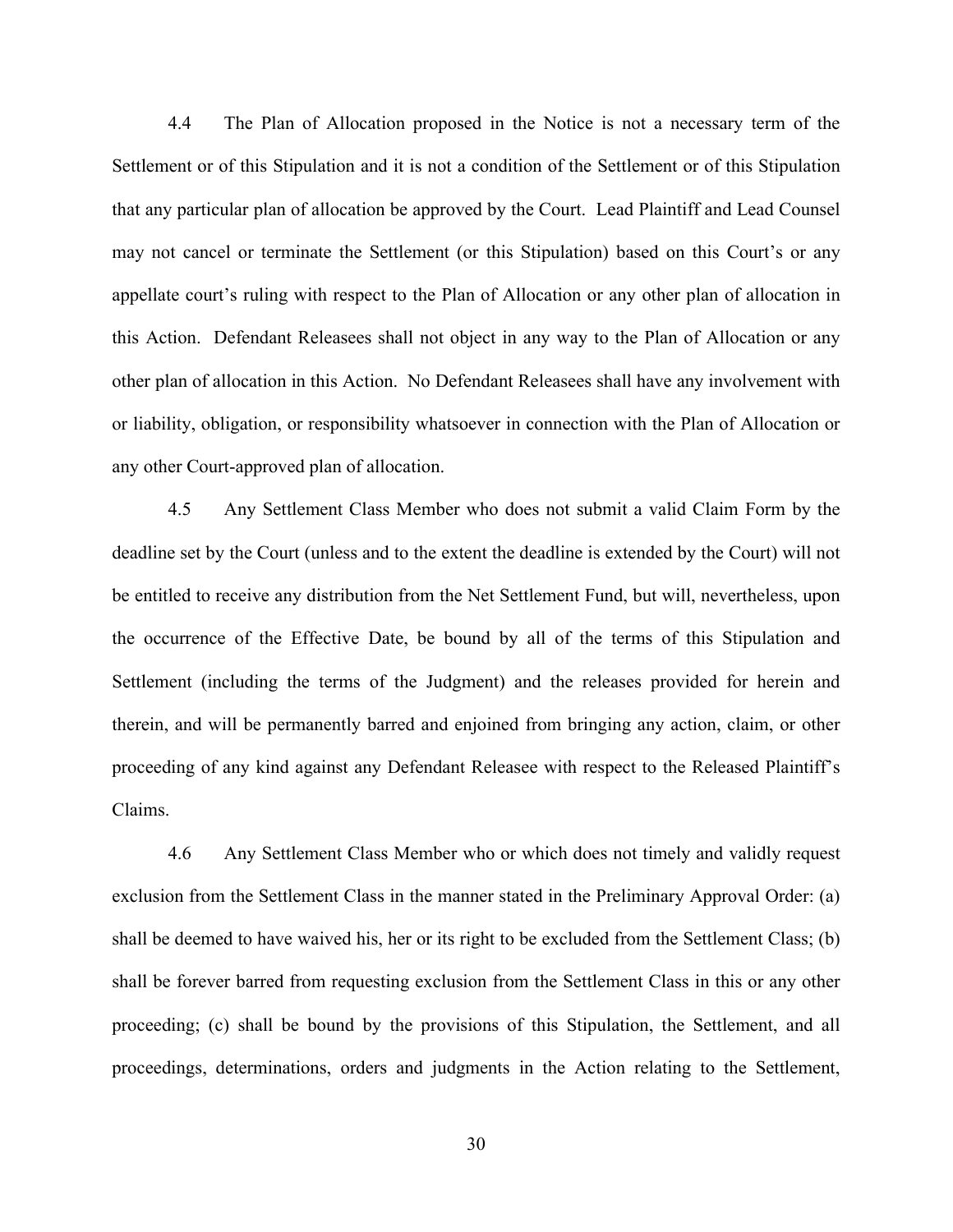including, but not limited to, the Judgment, and the Releases provided for therein whether favorable or unfavorable to the Settlement Class; and (d) shall be barred from commencing, maintaining or prosecuting any of the Released Claims against any of the Defendant Releasees.

1.4.7 Lead Counsel shall be responsible for the administration of the responsible or unfavorable to the Settlement Class; and (d) shall be barred from commencing, the presecuting any of the Released Claims against any of t Settlement and the disbursement of the Net Settlement Fund subject to Court approval. No Defendant Releasee shall be permitted to review, contest or object to any Claim Form, or any decision of the Claims Administrator or Lead Counsel with respect to accepting or rejecting any Claim for payment by a Settlement Class Member. Lead Counsel shall have the right, but not the obligation, to waive what they deem to be formal or technical defects in any Claim Forms submitted in the interests of achieving substantial justice. Ic or unfavorable to the Settlement Class; and (d) shall be barred from commencing,<br>ning or prosecuting any of the Released Claims against any of the Defendant Releasees.<br>4.7 Lead Counsel shall be responsible for supervisi ent and the disbursement of the Net Settlement Fund subject to Court approval. No<br>ant Releasee shall be permitted to review, contest or object to any Claim Form, or any<br>of the Claims Administrator or Lead Counsel with resp

the later of the Effective Date; the Court having approved a plan of allocation in an order that has become Final; and the Court issuing a Class Distribution Order that has become Final.

Member shall be entitled to be treated as an Authorized Claimant, the following conditions shall apply:

(a) Each Settlement Class Member shall be required to submit a Claim Form, in the form attached hereto as Exhibit A-2, or in such other form as may be approved in writing by all of the Parties acting by and through their respective counsel of record in the Action and approved by the Court, supported by such documents as are designated therein, including proof of the Claimant's loss, or such other documents or proof as the Claims Administrator or Lead Counsel, in their discretion, may deem acceptable;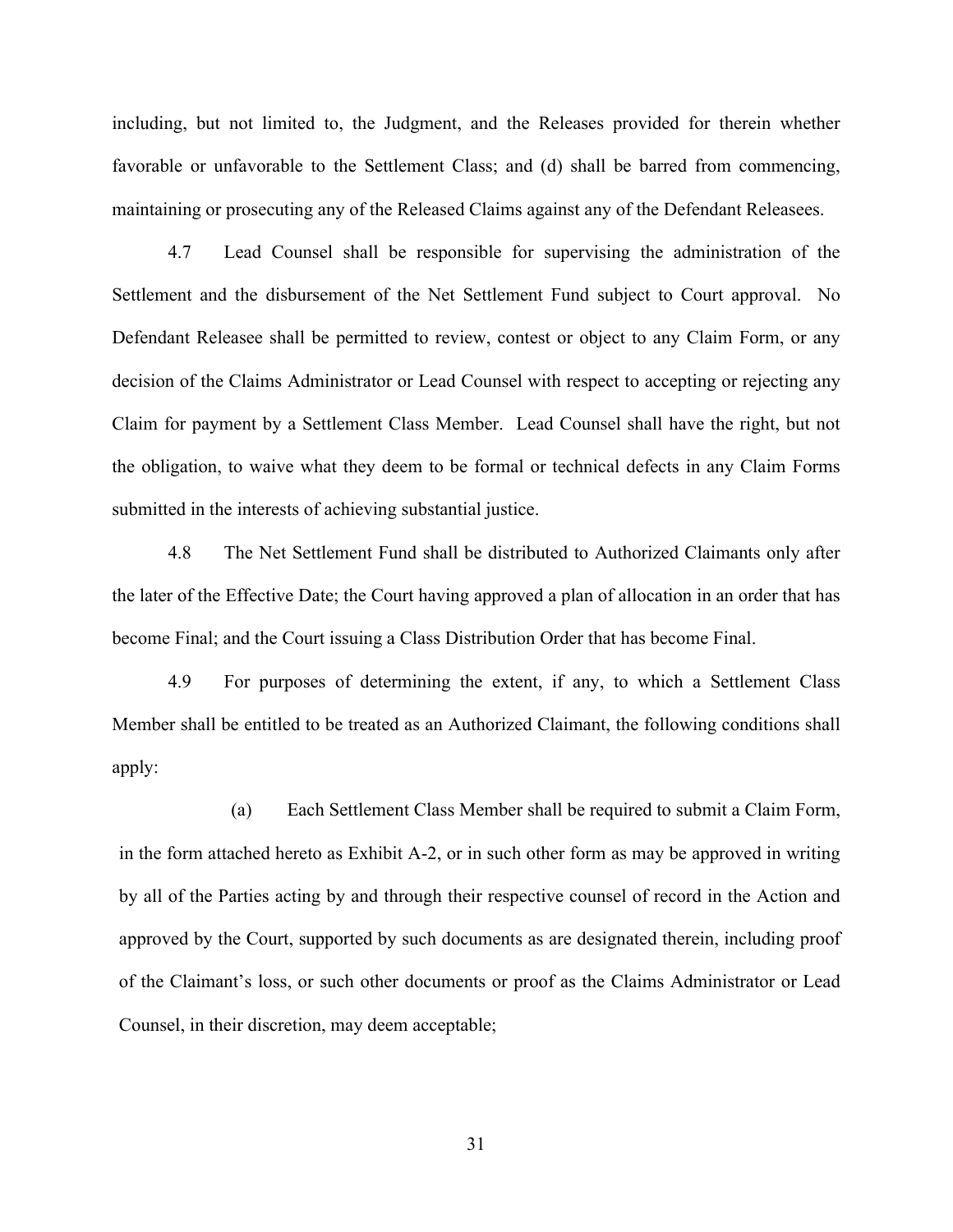(b) All Claim Forms must be submitted by the date set by the Court in the Preliminary Approval Order and specified in the Notice, unless extended by the Court. Any Settlement Class Member who fails to submit a Claim Form by such date shall be forever barred from receiving any distribution from the Net Settlement Fund or payment pursuant to this Stipulation (unless by Order of the Court such Settlement Class Member's Claim Form is accepted), but shall in all other respects be bound by all of the terms of this Stipulation and the Settlement, including the terms of the Judgment and by the releases provided for herein and therein, and will be permanently barred and enjoined from bringing any action, claim, or other proceeding of any kind against any Defendant Releasee with respect to any Released Claim. Provided that it is mailed by the claim-submission deadline, a Claim Form shall be deemed to be submitted when postmarked, if received with a postmark indicated on the envelope and if mailed by first-class mail and addressed in accordance with the instructions thereon. In all other cases, the Claim Form shall be deemed to have been submitted on the date when actually received by the Claims Administrator;

(c) Each Claim Form shall be submitted to and reviewed by the Claims Administrator who shall determine in accordance with this Stipulation and the Plan of Allocation the extent, if any, to which each Claim shall be allowed, subject to review by the Court pursuant to subparagraph (e) below as necessary;

(d) Claim Forms that do not meet the submission requirements may be rejected. Prior to rejecting a Claim in whole or in part, the Claims Administrator shall communicate with the Claimant in writing, to give the Claimant the chance to remedy any curable deficiencies in the Claim Form submitted. The Claims Administrator shall notify, in a timely fashion and in writing, all Claimants whose Claim the Claims Administrator proposes to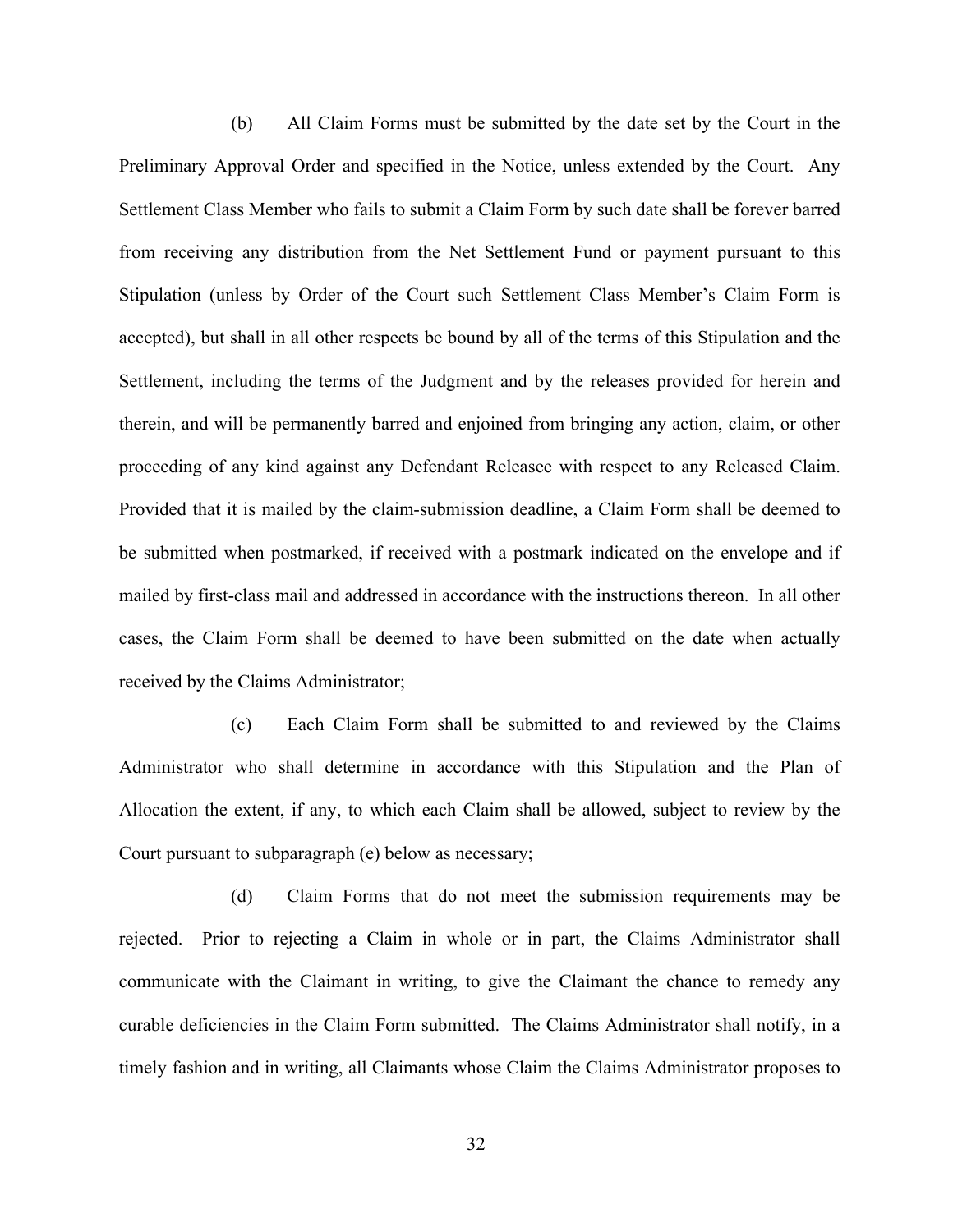reject in whole or in part, setting forth the reasons therefor, and shall indicate in such notice that the Claimant whose Claim is to be rejected has the right to a review by the Court if the Claimant so desires and complies with the requirements of subparagraph (e) below; and

(e) If any Claimant whose Claim has been rejected in whole or in part desires to contest such rejection, the Claimant must, within twenty (20) days after the date of mailing of the notice required in subparagraph (d) above, serve upon the Claims Administrator a notice and statement of reasons indicating the Claimant's grounds for contesting the rejection along with any supporting documentation, and requesting a review thereof by the Court. If a dispute concerning a Claim cannot be otherwise resolved, Lead Counsel shall thereafter present the request for review to the Court, on reasonable notice to Defendants' Counsel.

4.10 Each Claimant shall be deemed to have submitted to the jurisdiction of the Court with respect to the Claimant's Claim, and the Claim will be subject to investigation and discovery under the Federal Rules of Civil Procedure, provided, however, that such investigation and discovery shall be limited to that Claimant's status as a Settlement Class Member and the validity and amount of the Claimant's Claim. No discovery shall be allowed on the merits of this Action or of the Settlement in connection with the processing of Claim Forms.

4.11 Lead Counsel will apply to the Court, on reasonable notice to Defendants' Counsel, for a Class Distribution Order: (a) approving the Claims Administrator's administrative determinations concerning the acceptance and rejection of the Claims submitted; (b) approving payment of any administration fees and expenses associated with the administration of the Settlement from the Escrow Account; and (c) if the Effective Date has occurred, directing payment of the Net Settlement Fund to Authorized Claimants from the Escrow Account.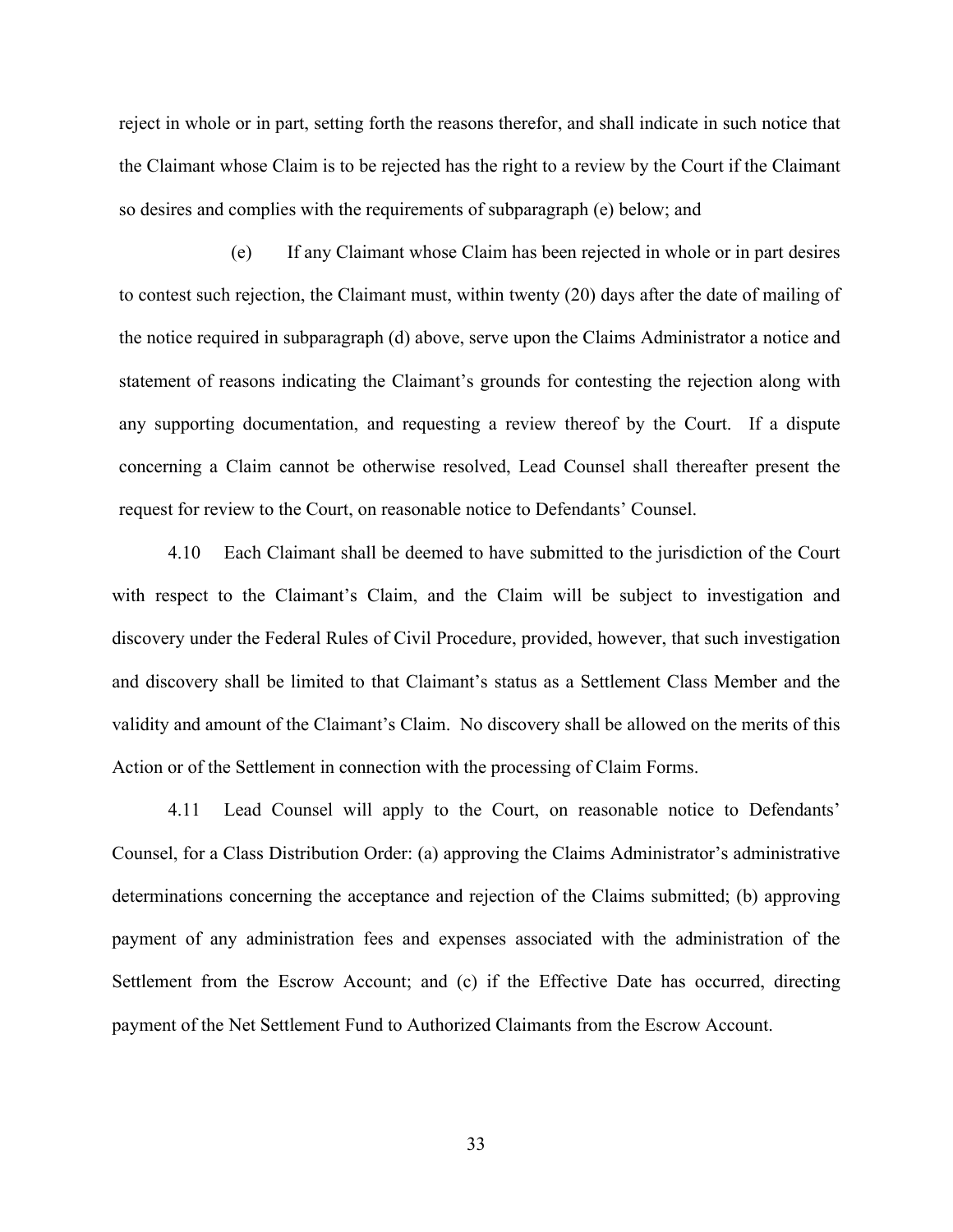4.12 Payment pursuant to the Class Distribution Order shall be final and conclusive<br>all Settlement Class Members. All Settlement Class Members who do not submit a<br>or whose Claims are not approved by the Court for payment s against all Settlement Class Members. All Settlement Class Members who do not submit a Claim or whose Claims are not approved by the Court for payment shall be barred from participating in distributions from the Net Settlement Fund, but otherwise shall be bound by all of the terms of this Stipulation and the Settlement, including the terms of the Judgment to be entered in this Action; and by the releases provided for herein and therein, and will be permanently barred and enjoined from bringing any action against any and all Defendant Releasees with respect to any and all of the Released Claims. 4.12 Payment pursuant to the Class Distribution Order shall be final and conclusive<br>all Settlement Class Members. All Settlement Class Members who do not submit a<br>or whose Claims are not approved by the Court for payment s

Plaintiff, Plaintiff's Counsel, Defendants' Counsel, any Parties' damages experts, the Claims Administrator (or any other agent designated by Lead Counsel), or the Defendant Releasees based on any investments, costs, expenses, administration, allocations, calculation, payments, the withholding of taxes (including interest and penalties) owed by the Settlement Fund (or any losses incurred in connection therewith), or distributions that are made substantially in accordance with this Stipulation and the Settlement, the plan of allocation approved by the Court, or further orders of the Court. ity and all of the Released Claims.<br>
4.13 No Claimant or Settlement Class Member shall have any claim against Lead<br>
4.13 No Claimant or Settlement Class Member shall have any claim against Lead<br>
5. Plaintiff's Counsel, Def

of Claims and the determination of all controversies relating thereto, including disputed questions of law and fact with respect to the validity of Claims, shall be subject to the jurisdiction of the Court. All Settlement Class Members and Parties to this Settlement expressly waive trial by jury (to the extent any such right may exist) and any right of appeal or review with respect to such determinations.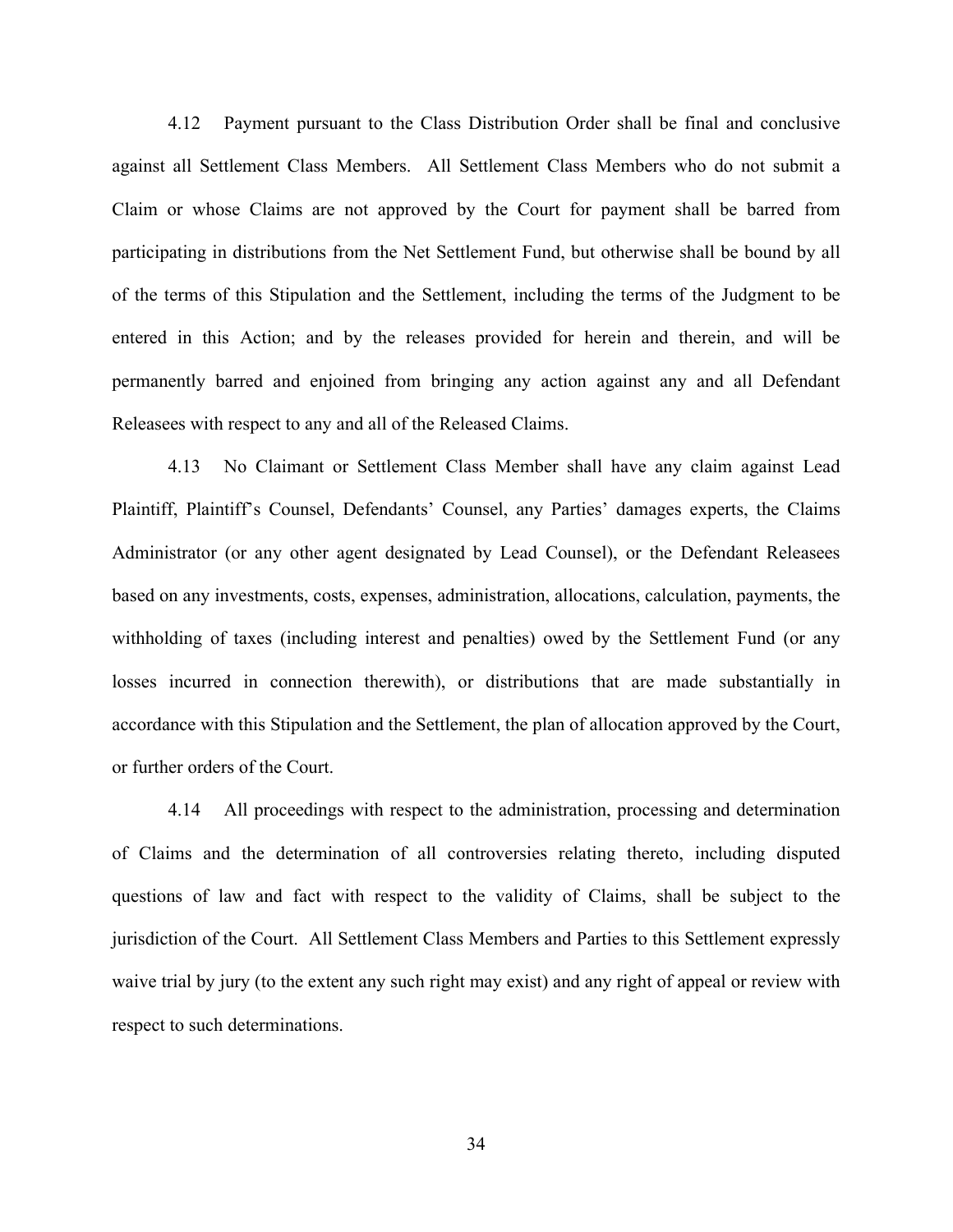# 5. Release of Claims

5.1 **Release of Claims**<br>5.1 The satisfaction of the obligations incurred pursuant to this Stipulation shall be in<br>1 final disposition of the Action, as alleged in the Second Amended Complaint, as against<br>1 ant Releasees an full and final disposition of the Action, as alleged in the Second Amended Complaint, as against Defendant Releasees and as to any and all Released Claims.

5.<br> **Example 3.1** The satisfaction of the obligations incurred pursuant to this Stipulation shall be in<br>
1 final disposition of the Action, as alleged in the Second Amended Complaint, as against<br>
1 ant Releasees and as to Date of the Settlement, Lead Plaintiff and each of the other Settlement Class Members, on behalf of themselves, and their respective Related Persons, heirs, executors, administrators, predecessors, successors, and assigns, in their capacities as such, shall be deemed to have, and by operation of this Stipulation, of law, and of the Judgment shall have, fully, finally and forever compromised, settled, released, resolved, relinquished, waived, dismissed, and discharged each and every one of the Released Plaintiff's Claims against the Defendants and the other Defendant Releasees, and shall forever be barred and enjoined from commencing, instituting, prosecuting, Defendant Releasees and as to any and all Released Claims.<br>
5.2 Pursuant to the Judgment without further action by anyone, upon the Effective<br>
Date of the Settlement, Lead Plaintiff and each of the other Settlement Class M Releasees, whether or not such Settlement Class Member executes and delivers a Proof of Claim Form, seeks or obtains a distribution from the Settlement Fund, is entitled to receive a distribution under the Plan of Allocation approved by the Court, or has objected to any aspect of the Stipulation or the Settlement, the Plan of Allocation, or Lead Counsel's application for an award of attorneys' fees or Litigation Expenses. This release shall not apply to any Settlement Class Member who timely and properly excludes himself, herself or itself from the Settlement Class.

5.3 Pursuant to the Judgment, without further action by anyone, upon the Effective Date of the Settlement, Defendants, on behalf of themselves, and their respective heirs, executors, administrators, predecessors, successors, and assigns, in their capacities as such, shall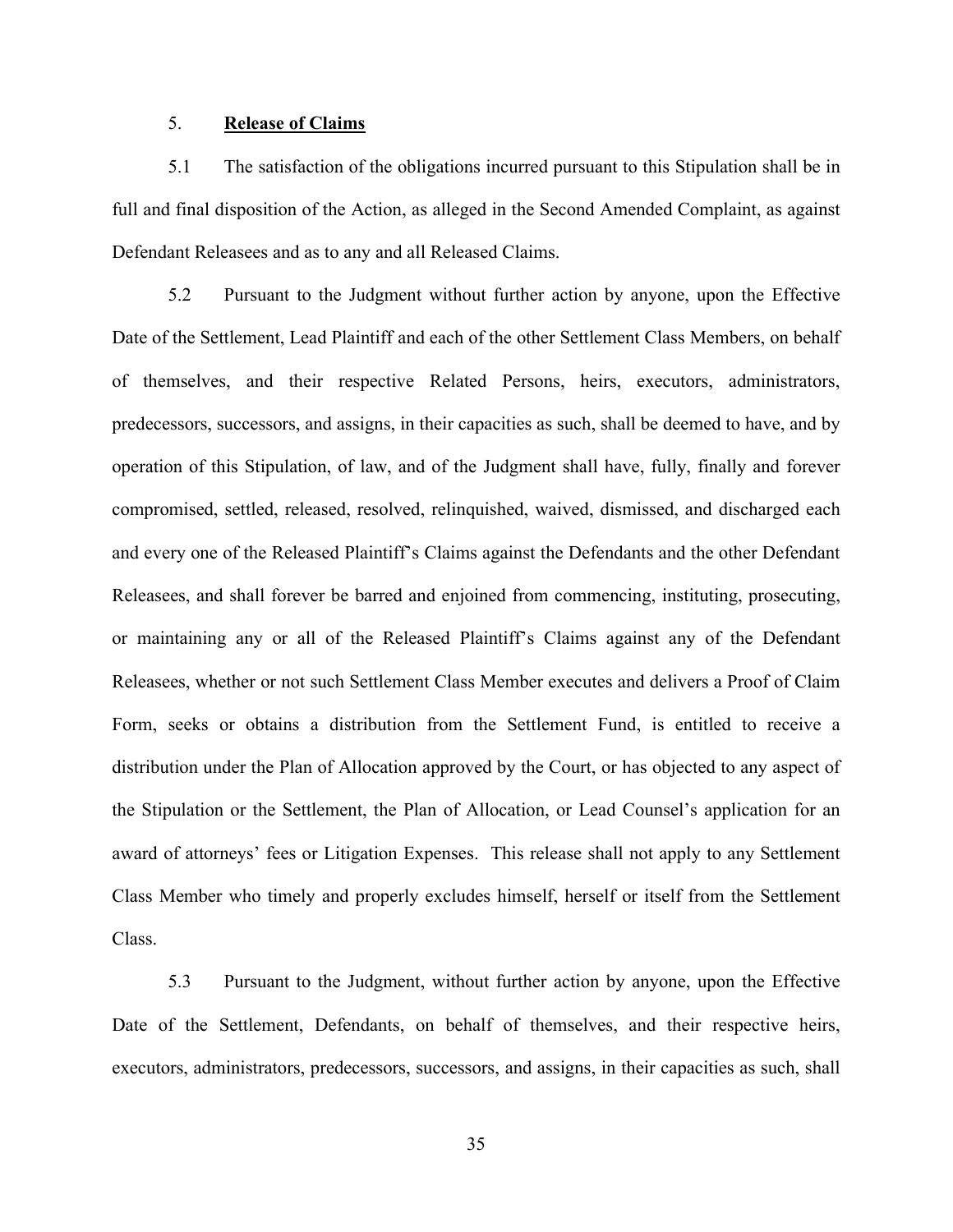be deemed to have, and by operation of this Stipulation, of law, and of the Judgment, shall have, fully, finally, and forever compromised, settled, released, resolved, relinquished, waived, and discharged each and every Released Defendants' Claim against the Plaintiff Releasees, and shall forever be barred and enjoined from prosecuting any or all of the Released Defendants' Claims be deemed to have, and by operation of this Stipulation, of law, and of the Judgment, shall have, fully, finally, and forever compromised, settled, released, resolved, relinquished, waived, and discharged each and every Re which submits a request for exclusion from the Settlement Class that is accepted by the Court.

5.4 Upon the Effective Date, Lead Plaintiff and each of the other Settlement Class Members and anyone claiming through or on behalf of any of them, are forever barred and enjoined from commencing, instituting, maintaining, or continuing to prosecute any action or proceeding in any court of law or equity, arbitration tribunal, administrative forum, or other forum of any kind, asserting any Released Plaintiff's Claims against any of the Defendant Releasees.

5.5 Upon the Effective Date, to the extent allowed by law, this Stipulation shall operate conclusively as an estoppel and full defense in the event, and to the extent, of any claim, demand, action, or proceeding brought by a Settlement Class Member against any of the Defendant Releasees with respect to any Released Plaintiff's Claims, or brought by a Defendant against any of the Plaintiff Releasees with respect to any Released Defendants' Claim. d from commencing, instituting, maintaining, or continuing to prosecute any action or<br>ling in any court of law or equity, arbitration tribunal, administrative forum, or other<br>of any kind, asserting any Released Plaintiff's of any kind, asserting any Released Plaintiff's Claims against any of the Defendant<br>
Ecs.<br>
5.5 Upon the Effective Date, to the extent allowed by law, this Stipulation shall<br>
conclusively as an estoppel and full defense in

the rights of any Party to enforce or effectuate the terms of this Stipulation or the Judgment.

of the Action, as alleged in the SAC, against the Defendant Releasees, without costs to any Party, except for the payments expressly provided for herein.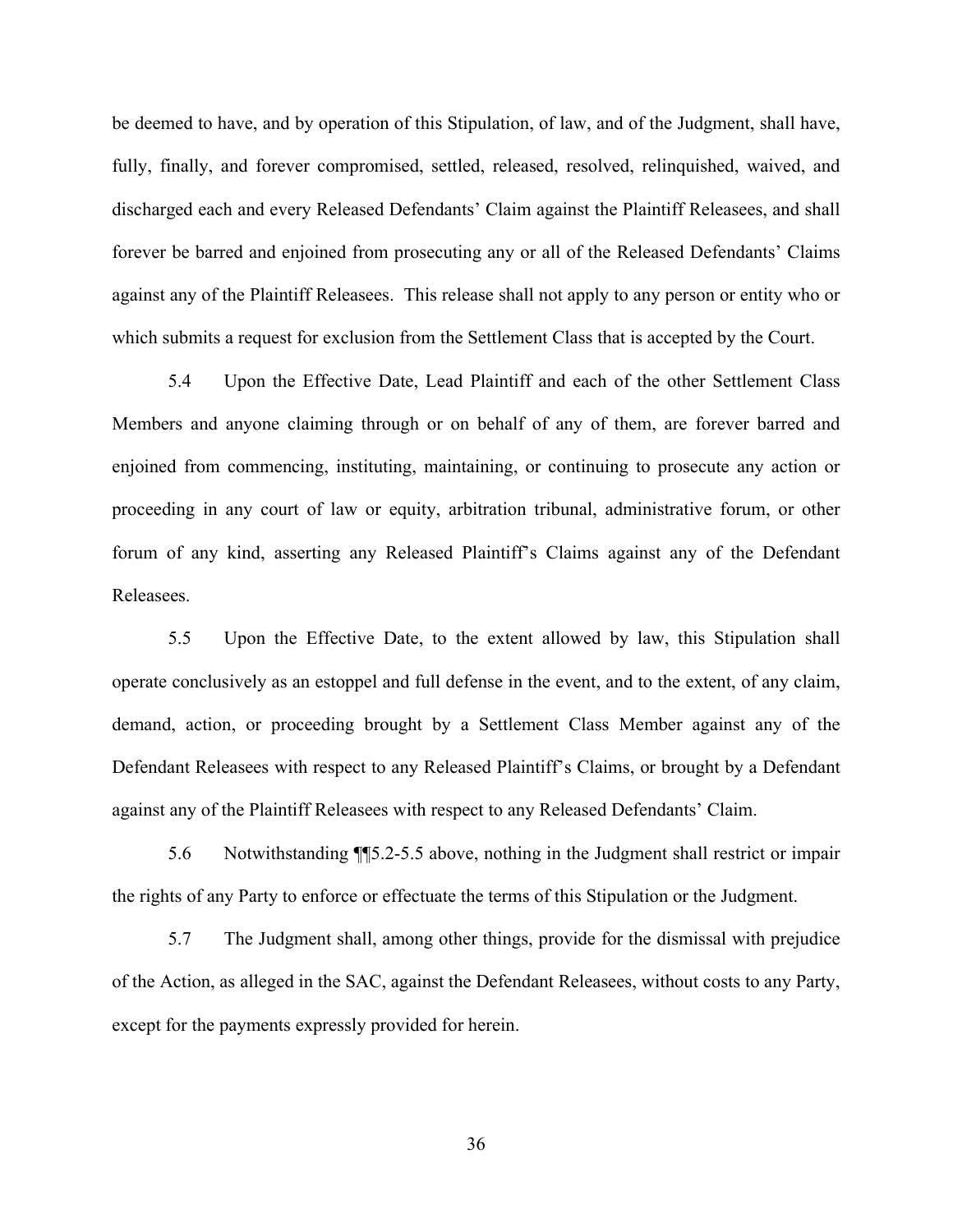## 6. Terms of the Judgment

6. Terms of the Judgment<br>6.1 If the Settlement contemplated by this Stipulation is approved by the Court, Lead<br>1 and Defendants' Counsel shall request that the Court enter a Judgment, in the form<br>4 hereto as Exhibit B. Counsel and Defendants' Counsel shall request that the Court enter a Judgment, in the form attached hereto as Exhibit B.

## 7. Attorneys' Fees and Litigation Expenses

The Schiff and Defendants<sup>3</sup> Counsel shall request that the Court enter a Judgment, in the form<br>1 and Defendants<sup>3</sup> Counsel shall request that the Court enter a Judgment, in the form<br>1 hereto as Exhibit B.<br>7.1 Lead Counsel Plaintiff's Counsel to be paid from (and out of) the Settlement Fund. Lead Counsel also will apply to the Court for reimbursement of Litigation Expenses, which may include a request for reimbursement of Lead Plaintiff's time, costs and expenses directly related to their representation of the Settlement Class, to be paid from (and out of) the Settlement Fund. Lead Counsel's application for an award of attorneys' fees or Litigation Expenses is not the subject of any agreement between Defendants and Lead Plaintiff other than what is set forth in this Stipulation. Thereto as Exhibit B.<br>
7.1 Lead Counsel will apply to the Court for a collective award of attorneys' fees to<br>
7.1 Lead Counsel will apply to the Court for a collective award of attorneys' fees to<br>
7.8 Counsel to be paid fr 7. **Attorneys' Fees and Litigation Expenses**<br>7.1 Lead Counsel will apply to the Court for a collective award of attorneys' fees to<br>Plaintiff's Counsel to be paid from (and out of) the Settlement Fund. Lead Counsel also wil

and expenses, notwithstanding the existence of any timely filed objections thereto, or potential for appeal therefrom, or collateral attack on the Settlement or any part thereof, subject to Lead Counsel's obligation to make appropriate refunds or repayments to the Settlement Fund if the reimbursement of Lead Plaintiff's time, costs and expenses directly related to their representation<br>of the Settlement Class, to be paid from (and out of) the Settlement Fund. Lead Counsel's<br>application for an award of atto further proceedings on remand, or successful collateral attack, the award of attorneys' fees or Litigation Expenses is reduced or reversed, and such order reducing or reversing the award has become Final. Lead Counsel shall make the appropriate refund or repayment in full (including interest thereon at the same rate as would have been earned had those sums remained in the Escrow Account) no later than thirty (30) days after: (a) receiving from Defendants' Counsel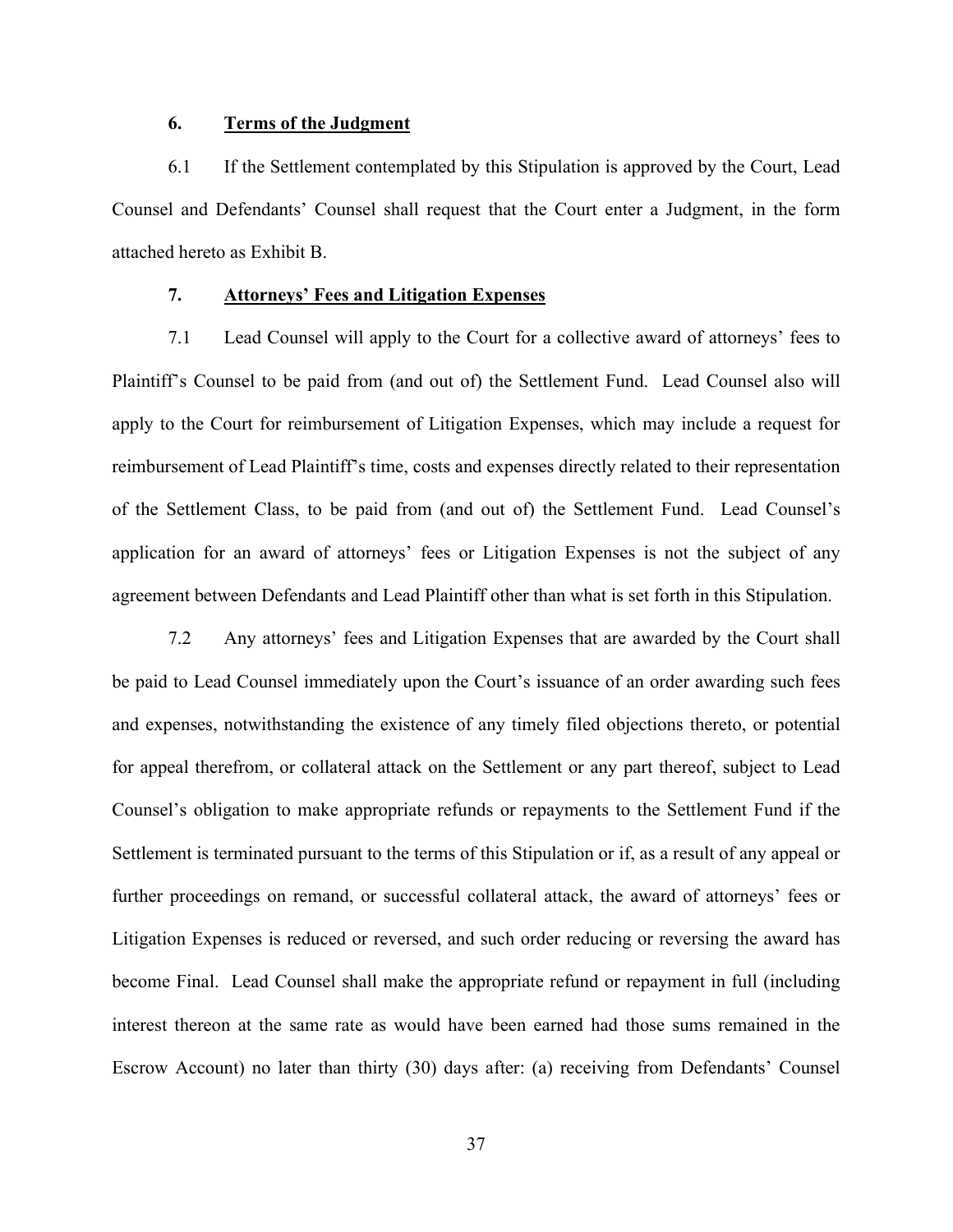notice of the termination of the Settlement; or (b) any order reducing or reversing the award of attorneys' fees or Litigation Expenses has become Final. An award of attorneys' fees or Litigation Expenses is not a necessary term of this Stipulation and is not a condition of the Settlement embodied herein. Lead Counsel agrees that they are subject to the jurisdiction of the Court for the purpose of enforcing this paragraph. Neither Lead Plaintiff nor Lead Counsel may cancel or terminate the Settlement based on this Court's or any appellate court's ruling with respect to attorneys' fees or Litigation Expenses.

7.3 Lead Counsel shall allocate the attorneys' fees awarded amongst Plaintiff's Counsel in a manner which they, in good faith, believe reflects the contributions of such counsel to the institution, prosecution, and settlement of the Action. Defendant Releasees shall have no responsibility for or liability whatsoever with respect to the payment, allocation, or award of attorneys' fees or Litigation Expenses. The attorneys' fees and Litigation Expenses that are awarded to Plaintiff's Counsel shall be payable solely from the Settlement Fund in the Escrow Account. 1.1 The Effective Date of this Stipulation Fayle order, in the form set of this Effective Date on the Date of this Divideo on the Cluster of the Contributions of such counsel and still in a manner which they, in good faith mner which they, in good faith, believe reflects the contributions of such counsel<br>
1, prosecution, and settlement of the Action. Defendant Releasees shall have no<br>
or or liability whatsoever with respect to the payment, a or or liability whatsoever with respect to the payment, allocation, or award of<br>or Litigation Expenses. The attorneys' fees and Litigation Expenses that are<br>ntiff's Counsel shall be payable solely from the Settlement Fund Intif<sup>th</sup>'s Counsel shall be payable solely from the Settlement Fund in the Escrow<br>
Conditions of Settlement<br>
The Effective Date of this Stipulation shall be conditioned on the occurrence or<br>
the following events:<br>
(a) ent

### 8. Conditions of Settlement

waiver of all of the following events:

A attached hereto, in accordance with Section 3 above;

accordance with the provisions of Paragraph 2.1 above; (a) Conditions of Settlement<br>
The Effective Date of this Stipulation shall be conditioned on the occurrence or<br>
the following events:<br>
(a) entry of the Preliminary Approval Order, in the form set forth in Exhibit<br>
(b) the

- 
-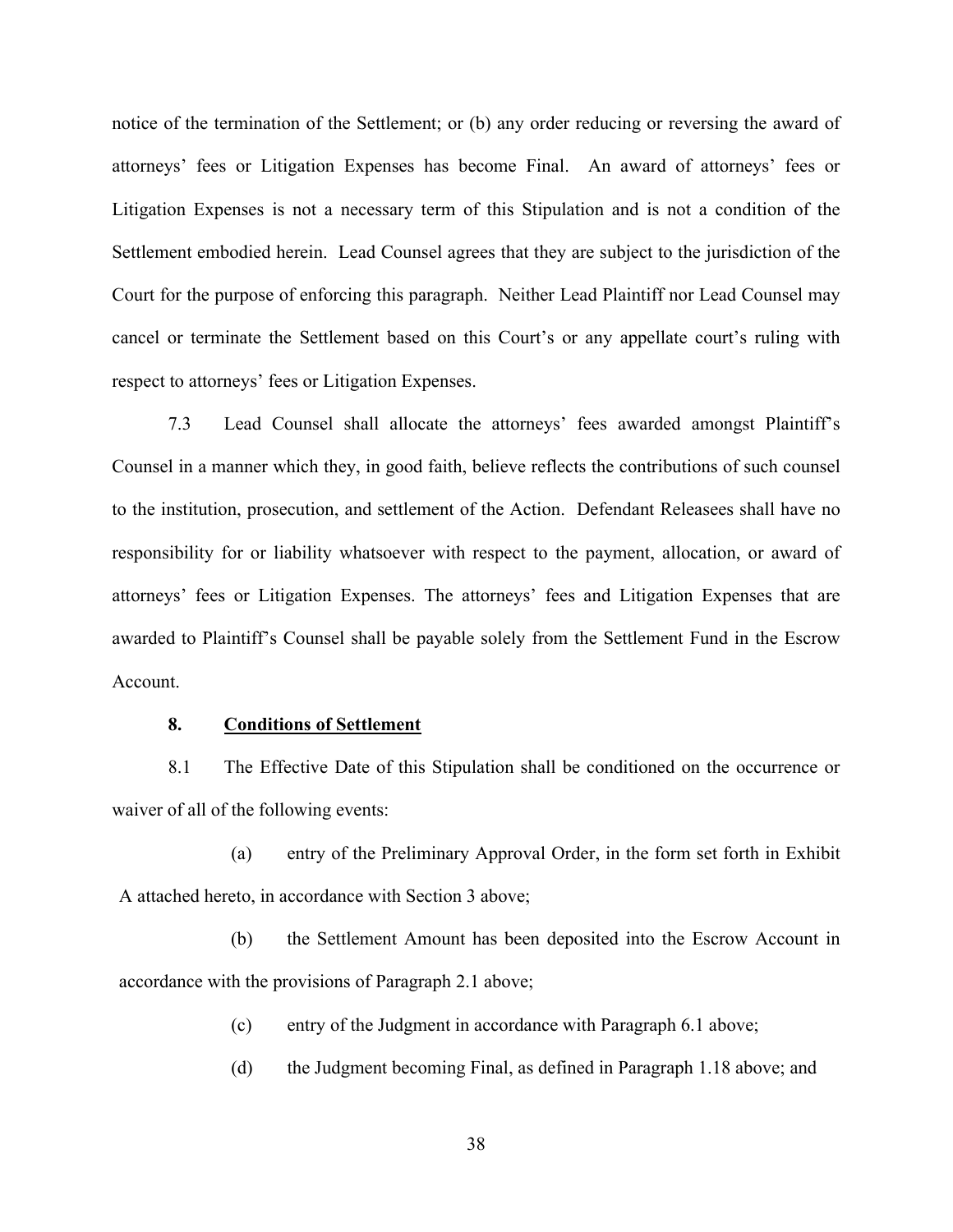(e) that the Settlement is not otherwise terminated pursuant to the terms set forth in this Stipulation.

8.2 If all of the conditions specified in Paragraph 8.1 above are not met, then this stipulation.<br>8.2 If all of the conditions specified in Paragraph 8.1 above are not met, then this sion shall be canceled and terminated s Stipulation shall be canceled and terminated subject to Paragraph 9.3 below unless Lead Plaintiff and Defendants mutually agree in writing to proceed with this Stipulation.

## 9. Right of Termination and Effects Thereof

9.1 Defendants and Lead Plaintiff shall each have the right of the right to the right to the right this Stipulation.<br>9.2 If all of the conditions specified in Paragraph 8.1 above are not met, then this sion shall be cancel Settlement and this Stipulation by providing written notice of their election to do so ("Termination Notice") to counsel for the other Parties within thirty (30) days after the date on which any of the following occurs:

(a) the Court declines to enter the Preliminary Approval Order in all material respects;

(b) the Court declines to enter the Judgment in all material respects;

(c) the Judgment is modified or reversed in any material respect on appeal;

(d) in the event that the Court enters a judgment other than the one in the form of Exhibit B attached hereto, and neither of the Parties elects to terminate the Settlement, the date that such other judgment is modified or reversed in any material respect on appeal.

ination Notice") to counsel for the other Parties within thirty (30) days after the date on<br>the following occurs:<br>(a) the Court declines to enter the Preliminary Approval Order in all material<br>s;<br>(b) the Court declines to Settlement Class Members have filed with the Court valid and timely requests for exclusion ("Requests for Exclusion") from the Settlement Class in accordance with the provisions of the Preliminary Approval Order and the Notice, and such Persons in the aggregate have purchased or (b) the Court declines to enter the Judgment in all material respects;<br>
(c) the Judgment is modified or reversed in any material respect on appeal;<br>
(d) in the event that the Court enters a judgment other than the one in t a separate supplemental agreement between the Parties (the "Supplemental Agreement"), GTT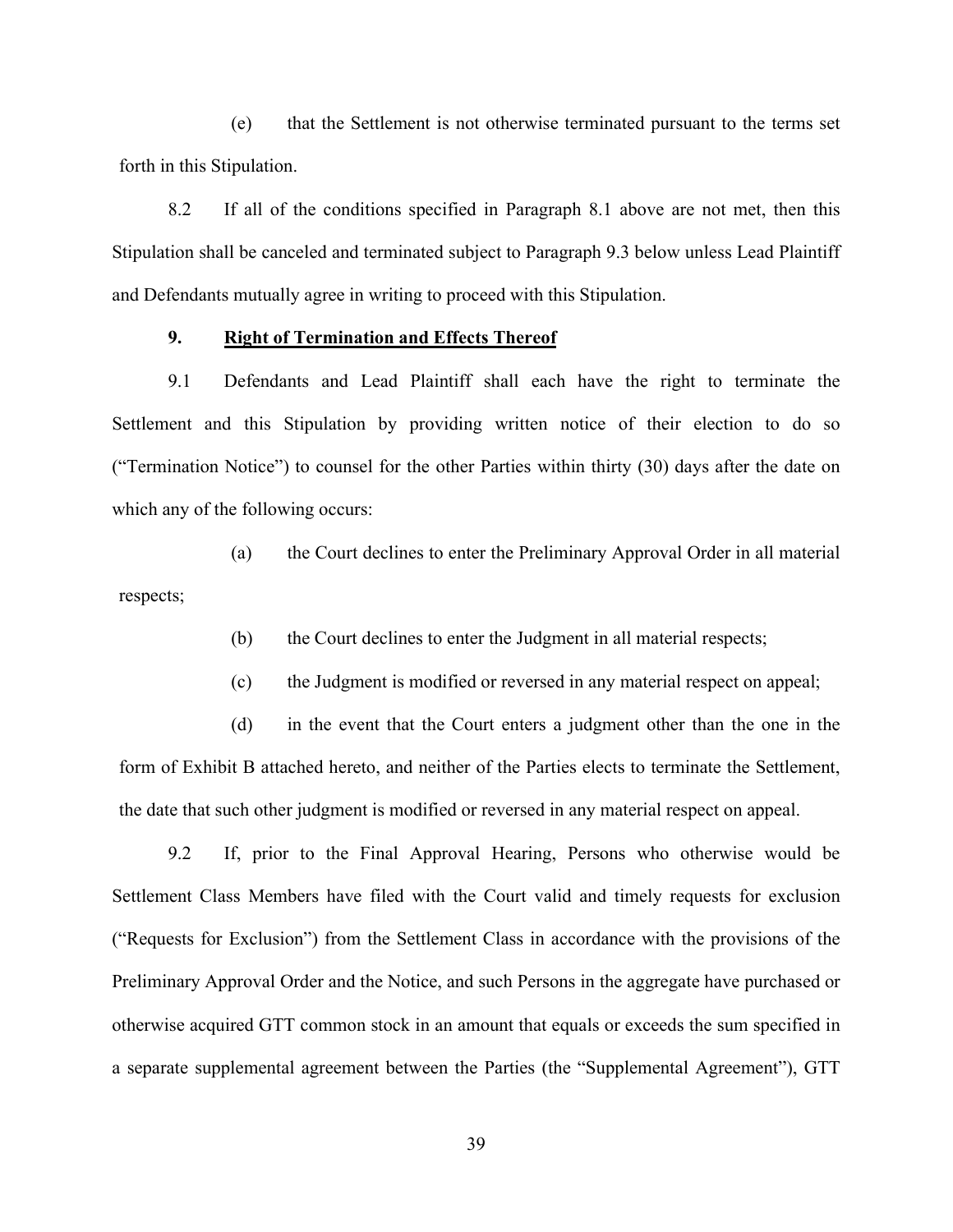shall have the option, but not the obligation, to terminate this Stipulation in accordance with the procedures set forth in the Supplemental Agreement ("Opt-Out Termination Option"). The Supplemental Agreement is confidential and will not be filed with the Court unless requested by the Court or a dispute among the Parties concerning its interpretation or application arises, but the Parties will file a statement identifying the existence of the Supplemental Agreement pursuant to Federal Rule of Civil Procedure 23(e)(3), and reference the Supplemental Agreement in the Notice. Copies of all Requests for Exclusion received, together with copies of all written revocations of Requests for Exclusion (if any), shall be delivered to Defendants' Counsel within five (5) days of receipt thereof.

9.3 Unless otherwise ordered by the Court, in the event this Stipulation shall terminate, or be canceled, or shall not become effective for any reason, within five (5) business days after written notification of such event is sent by Defendants' Counsel or Lead Counsel to the Escrow Agent, the Escrow Agent for the Settlement Fund shall, upon written instructions from Defendants' Counsel, cause the Settlement Fund, including any attorneys' fees and costs paid from the Settlement Fund pursuant to Section 7 above, to revert back to the party that made the deposit into the Settlement Fund, together with any interest earned thereon, less any deductions for: (1) any Taxes and Tax Expenses pursuant to Paragraphs 2.6-2.7 above; and (2) any amounts reasonably and actually paid, incurred or due and owing pursuant to Paragraph 2.9 above in connection with notice and administration of the Settlement provided for herein. If this Stipulation is terminated pursuant to its terms, the Escrow Agent, at the request of Defendants or Lead Plaintiff, shall apply for any tax refund owed to the Settlement Fund and pay the proceeds of the tax refund, after deduction of any fees and expenses incurred in connection with such application(s) for refund, to Defendants (or their designate(s)).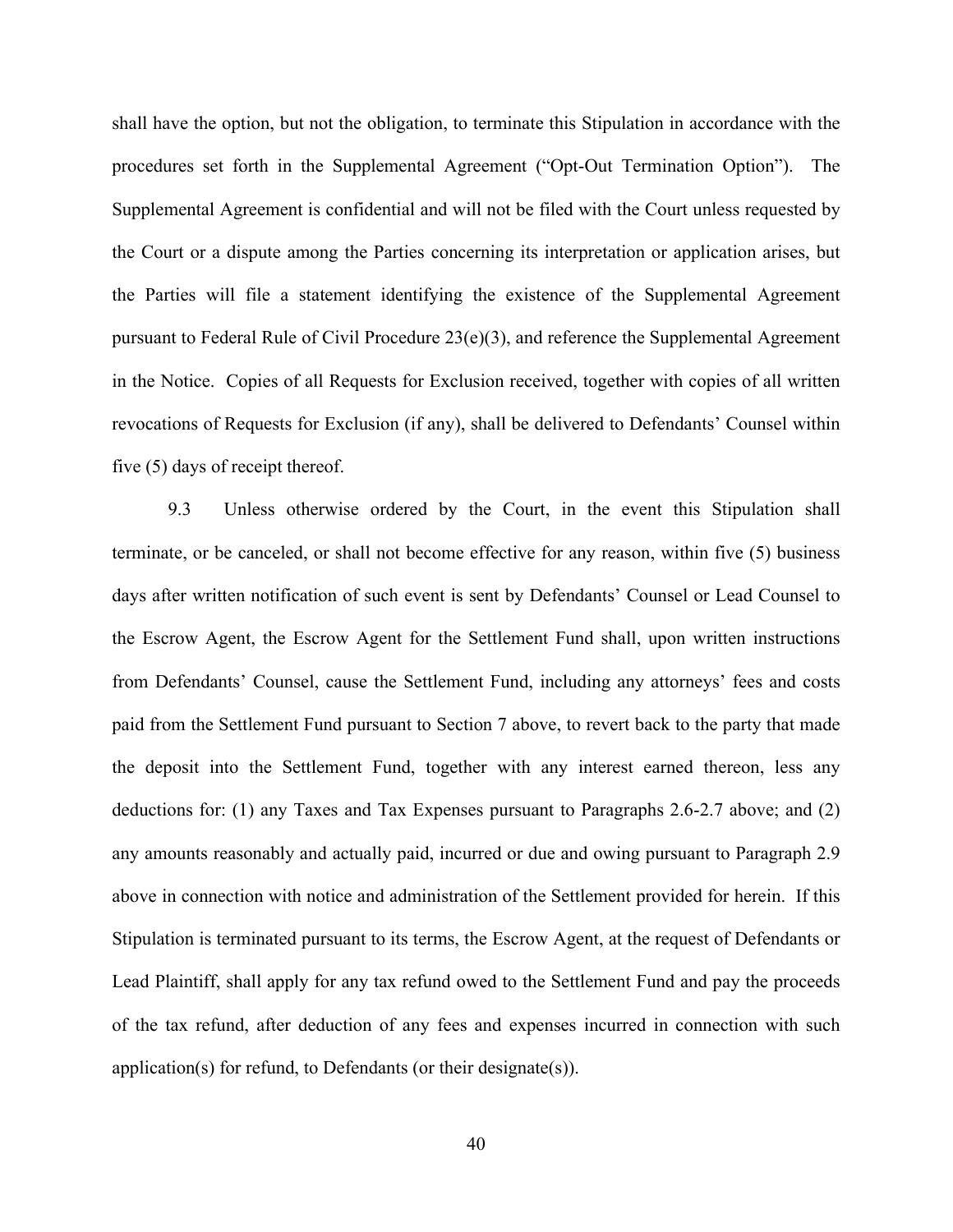9.4 If this Stipulation is terminated pursuant to its terms, each of the Parties shall be<br>1 to have reverted to his, her or its status prior to the execution of this Stipulation, and they<br>oceed in all respects as if this S deemed to have reverted to his, her or its status prior to the execution of this Stipulation, and they shall proceed in all respects as if this Stipulation had not been executed and the related orders had not been entered, shall retain all of their respective claims and defenses in the Action, and shall revert to their respective positions in the Action as of November 6, 2020. In such event, the terms and provisions of the Stipulation, with the exception of provisions of Paragraphs 2.9, 7.2, 9.4, 10.1, 11.24, shall have no further force and effect with respect to each of the Parties and shall not be used in this Action or in any other proceeding for any purpose. the been entered, shall retain all of their respective claims and defenses in the vert to their respective positions in the Action as of November 6, 2020. In s<br>nd provisions of the Stipulation, with the exception of provis vert to their respective positions in the Action as of November 6, 2020. In such event, the<br>nd provisions of the Stipulation, with the exception of provisions of Paragraphs 2.9, 7.2,<br>1, 11.24, shall have no further force a

9.5 For the avoidance of doubt, no order of the Court or modification or reversal of any order of the Court concerning the Plan of Allocation or the amount of any attorneys' fees, costs, and expenses awarded by the Court shall constitute a condition to the Effective Date or grounds for cancellation or termination of the Stipulation. (b) So the avoidance of doubt, no order of the Court or modification or reversal of<br>
court concerning the Plan of Allocation or the amount of any attorneys' fees,<br>
shall constrained by the Court shall constitute a conditio

consummated, nor any facts or terms of this Stipulation, negotiations, discussions, proceedings, acts performed or documents executed pursuant to or in furtherance of this Stipulation or the Settlement:

order of the Court concerning the Plan of Allocation or the amount of any attorneys' fees,<br>
sosts, and expenses awarded by the Court shall constitute a condition to the Effective Date or<br>
rounds for cancellation or termina osts, and expenses awarded by the Court shall constitute a condition to the Effective Date or<br>rounds for cancellation or termination of the Stipulation.<br>10. **No Admission of Wrongdoing**<br>10.1 Neither this Stipulation nor th any Settlement Class Member; (b) the validity of any claim that was or could have been asserted in this Action or the validation and the validation, negotiations, discussions, proceedings, the original or documents execute in this Action or in any other litigation; (c) the deficiency of any defense that has been or could have been asserted in this Action or in any other litigation; (d) any liability, negligence, fault, or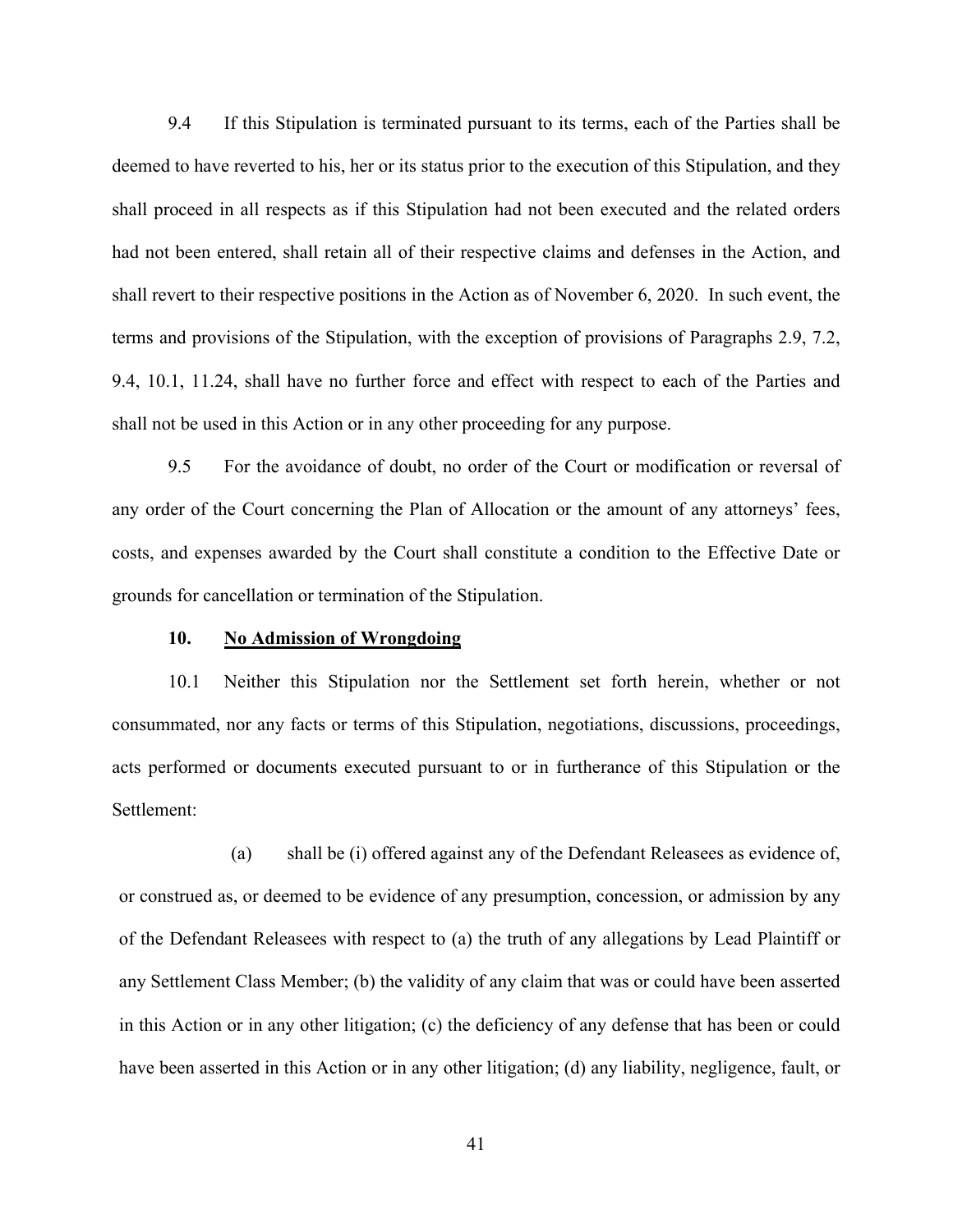other wrongdoing of any kind of any of the Defendant Releasees; or (e) any damages suffered<br>by Plaintiff or the Settlement Class; or (ii) in any way referred to for any other reason against<br>any of the Defendant Releasees, by Plaintiff or the Settlement Class; or (ii) in any way referred to for any other reason against any of the Defendant Releasees, in any civil, criminal, or administrative action or proceeding (including any arbitration) other than such proceedings as may be necessary to effectuate the provisions of this Stipulation;

(b) shall be (i) offered against any of the Plaintiff Releasees as evidence of, or construed as, or deemed to be evidence of any presumption, concession or admission by any of the Plaintiff Releasees (a) that any of their claims are without merit, that any of the Defendant Releasees had meritorious defenses, or that damages recoverable under the Second Amended Complaint would not have exceeded the Settlement Amount; or (b) with respect to any liability, negligence, fault or wrongdoing of any kind; or (ii) in any way referred to for any other reason as against any of the Plaintiff Releasees, in any civil, criminal, or administrative action or proceeding (including any arbitration) other than such proceedings as may be necessary to effectuate the provisions of this Stipulation; or

(c) shall be construed against any of the Releasees as an admission, concession, or presumption that the consideration to be given hereunder represents the amount which could be or would have been recovered after trial; *provided, however*, that if this Stipulation is approved by the Court, the Parties and the Releasees and their respective counsel may refer to it to effectuate the protections from liability granted hereunder or otherwise to enforce the terms of the Settlement.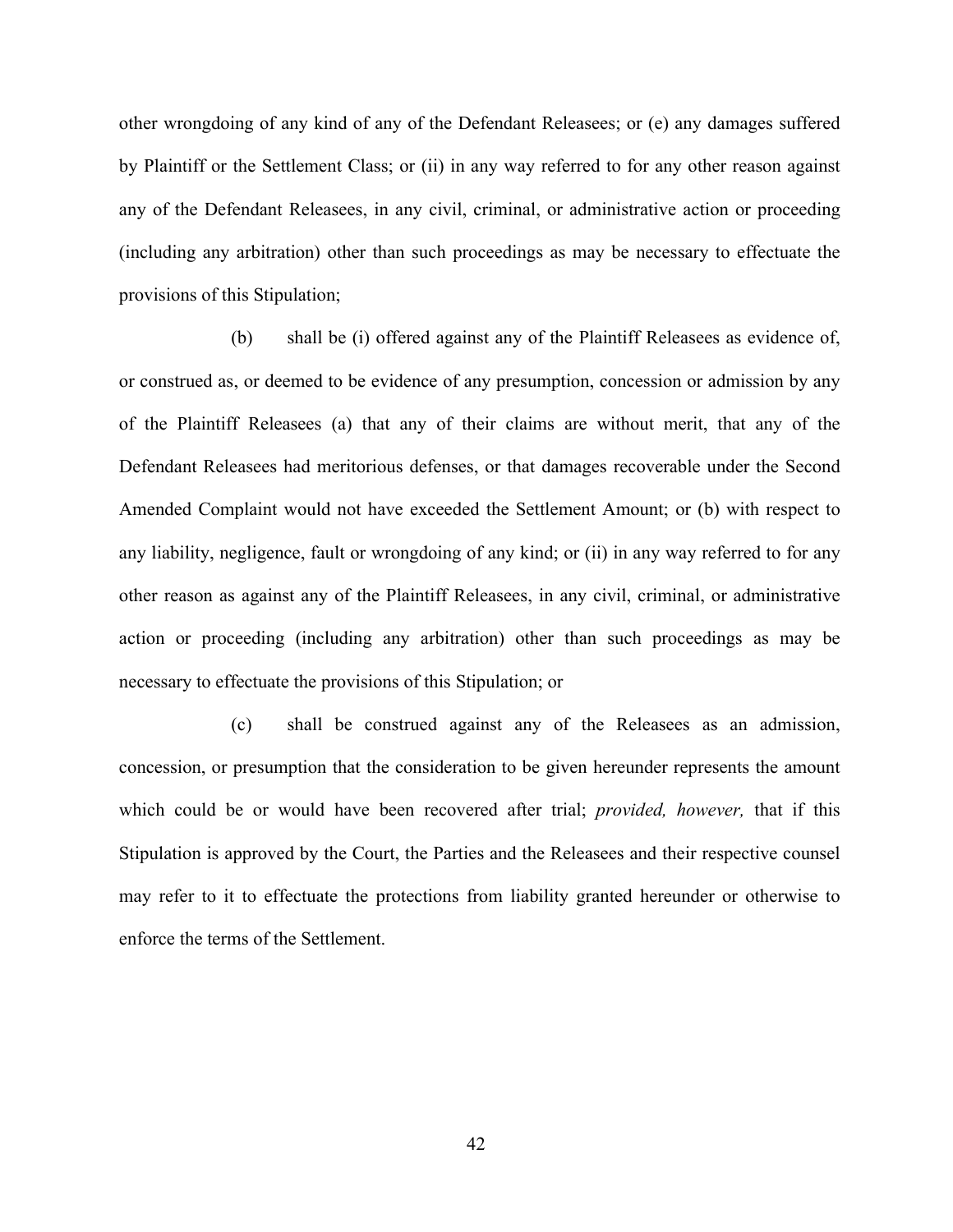11. Miscellaneous Provisions<br>
11.1 This Stipulation and the Exhibits attached hereto constitute the ent<br>
11.1 This Stipulation and the Exhibits attached hereto constitute the ent<br>
11.1 This Stipulation and the Subject matt 11.1 **Miscellaneous Provisions**<br>11.1 This Stipulation and the Exhibits attached hereto constitute the entire agreement<br>11.1 This Stipulation and the subject matter hereof and supersede any prior or<br>11.1 This Stipulation or between the Parties with regard to the subject matter hereof and supersede any prior or contemporaneous written or oral agreements or understandings between the Parties.

11. **Miscellaneous Provisions**<br>
11.1 This Stipulation and the Exhibits attached hereto constitute the entire agreement<br>
11.2 No modification or amendment of this Stipulation shall be valid unless made in<br>
11.2 No modificat writing and signed by or on behalf of each party hereto, or their respective successors-in-interest. No representations, warranties, or inducements have been made to any party concerning this Stipulation or its Exhibits, other than the representations and warranties contained and memorialized in such documents. Except as otherwise provided for herein, each party shall bear his, her, or its own attorneys' fees and costs and expenses.

11.3 As set forth in the Class Action Fairness Act of 2005 ("CAFA"), GTT shall timely serve a CAFA notice within ten (10) calendar days of the filing of this Stipulation with the Court, and shall provide Lead Counsel with a copy of such notice within five (5) calendar days of such service.

11.4 The Parties intend this Stipulation and the Settlement to be a final and complete resolution of all disputes asserted or which could be asserted by Lead Plaintiff and any other Settlement Class Members against the Defendant Releasees with respect to the Released Plaintiff's Claims. Accordingly, except in the event of the termination of this Settlement, Lead Plaintiff, and their counsel, and Defendants, and their counsel, agree not to assert in any forum that this Action was brought by Lead Plaintiff or defended by Defendants in bad faith and without a reasonable basis. No Party shall assert any claims of any violation of Rule 11 of the Federal Rules of Civil Procedure relating to the institution, prosecution, defense, or settlement of this Action. No Party shall assert any claims or allegations of any violation of either Parties'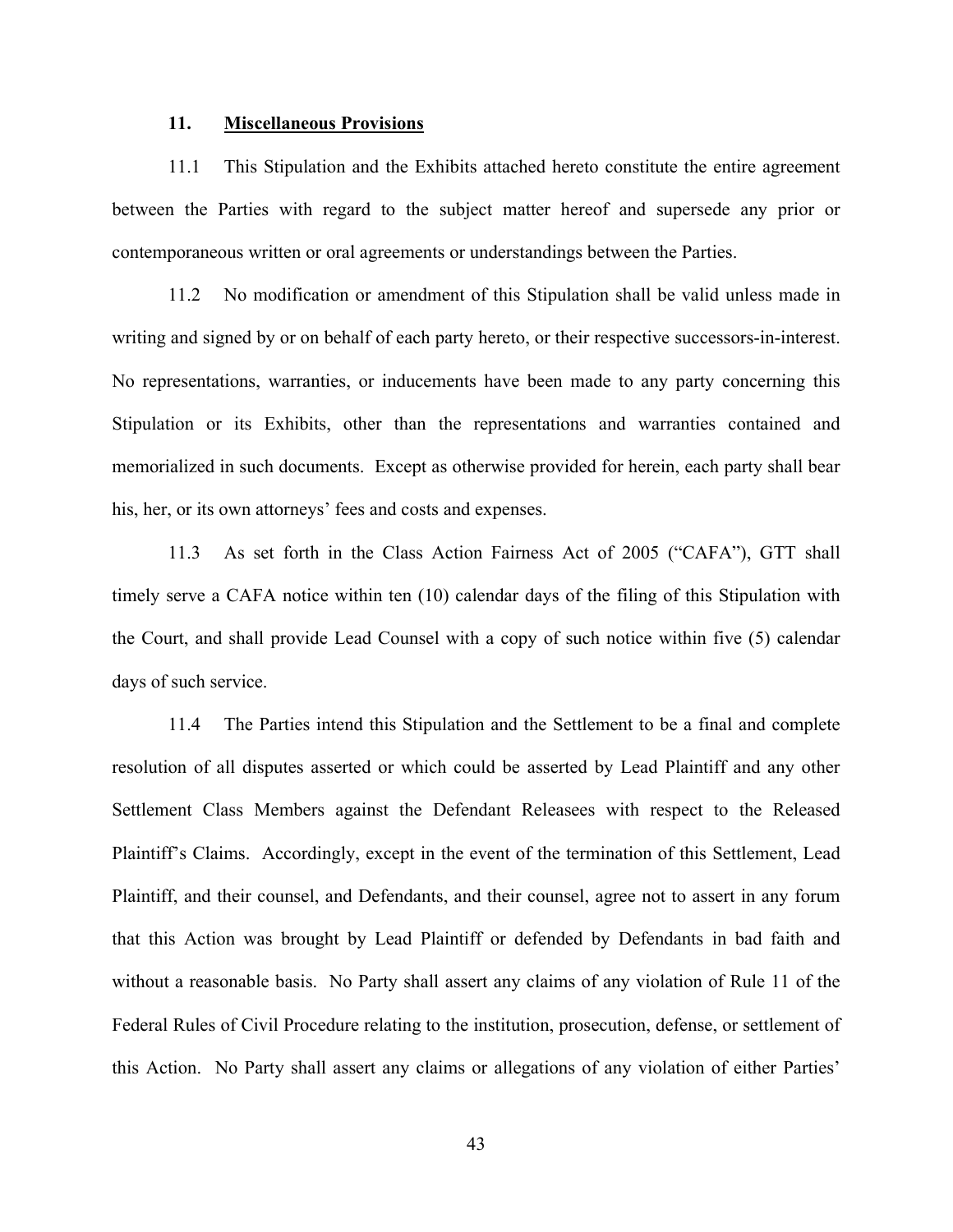discovery obligations under the Federal Rules. The Parties agree that the amounts paid and the other terms of the Settlement were negotiated at arm's length and in good faith by the Parties, including through a mediation process, and reflect the Settlement that was reached voluntarily after extensive negotiations and consultation with experienced legal counsel, who were fully competent to assess the strengths and weaknesses of their respective clients' claims or defenses. ry obligations under the Federal Rules. The Parties agree that the amounts paid and the<br>trms of the Settlement were negotiated at arm's length and in good faith by the Parties,<br>ng through a mediation process, and reflect t

alleged in the Second Amended Complaint, were meritorious, Defendants and their counsel, in any statement made to any media representative (whether or not for attribution) will not assert that the Action was commenced or prosecuted in bad faith, nor will they deny that the Action was commenced and prosecuted in good faith and is being settled voluntarily after consultation with competent legal counsel. Likewise, while retaining their right to assert their claims in the Action, as alleged in the Second Amended Complaint, were meritorious, Lead Plaintiff and its counsel, in any statement made to any media representative (whether or not for attribution) will not assert that Defendants' defenses were asserted in bad faith, nor will they deny that Defendants defended the Action in good faith and that the Action is being settled voluntarily after consultation with competent legal counsel. In all events, Lead Plaintiff, and its counsel, and Defendants, and their counsel, shall not make any accusations of wrongful or actionable conduct by either Party concerning the prosecution, defense, and resolution of the Action, and shall not otherwise suggest that the Settlement constitutes an admission of any claim or defense alleged.

11.6 Defendants and any Defendant Releasee may file the Stipulation and/or the Judgment in any action that may be brought against them in order to support a defense, claim, or counterclaim based on principles of res judicata, collateral estoppel, release, good faith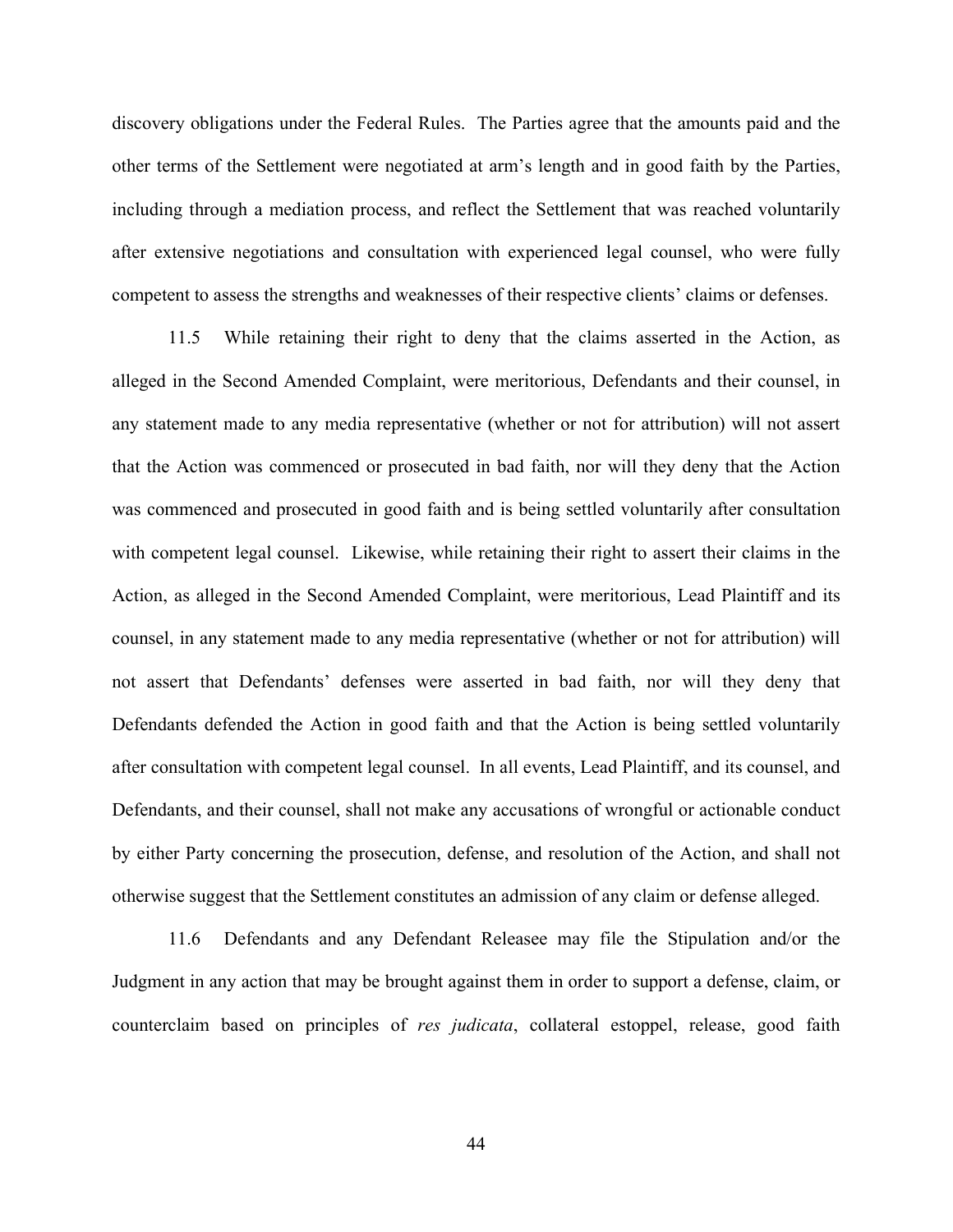settlement, judgment bar or reduction, or any other theory of claim preclusion or issue preclusion or similar defense or counterclaim. 11.7 All agreements made, and orders entered, during the course of the Action relating<br>11.7 All agreements made, and orders entered, during the course of the Action relating<br>11.7 All agreements made, and orders entered, du

to the confidentiality of information shall survive this Settlement.

11.8 All of the Exhibits to this Stipulation are material and integral parts hereof and are fully incorporated herein by this reference. Notwithstanding the foregoing, in the event that there exists a conflict or inconsistency between the terms of this Stipulation and the terms of any exhibit attached hereto, the terms of the Stipulation shall prevail.

11.9 Lead Counsel, on behalf of the Settlement Class, is expressly authorized to take all appropriate action required or permitted to be taken by the Settlement Class pursuant to this Stipulation to effectuate its terms and also are expressly authorized to enter into any modifications or amendments to this Stipulation on behalf of the Settlement Class which they deem appropriate.

11.10 All counsel and any other Person executing this Stipulation and any of the Exhibits hereto, or any related Settlement documents, warrant and represent that they have the full authority to do so and that they have the authority to take appropriate action required or permitted to be taken pursuant to the Stipulation to effectuate its terms.

11.11 Lead Counsel and Defendants' Counsel agree to cooperate fully with one another in seeking Court approval of the Preliminary Approval Order and the Settlement, as embodied in this Stipulation, and to use efforts reasonably necessary to promptly agree upon and execute all such other documentation as may be reasonably required to obtain final approval by the Court of the Settlement.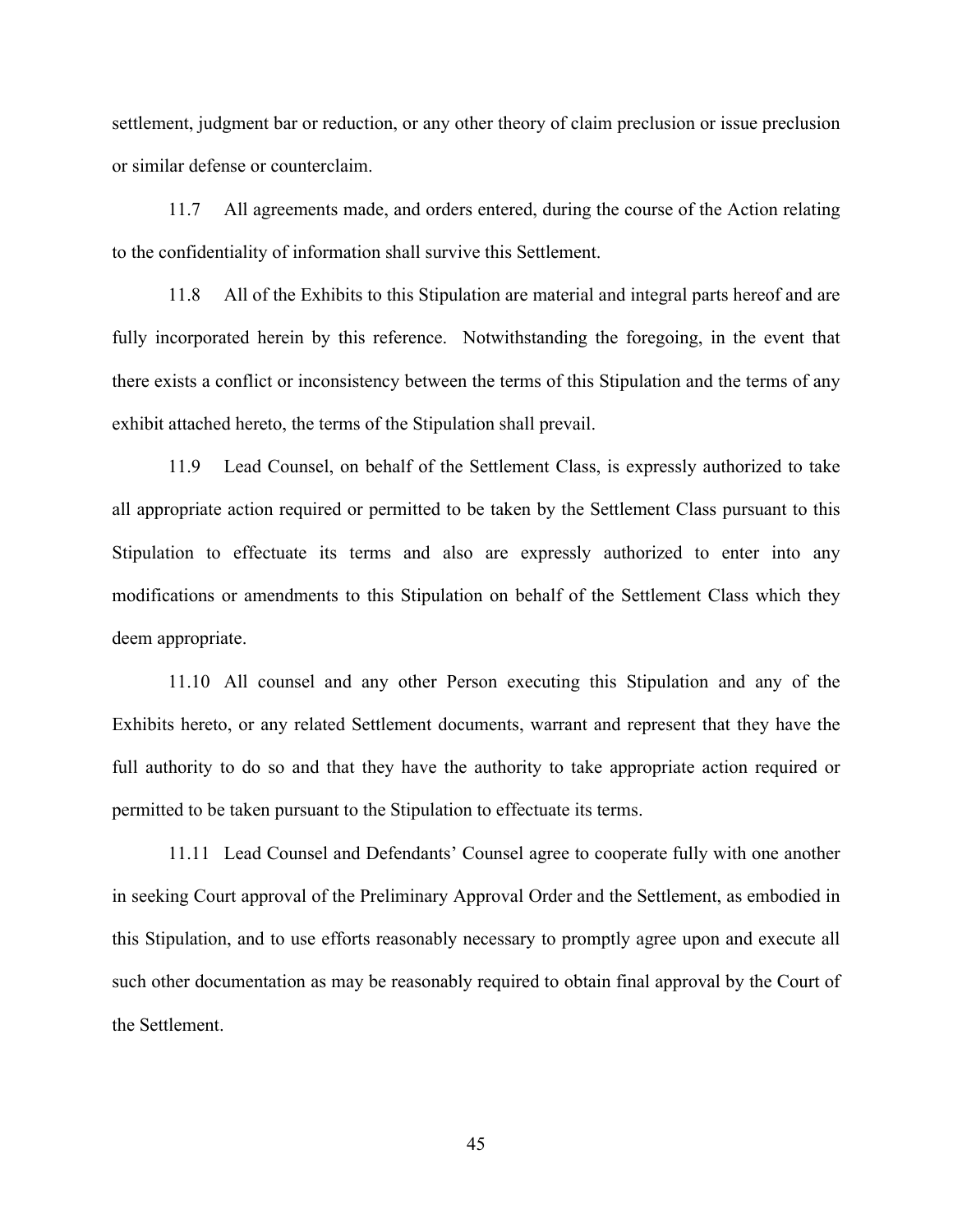11.12 This Stipulation may be executed in one or more counterparts, including by<br>the transmitted by facsimile or email, or by a .pdf/.tif image of the signature transmitted<br>iil. The signatures so transmitted shall be given signature transmitted by facsimile or email, or by a .pdf/.tif image of the signature transmitted via email. The signatures so transmitted shall be given the same effect as the original signatures. All executed counterparts and each of them shall be deemed to be one and the same instrument. 11.12 This Stipulation may be executed in one or more counterparts, including by<br>re transmitted by faesimile or email, or by a .pdf/.tif image of the signature transmitted<br>il. The signatures so transmitted shall be given t 11.12 This Stipulation may be executed in one or more counterparts, including by<br>
te transmitted by faesimile or email, or by a .pdf/.tif image of the signature transmitted<br>
iil. The signatures so transmitted shall be giv

and assigns of the Parties, including any and all Releasees and any corporation, partnership, or other entity into or with which any Party hereto may merge, consolidate, or reorganize.

another merely by virtue of the fact that it, or any part of it, may have been prepared by counsel for one of the Parties, it being recognized that it is the result of arm's-length negotiations among the Parties and all Parties have contributed substantially and materially to the preparation of this Stipulation.

11.15 All time periods set forth herein shall be computed in calendar days unless otherwise expressly provided. In computing any period of time prescribed or allowed by the terms of this Stipulation or by order of Court, the day of the act, event, or default from which the designated period of time begins to run shall not be included. The last day of the period so computed shall be included, unless it is a Saturday, a Sunday or a legal holiday, in which case the period shall run until the end of the next day that is not one of the aforementioned days. As used in the preceding sentence, "legal holiday" includes New Year's Day, Martin Luther King, Jr. Day, Presidents' Day, Memorial Day, Independence Day, Labor Day, Columbus Day, Veterans' Day, Thanksgiving Day, Christmas Day and any other appointed as a federal holiday.

11.16 The headings herein are used for the purpose of convenience only and are not meant to have legal effect.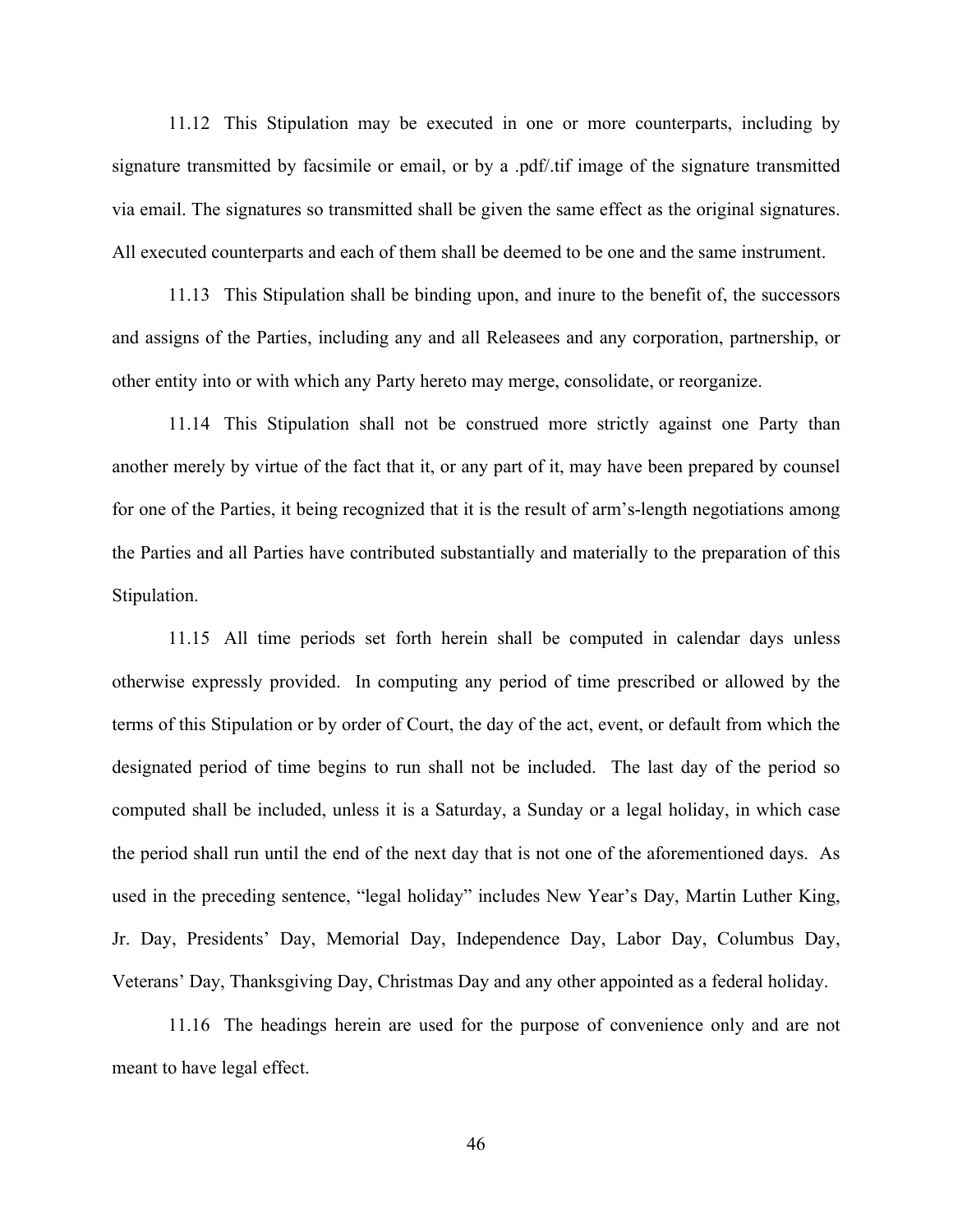11.17 The administration and consummation of the Settlement as embodied in this<br>tion shall be under the authority of the Court, and the Court shall retain jurisdiction for the<br>e of entering orders providing for awards of a Stipulation shall be under the authority of the Court, and the Court shall retain jurisdiction for the purpose of entering orders providing for awards of attorneys' fees and Litigation Expenses to Plaintiff's Counsel, and enforcing the terms of this Stipulation, including the Plan of Allocation (or such other plan of allocation as may be approved by the Court) and the distribution of the Net Settlement Fund to Settlement Class Members.

11.18 The waiver by one Party of any breach of this Stipulation by any other Party shall not be deemed a waiver of any other prior or subsequent breach of this Stipulation.

11.19 Any action arising under or to enforce this Stipulation or any portion thereof, shall be commenced and maintained only in this Court.

11.20 It is understood and agreed that the Settlement Amount contains the proceeds of director and officer insurance pursuant to insuring clause (A) of the applicable policy, and is provided, inter alia, for the benefit of, and in exchange for the Releases given to, the Individual Defendants. Neither the Settlement Amount nor the Settlement Fund is a preference, voidable transfer, fraudulent transfer or similar transaction by or on behalf of GTT. In the event of the entry of a final order of a court of competent jurisdiction determining the transfer of money to the Settlement Fund or any portion thereof to be a preference, voidable transfer, fraudulent transfer, or similar transaction and any portion thereof is required to be returned, then, at the election of Lead Plaintiff, Lead Plaintiff and Defendants shall jointly move the Court to vacate and set aside the releases given and the Judgment, in which event the releases and Judgment shall be null and void, and the Parties shall be restored to their respective positions in the litigation as provided in Paragraphs 9.3 and 9.4 above and any cash amounts in the Settlement Fund (less any Taxes paid, due or owing with respect to the Settlement Fund and less any Notice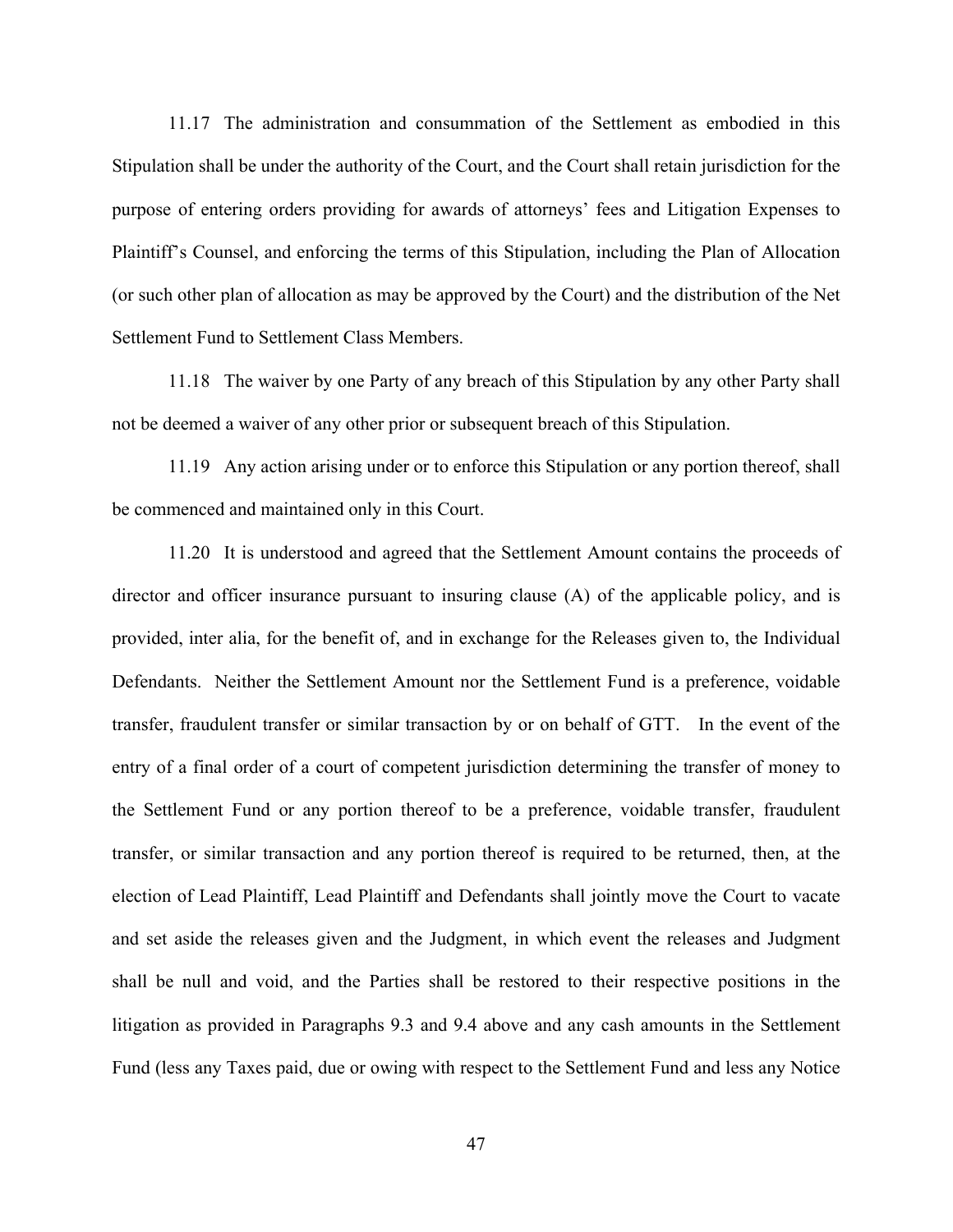and Administration Costs actually incurred, paid or payable) shall be returned as provided herein.

Iministration Costs actually incurred, paid or payable) shall be returned as provided<br>11.21 This Stipulation and the Exhibits hereto shall be considered to have been<br>ted, executed, and delivered, and to be wholly performed negotiated, executed, and delivered, and to be wholly performed, in the State of Virginia, and the construction, interpretation, operation, effect and validity of this Stipulation, the Supplemental Agreement and all documents necessary to effectuate it shall be governed by the internal laws of the State of Virginia without regard to conflicts of laws, except to the extent that federal law requires that federal law govern. Inition Costs actually incurred, paid or payable) shall be returned as provided<br>
11.21 This Stipulation and the Exhibits hereto shall be considered to have been<br>
ted, exceuted, and delivered, and to be wholly performed, in

notice shall be in writing and shall be deemed to have been duly given upon receipt of hand delivery, facsimile or email transmission, with confirmation of receipt. Any written notice required pursuant to or in connection with this Stipulation shall be addressed to counsel as follows:

For Lead Plaintiff:

Lester R. Hooker Saxena White P.A. 7777 Glades Road, Suite 300 Boca Raton, FL 33434 Office: (561) 206-6708 Fax: (561) 394-3382 Email: lhooker@saxenawhite.com

For Defendants:

J. Wesley Earnhardt Cravath, Swaine & Moore LLP 825 Eighth Ave. New York, NY 10019 Office: (212) 474-1138 Fax: (212) 474-3700 Email: wearnhardt@cravath.com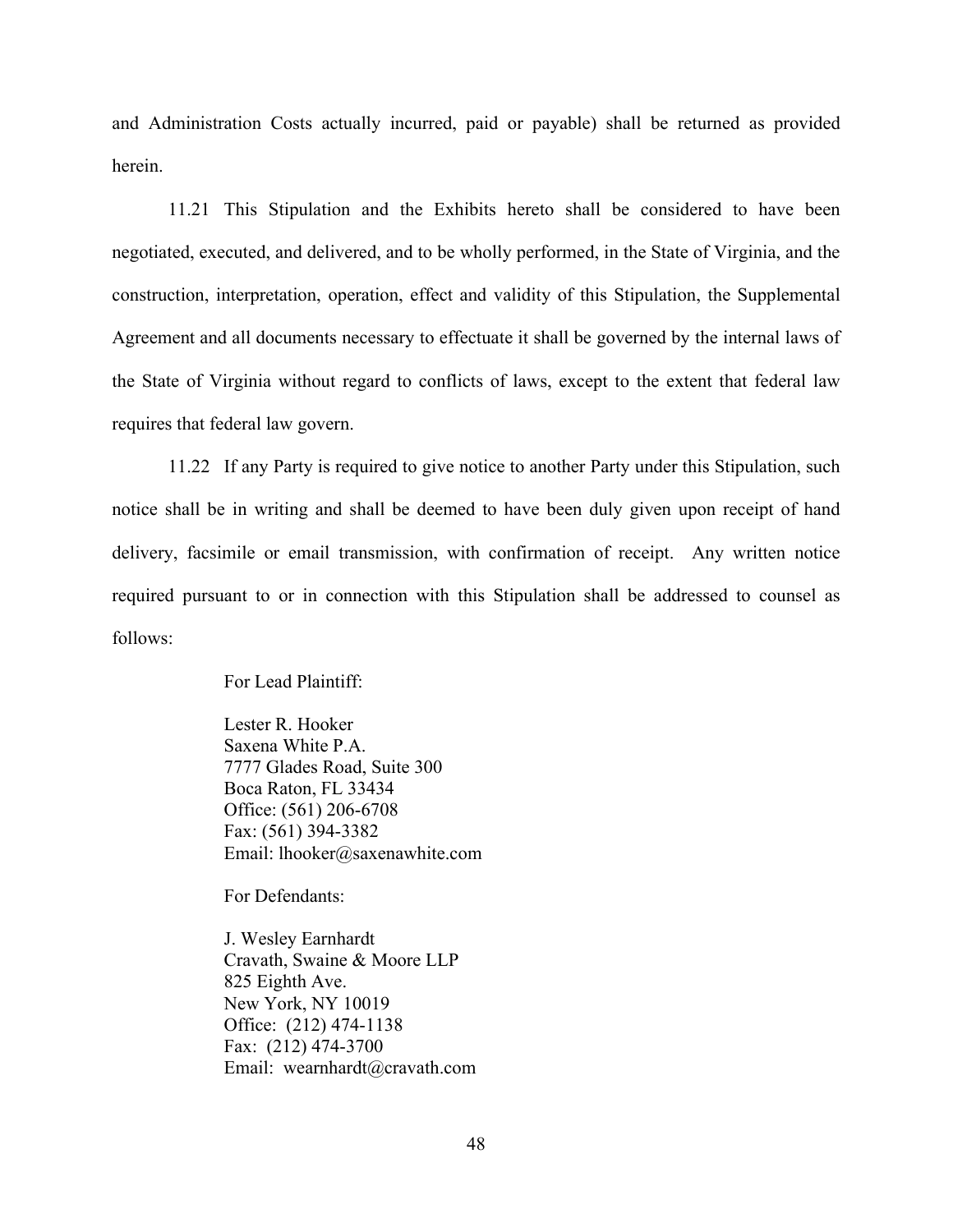11.23 No opinion or advice concerning the tax consequences of the proposed Settlement<br>
vidual Settlement Class Members is being given or will be given by the Parties or their<br>
; nor is any representation or warranty in thi to individual Settlement Class Members is being given or will be given by the Parties or their counsel; nor is any representation or warranty in this regard made by virtue of this Stipulation. It is the sole responsibility of each Settlement Class Member to determine the amount of and pay his, her or its own taxes, plus any penalties and interest, on any amount received pursuant to the Settlement, and the Defendant Releasees shall have no liability for such taxes, penalties or interest. It is understood that the tax consequences may vary depending on the particular circumstances of each individual Settlement Class Member.

11.24 All agreements made and orders entered during the course of the Action relating to the confidentiality of information shall survive this Stipulation whether or not the Stipulation is approved by the Court and whether or not the Stipulation is consummated, or the Effective Date occurs. The parties' confidentiality obligations shall include, to the extent possible, negotiations, discussions, acts performed, agreements, drafts, documents signed and proceedings in connection with the Stipulation that remain confidential following the Effective Date.

IN WITNESS WHEREOF, the Parties hereto have caused the Stipulation to be executed, by their duly authorized attorneys dated as of December 14, 2020.

SAXENA WHITE P.A.

Maya Saxena Joseph E. White, III Lester R. Hooker Dianne M. Pitre 7777 Glades Road, Suite 300 Boca Raton, FL 33434 Telephone: (561) 394-3399 Facsimile: (561) 394-3382 France Connuential Following the Enective Date.<br>
France Connection to be executed,<br>
France Connection 14, 2020.<br>
SAXENA WHITE P.A.<br>
By:<br>
Maya Saxena<br>
Joseph E. White, III<br>
Lester R. Hooker<br>
Dianne M. Pitre<br>
7777 Glades Roa jwhite@saxenawhite.com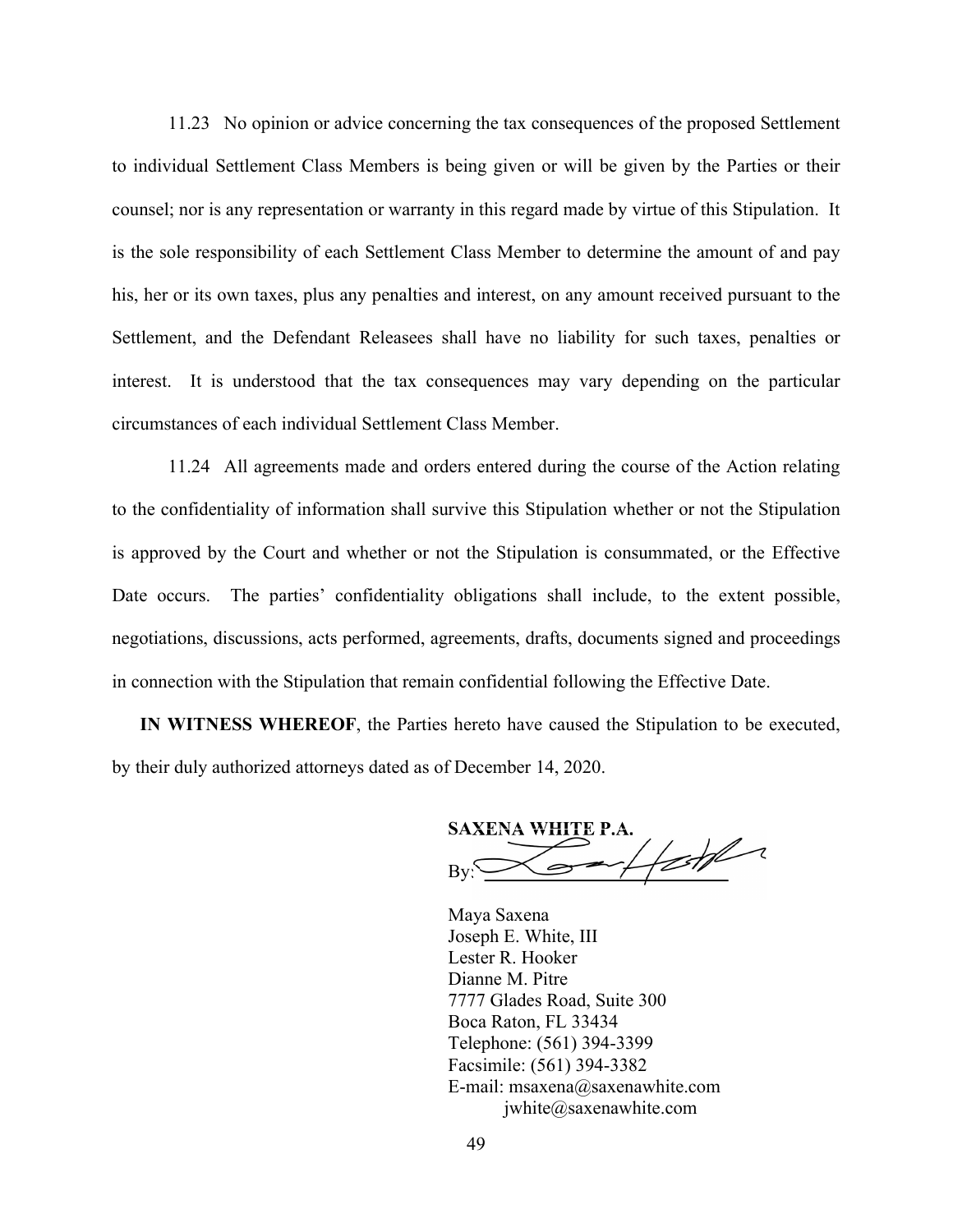lhooker@saxenawhite.com dpitre@saxenawhite.com

-and-

Steven B. Singer Kyla Grant Sara DiLeo 10 Bank Street, 8th Floor White Plains, NY 10606 Telephone: (914) 437-8551 Facsimile: (888) 631-3611 E-mail:ssinger@saxenawhite.com kgrant@saxenawhite.com sdileo@saxenawhite.com

Lead Counsel for Lead Plaintiff and the proposed Settlement Class

## COHEN MILSTEIN SELLERS & TOLL PLLC

Steven J. Toll (Va. Bar No. 15300) Daniel S. Sommers (pro hac vice) 1100 New York Avenue, Suite 500 Washington, DC 20005 Telephone: (202) 408-4600 stoll@cohenmilstein.com dsommers@cohenmilstein.com

Liaison Counsel for Lead Plaintiff and the proposed Settlement Class

### CRAVATH, SWAINE & MOORE LLP

 $B_{\rm y:}$  with

J. Wesley Earnhardt Worldwide Plaza 825 Eighth Avenue New York, NY 10019 Tel: (212) 474-1000